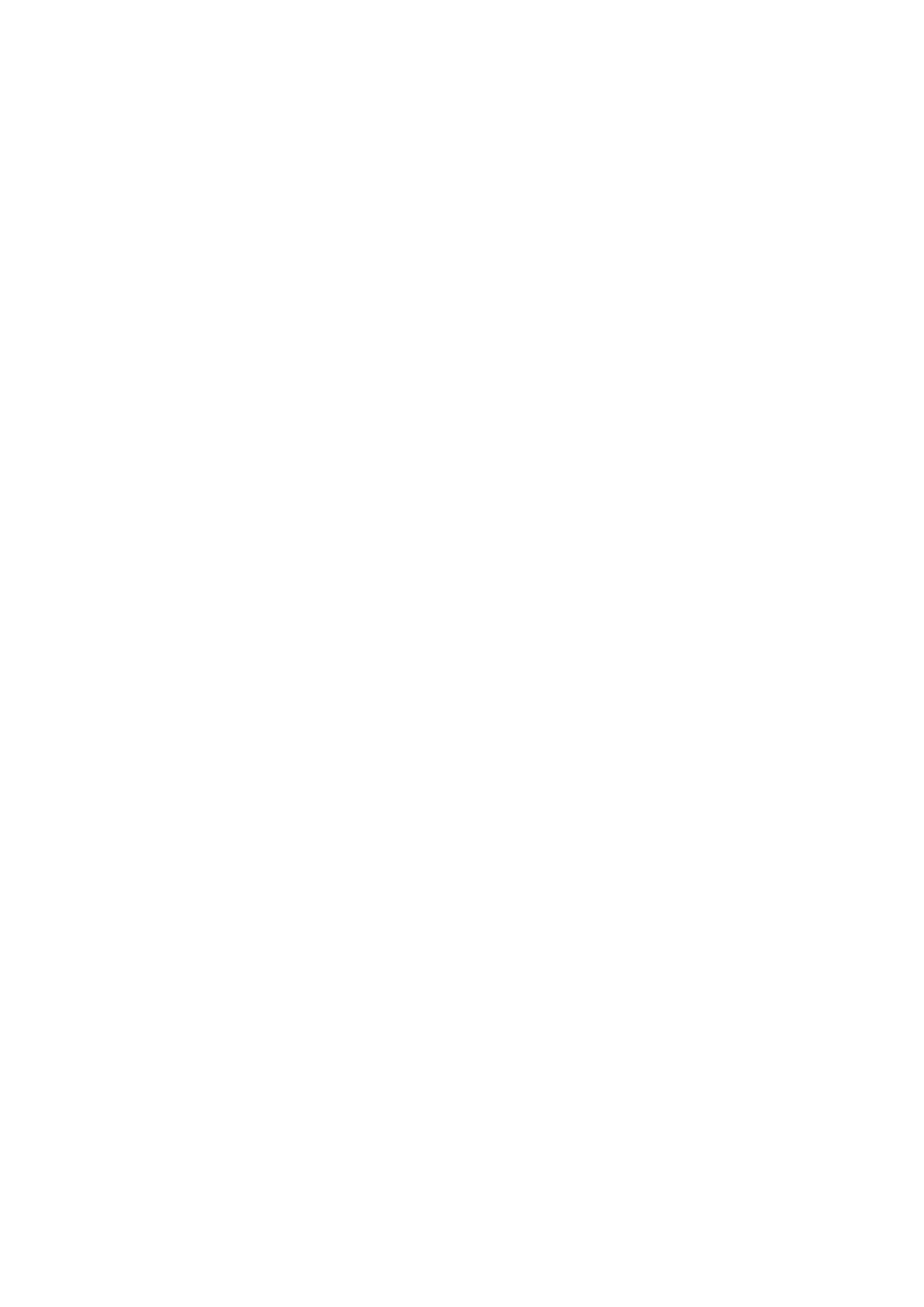## **ACKNOWLEDGEMENTS**

This report was authored by Dr Ceridwen Spark from RMIT University. The research was commissioned by International Women's Development Agency (IWDA) as part of its work with Bougainville Women's Federation (BWF), on the Women's Action for Voice and Empowerment (WAVE) program, funded by the Government of the Netherlands.

The research was a collaboration between RMIT University and BWF. It was designed by Barbara Tanne and Isabel Koredong of BWF, Dr Ceridwen Spark from RMIT, with support from Stephanie Lusby in her role at IWDA. The research was conducted by Dr Ceridwen Spark and a team of six young women researchers from BWF, led by Isabel Koredong. The young women's team was made up of Michelle Kiroha, Irene Subalik, Skailie Kevi, Jacklyn Pampam, Lydia Katsia and Henrietta Sinei.

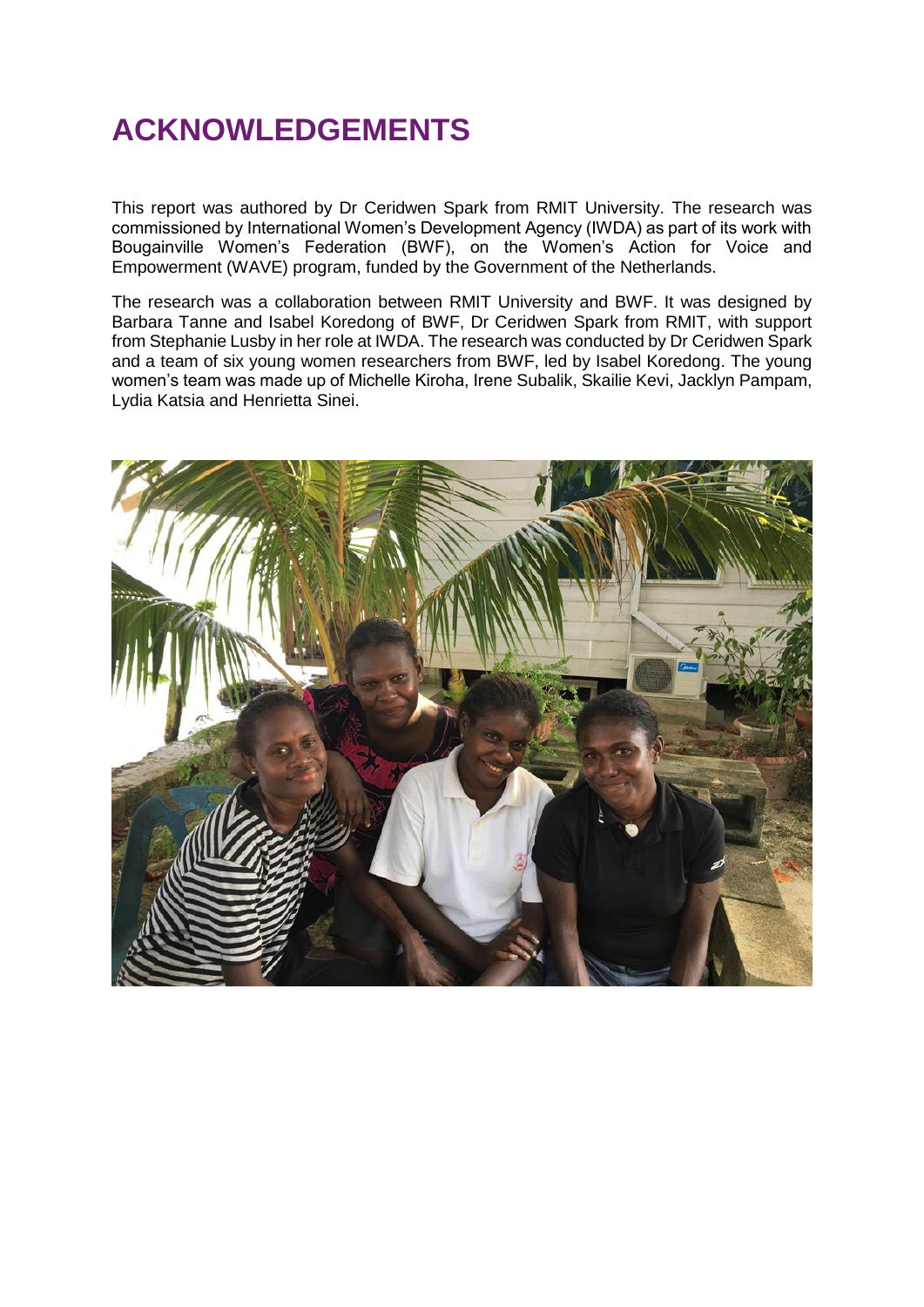## **TABLE OF CONTENTS**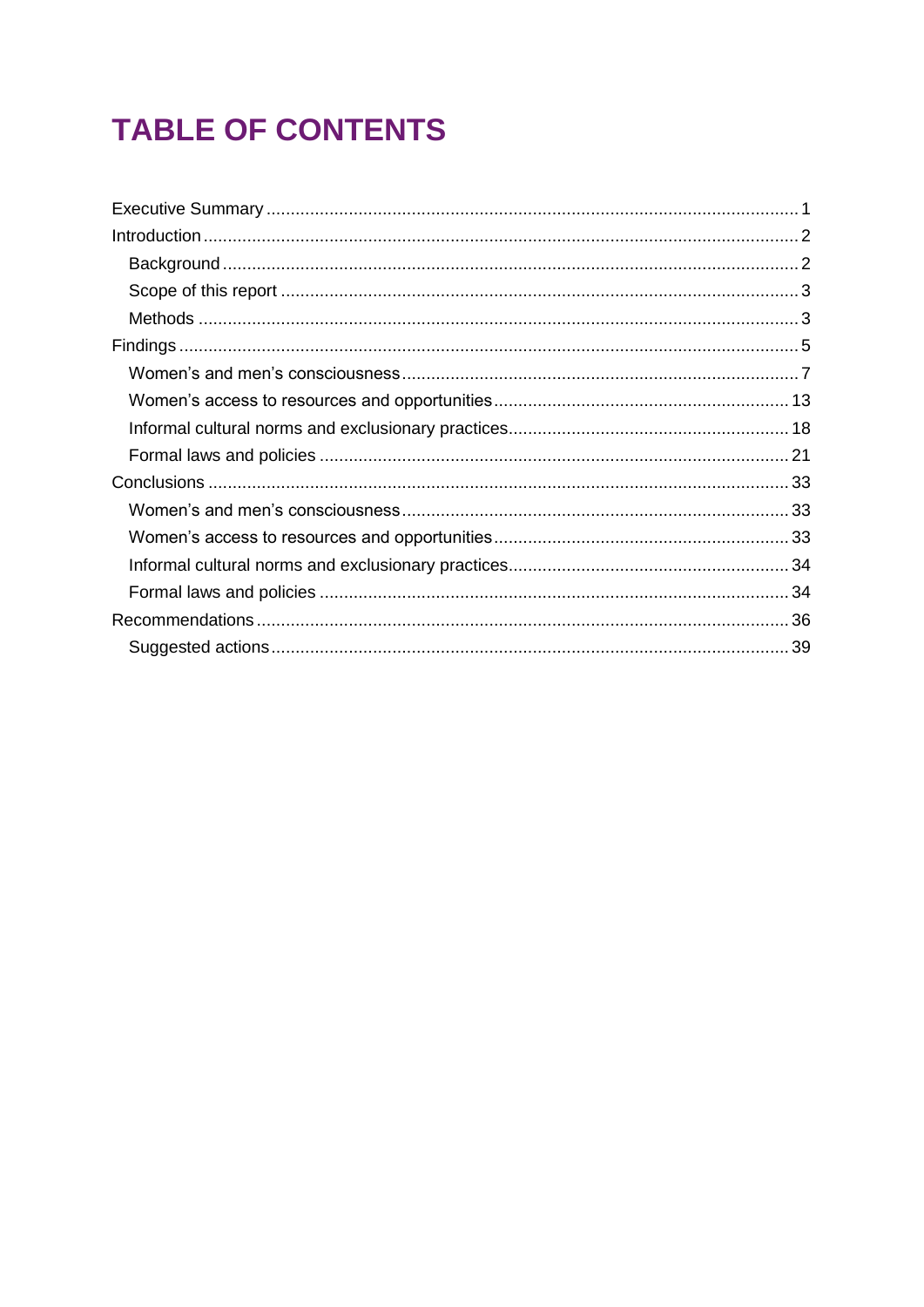## **EXECUTIVE SUMMARY**

This report, authored by Dr Ceridwen Spark of RMIT University, presents the findings of a pilot study about women in the public service in the Autonomous Region of Bougainville. The research was commissioned by IWDA as part of its work with the Bougainville Women's Federation (BWF), a civil society organisation based in Buka. As part of their mission to support gender equity across diverse community organisations and in the public sector, BWF is seeking to understand more about the experiences and perspectives of women in the public service.

The research represents a collaboration between Dr Ceridwen Spark (RMIT University) and a team of young women researchers from BWF. The findings draw on a total of 42 interviews. This includes 31 interviews with women in the public service (including women working at a range of levels); interviews with seven men working at managerial and senior levels and interviews with others about whom we cannot specify details for reasons of confidentiality and in order to ensure anonymity. Women were aged between 23 and 58 years old and worked in various departments within the public service in Buin, Arawa and Buka.

The interviews were transcribed and analysed according to the Gender At Work Framework. Categorising the data in this way allows insight into four quadrants: women's and men's consciousness; informal cultural norms and exclusionary practices; women's access to resources and: formal institutions, laws and policies. This accounts for the need to address both individual and systemic change.

The findings show that in the Bougainville public service there is a lack of knowledge about and commitment to gender equity and a tendency to assume that women are not as suited to paid work as men. Women placed a strong emphasis on the need for further training and education to progress their careers but reported that a lack of resources and discrimination meant this was rarely forthcoming. There was a general lack of clarity about discrimination and harassment, including in relation to whether or not there were policies and procedures to address these experiences in the workplace. The analysis of the formal policies for supporting gender equity reveals considerable emphasis on addressing the formal ways in which women experience gender inequality, and little to no emphasis on the informal ways in which women experience gender inequality. The risk of such a heavy emphasis on the formal over the informal is that a range of formal documents get written and enabling structures are developed, but these structures make little to no difference to behaviour change. Meanwhile, the informal ways in which women experience gender inequality are so resilient and pervasive that existing power structures are able to continue in the face of what appear to be enabling formal policy environments.

There is a paucity of research in women in the public service in Bougainville and this report constitutes the first effort to address this gap. Providing valuable insight into the experiences of women in the public service it makes recommendations to support BWF and IWDA to make a positive contribution to the advancement of gender equity in the public sector over 12 months and 4 years.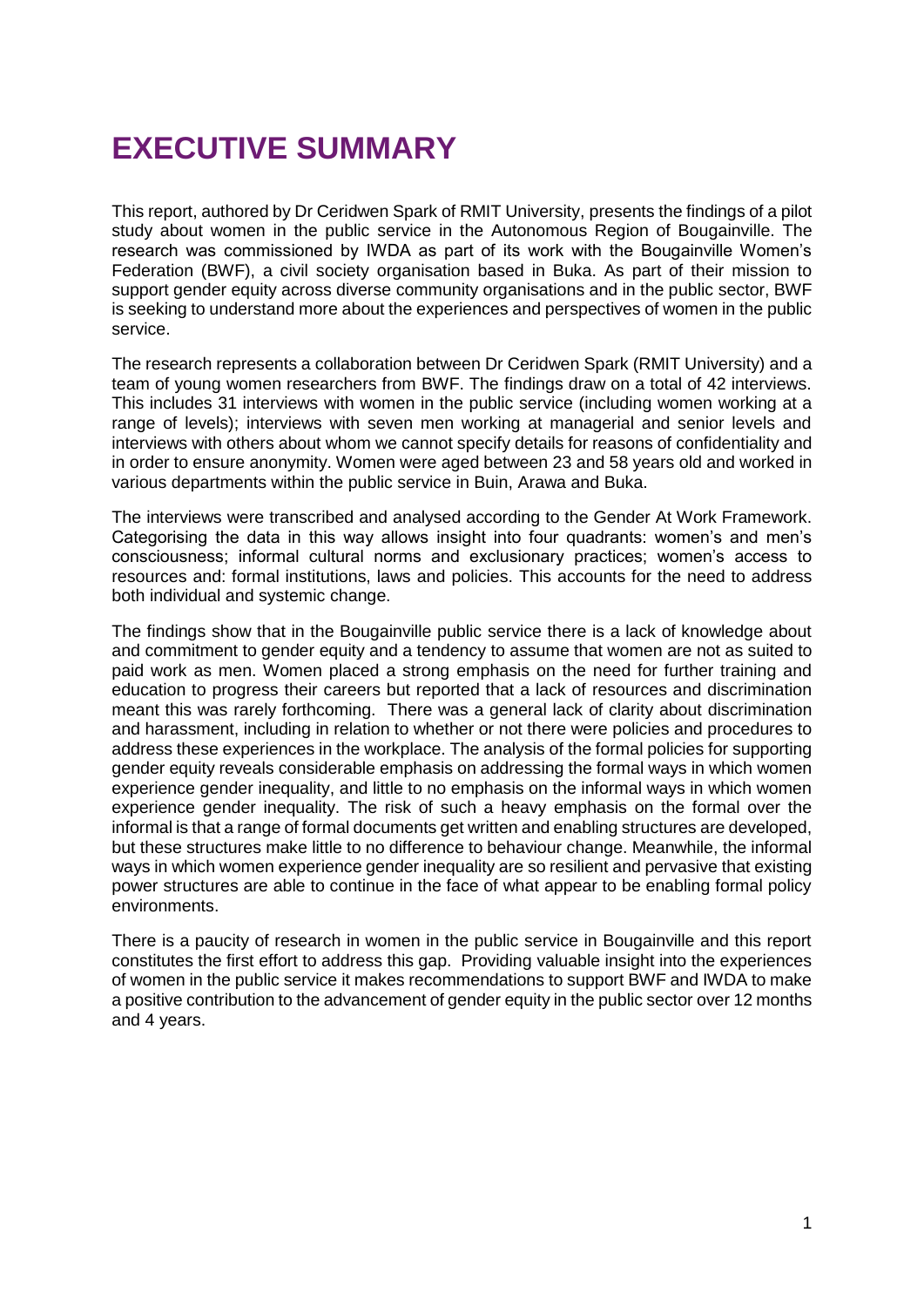## **INTRODUCTION**

#### **Background**

The Autonomous Region of Bougainville (Bougainville) is an island located nearly 1000 kilometres east of Papua New Guinea, and directly north of the Solomon Islands. The population is approximately 250,000. Bougainville was governed by Papua New Guinea after independence in 1975. After an extended period of conflict and civil war the Arawa Peace Agreement was completed in 2000 and the government of the Autonomous Bougainville Government (ABG) was established. In accordance with the terms of the peace agreement, a referendum for independence from Papua New Guinea will be held in 2019. Both men and women in Bougainville continue to experience the aftermath of decades of conflict in Bougainville, and a large number of people continue to remain internally displaced on the island.

Women and girls in Bougainville fare worse across nearly all metrics pertaining to health, education, financial security, safety, and wellbeing. Although there is currently parity in primary and secondary school enrolments, women and girls are less educated and more likely to be illiterate. Women are significantly underrepresented in vocational education and have less access to opportunities for informal education. They experience high rates of maternal mortality and have limited access to reproductive healthcare. They also experience high rates of domestic and sexual violence. Women are less likely to be formally employed and less likely to be able to engage in informal business. Although mostly a matrilineal society, women continue to experience exclusion from decision making about land use and agriculture.

Women's political engagement is relatively limited, although improving. Currently the constitution of the ABG mandates that three seats in the House of Representatives be reserved for women. In the 2015 elections 35 women candidates run, and 12 of these candidates contested open seats. For the first time a woman won a non-reserved seat in the House of Representatives. These are small but significant steps towards the goal of gender equality.

The public service in Bougainville continues to be affected by the crisis and subsequent devastation to the region. During and after civil war, the service was a 'skeleton operation' and those who remained to assist with rebuilding it did so without resources, regular wages or security. At this time, many among the most qualified and educated members of the public service moved away to work in other parts of PNG. Moreover, local conditions including the poor quality of housing and schooling for potential employees' children make it difficult to attract those who can access better conditions in Port Moresby or elsewhere. Recent years have seen concerted attempts to rebuild the service but it continues to be so 'lean' that one research participant said employees are doing the work of 2-4 people. The departments are also chronically underfunded.

The ABG is the largest employer of women working in the formal sector in Bougainville. In 2016, the public service took a step in the transition to autonomy, undertaking a restructure of all positions in the service. At this time the service focused particularly on filling senior roles. The Department of Personnel Management and Administrative Services estimates that since the commencement of the restructure, the number of women employees in the public service is approximately 315. However, at the time the research was conducted, only 35 (23 senior officers and 12 junior officers) women were in 'attached positions' with the remaining 280 in 'unattached' positions, meaning that they are on short-term contracts and ineligible for various forms of leave and other entitlements. Consequently, the majority of women are in administrative and clerical roles and 'usually do not participate in decision making'.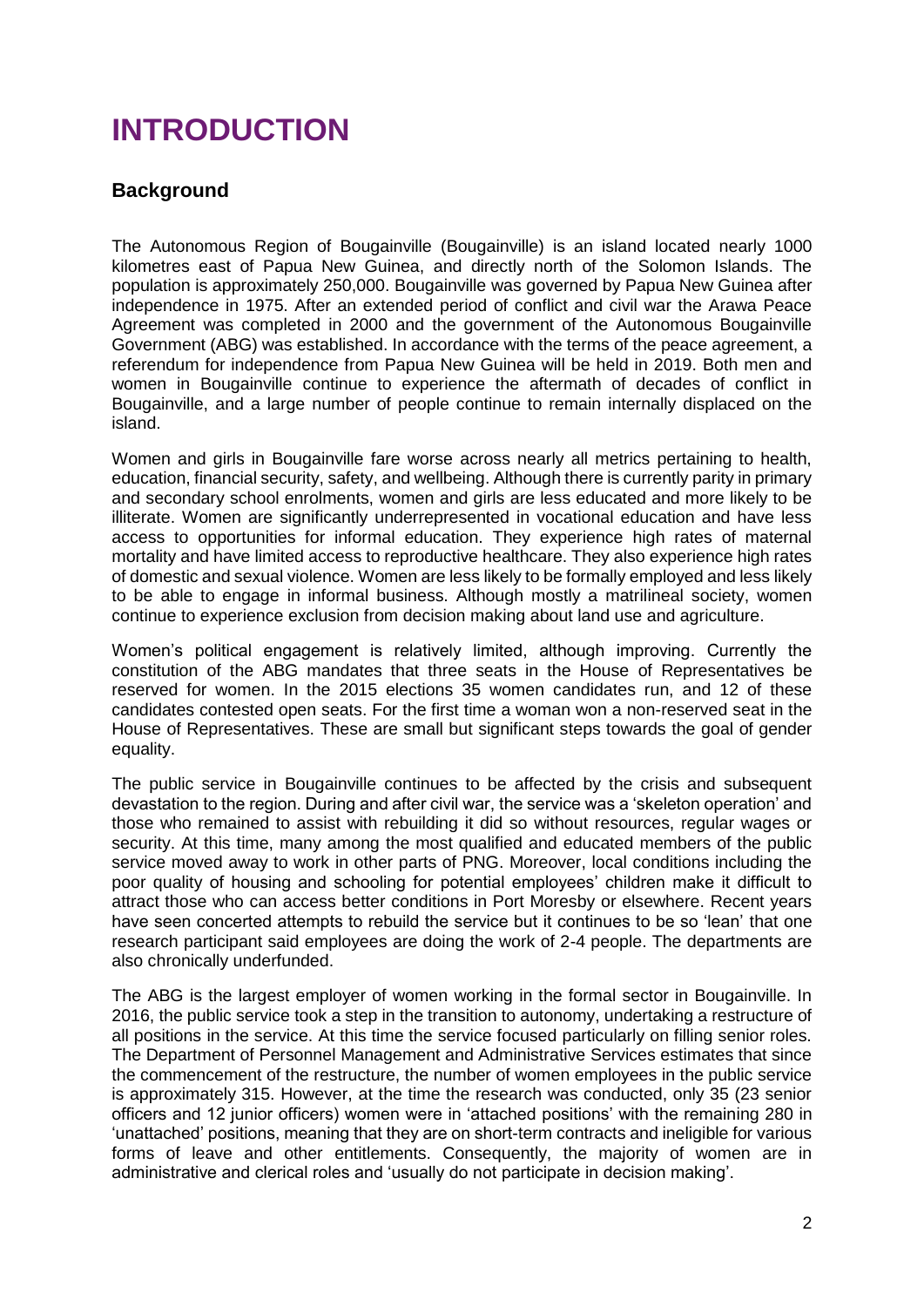#### **Scope of this report**

There has been some research on the experiences of women in the public service in PNG (see Haley and Zubrinich 2009; Macintyre 2011). However, the experiences of women in the ABG remains undocumented, not least because of broader institutional incapacities which have affected the keeping and retaining of records over the last twenty years. Nevertheless, anecdotal evidence indicates that while the public service is a significant employer of women in the Autonomous Region of Bougainville, the majority of women are employed in clerical and administrative roles. Moreover, there is strong anecdotal evidence to suggest that gendered discrimination and harassment are to a large extent normalised within the service and that women are less likely to receive educational and training opportunities than their male counterparts.

The main purpose of this report is to commence the process of documenting the experiences and perspectives of women working in the public service. Providing a snapshot of the situation is critical at this point in time, not least because, as noted above, the ABG is currently restructuring the entire service, a moment which offers challenges as well as opportunities. Drawing on 31 interviews with women at various levels and across several departments, this report provides an important first record of women's experiences and perspectives. The insights provided by female employees are further illuminated by additional interviews with senior male public servants and others in a position to comment on recruitment and appointing processes. The report also considers two key policy documents, which are intended to promote gender equality, women's leadership, and women's empowerment in the Bougainville region. These are:

- 1. A strategic plan for women's political leadership in the Autonomous Region of Bougainville 2015-2020
- 2. The Autonomous Region of Bougainville policy for women's empowerment, gender equality, peace, and security

The report draws on the interviews and policy documents to provide recommendations for actions. These suggested actions constitute useful next steps for the consideration of those in the leadership team at Bougainville Women's Federation (BWF). In particular, they are designed to enable the BWF to consider how they might best advocate and action their support of women in the public service in the ABG over the next 12 months and within 4 years.

#### **Methods**

The research represents a collaboration between BWF and RMIT University. It was designed by Barbara Tanne and Isabel Koredong of BWF, Ceridwen Spark from RMIT, with support from Stephanie Lusby in her role at International Women's Development Agency (IWDA). The research was conducted by Ceridwen Spark and a team of six young women researchers from BWF, led by Isabel Koredong, who, in addition to conducting interviews, contacted participants and arranged the interview schedule. The young women's team was made up of Michelle Kiroha, Irene Subalik, Skailie Kevi, Jacklyn Pampam, Lydia Katsia and Henrietta Sinei.

The research was conducted in February and March 2017. The overwhelming majority of the interviews were conducted face to face within the Autonomous Region of Bougainville.

In March, the research commenced in Buka with two half day team workshops during which time a range of research issues were discussed, including ethical conduct, confidentiality, consent, the need for sensitivity and how to operate recording equipment. In addition, we discussed and workshopped the interview schedule, potential issues that might arise during interviews and practised conducting and recording interviews. After the workshops, two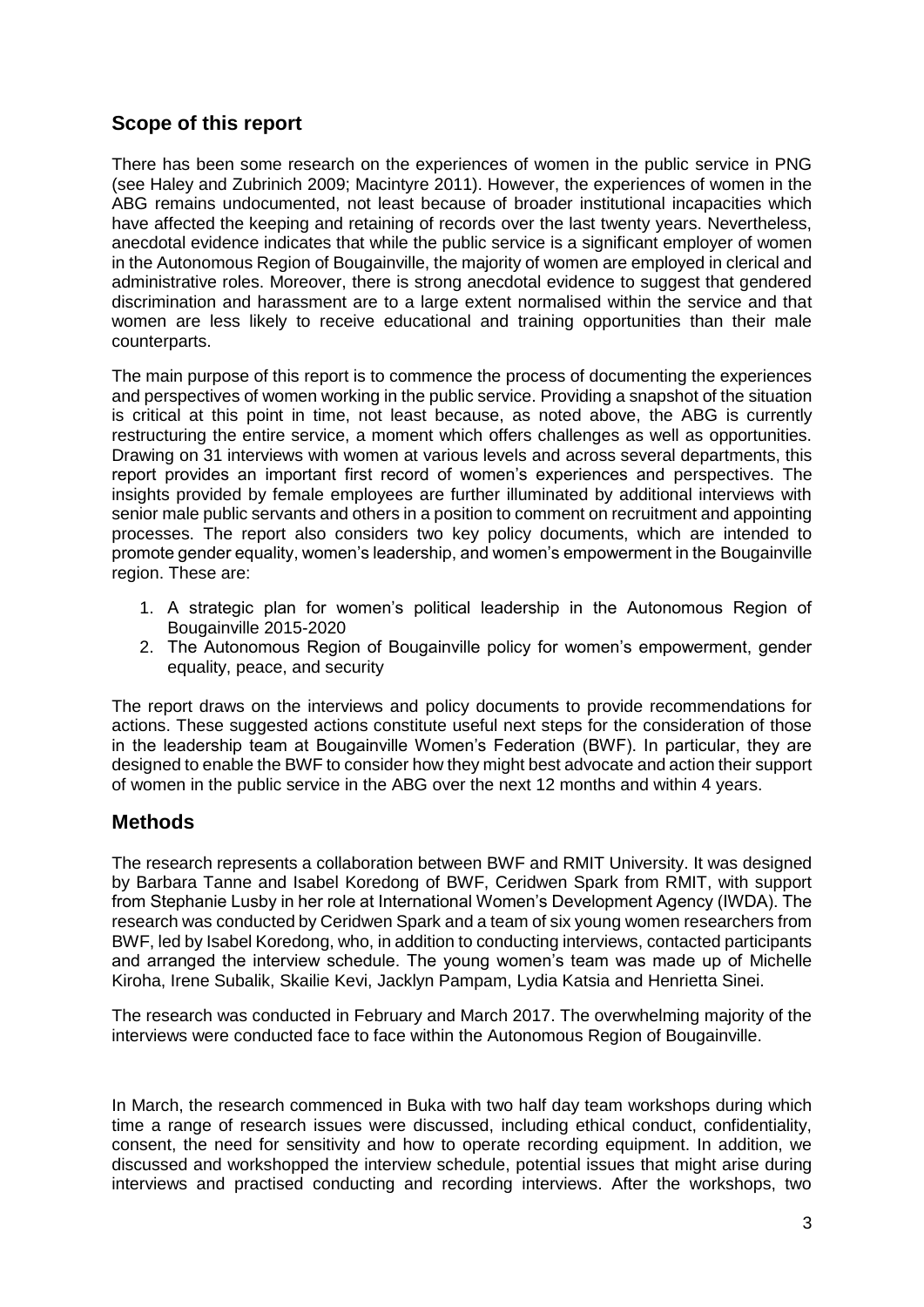members of the team travelled to Buin, two to Arawa; three remained in Buka to work alongside Ceridwen. In all three locations, the researchers conducted interviews with public servants, including senior and managerial staff within the ARB public service.

The research draws on a total of 42 interviews. This includes 31 interviews with women in the public service (including women working at a range of levels from clerical positions to a head of department), as well as interviews with men working at managerial and senior levels and others in a position to comment on appointments within the public service.

The women participants were aged between 23 and 58 years old with the average age being 37. However, it should be noted that not all participants' ages were recorded as some of the researchers did not ask this question. While it would be possible to explore age differences in the data, this has not been done as part of this report.

Interviews were semi-structured. Commencing with a range of demographic questions, the researchers sought to encourage women to narrate their experiences of working in the public service including in relation to questions about training, promotion opportunities, sexual harassment, discrimination, challenges and aspects of the jobs they enjoyed. We used a different interview schedule for senior managers and heads of department who were asked about their perceptions of women's experiences in the public service and about gender in relation to training opportunities, challenges, harassment and discrimination. With the consent of participants, the interviews were audio recorded and transcribed for the purposes of analysis. Data was coded using the Gender at Work framework (see below for details).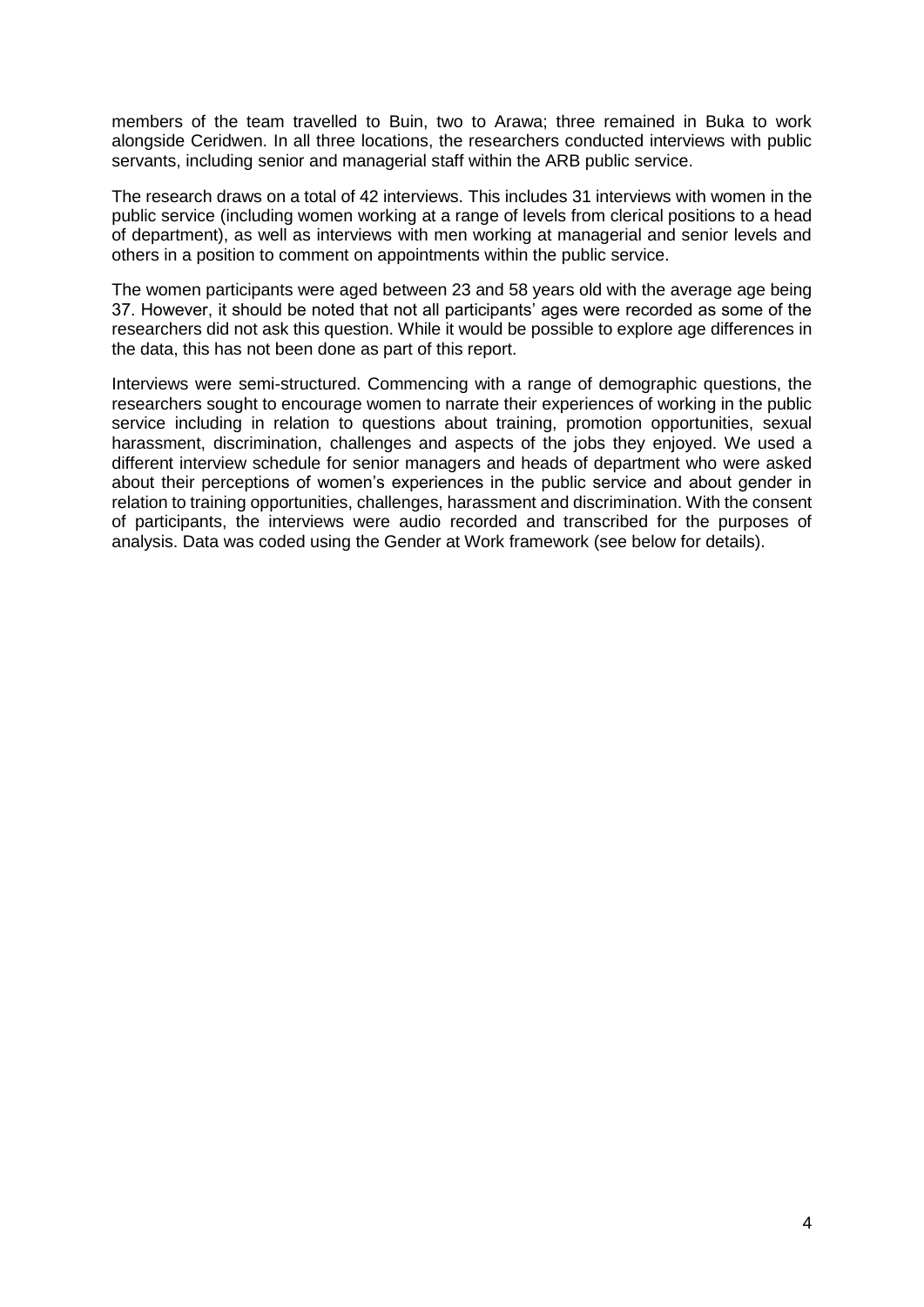## **FINDINGS**

The findings from the interviews are thematically presented using the *gender at work* framework as the organising construct for the presentation of the data. The Gender at Work framework was developed by three gender specialists, Aruna Rao, David Kelleher and Rieky Stuart. The purpose of the framework is to describe a holistic approach to social change that would lead to gender equality. It includes an analysis of social roles, and institutions, both form and informal, and how as a whole these differing elements contribute to gender equality.

#### **The Gender at Work Framework**

#### Individual change

| Informal | Women's and men's                                     | Women's access to resources                | Formal |
|----------|-------------------------------------------------------|--------------------------------------------|--------|
| power    | consciousness                                         |                                            | power  |
|          | Informal cultural norms and<br>exclusionary practices | Formal institution: laws;<br>policies etc. |        |

Systemic change

The Gender at Work framework is comprised of quadrants. The top two quadrants focus on measurable changes for individuals. The bottom two quadrants focus on measurable changes in systems. The quadrants on the left focus on informal norms and cultural practice. The quadrants on the right focus on the formal ways in which policies and procedures contribute to gender equality.

The four quadrants are:

- *Women's and men's consciousness* this quadrant focuses on individual knowledge, attitudes, skills, and emotions and the ways in which these dimensions contribute to gender equality. In the framework, the way that gender and gender equality is thought about by individuals contributes to cultural norms and exclusionary practices, and is contributes to women's access to opportunities.
- *Access to resources* this quadrant focuses on the formal ways in which policies, rules, laws, and procedures contribute to access to resources and opportunities for women.
- *Cultural norms* this quadrant focus on the ways in which groups of people behave in order to contribute to gender equality.
- *Formal institutions* this quadrant focuses on the ways in which formal laws, policies, and procedures can create an enabling environment for gender equality.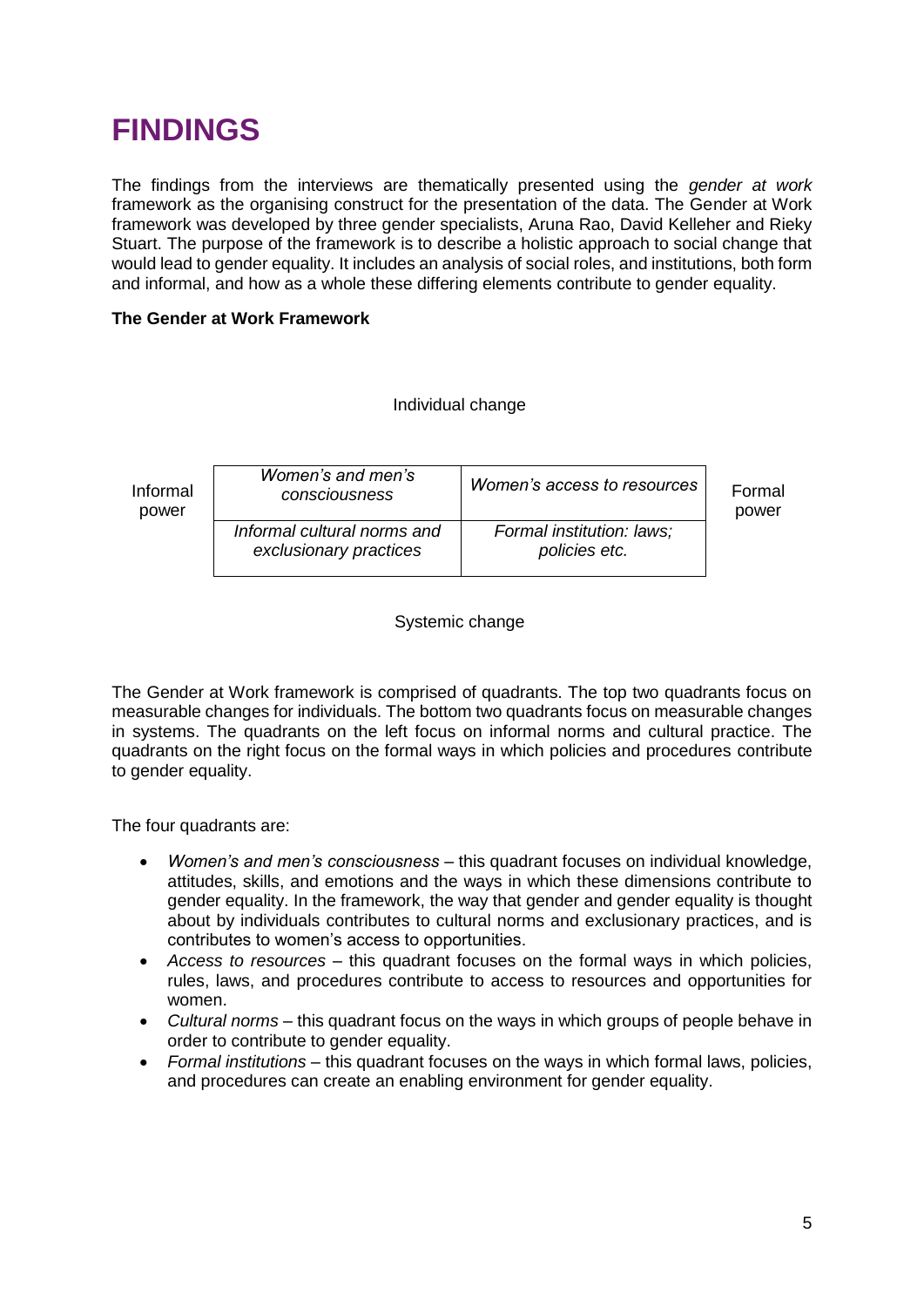### Summary of key findings against the gender at work framework

#### Individual change

| Informal | Women's and men's consciousness                                                                                                                                                                                                                                                                                                                                                                                                                                                                                                                                                                                   | Women's access to resources                                                                                                                                                                                                                                                                                                                                                                                                                                                                                                                                                                                                                                                                                                    | Formal |
|----------|-------------------------------------------------------------------------------------------------------------------------------------------------------------------------------------------------------------------------------------------------------------------------------------------------------------------------------------------------------------------------------------------------------------------------------------------------------------------------------------------------------------------------------------------------------------------------------------------------------------------|--------------------------------------------------------------------------------------------------------------------------------------------------------------------------------------------------------------------------------------------------------------------------------------------------------------------------------------------------------------------------------------------------------------------------------------------------------------------------------------------------------------------------------------------------------------------------------------------------------------------------------------------------------------------------------------------------------------------------------|--------|
| power    | Many men and women appear to lack and understanding of<br>the ways in which gender inequality is manifested in the<br>workplace<br>Attitudes towards women in the workplace are ambivalent<br>$\bullet$<br>Some people hold openly hostile attitudes to women in<br>$\bullet$<br>positions of power<br>Women who wish to be leaders in the public service must<br>$\bullet$<br>demonstrate significant emotional and communication skills<br>Women's experiences of gender inequality can be<br>$\bullet$<br>harrowing, but they face further discrimination if they display<br>emotional responses to inequality | The ABG has limited financial capacity and consequently<br>many public service staff have limited access to further<br>training and education<br>Women see access to further training and education as<br>absolutely critical if they want to progress their careers in the<br>public service<br>Women believe that man get more opportunities to<br>$\bullet$<br>participate in training<br>Lack of opportunities for career progression is a significant<br>issue for women in the public service<br>Most women in the public service work in support roles and<br>few get opportunities for leadership positions<br>There is a widely held belief that access to leadership roles<br>is merit-based and not based on gender | power  |
|          | Informal cultural norms and exclusionary practices                                                                                                                                                                                                                                                                                                                                                                                                                                                                                                                                                                | Formal institution: laws; policies etc.                                                                                                                                                                                                                                                                                                                                                                                                                                                                                                                                                                                                                                                                                        |        |
|          | The extent to which women experience discrimination in the<br>٠<br>public service is contested with men being less likely to<br>consider this to be the case<br>Women reported experiencing discrimination in the public<br>$\bullet$<br>service, they reported routinely being perceived as less<br>capable than men<br>Women reported that some men in the public service are<br>$\bullet$<br>resistant to women in leadership roles<br>Many women reported experiencing sexual harassment in<br>$\bullet$<br>their workplaces. Sexual harassment is seen as inevitable                                         | There are policy and strategy documents which direct how<br>gender equality in the public service could be strengthened.<br>These policies focus heavily on addressing formal types of<br>change, mostly with the creation of formal policies and<br>mechanisms, and creating access to resources, and focus<br>less on informal barriers to achieving gender equality.<br>Staff mostly appear to lack knowledge of existing policies<br>and strategies to promote gender equity.<br>The key mechanisms for gender equality in the public service<br>are the Office for Women and the Gender Focal Points. The                                                                                                                 |        |
|          | for women and something that must be managed by women.<br>This view was held by some men but also some women.                                                                                                                                                                                                                                                                                                                                                                                                                                                                                                     | Office for Women is a new department, is under resourced<br>and appears to lack significant influence at this time.                                                                                                                                                                                                                                                                                                                                                                                                                                                                                                                                                                                                            |        |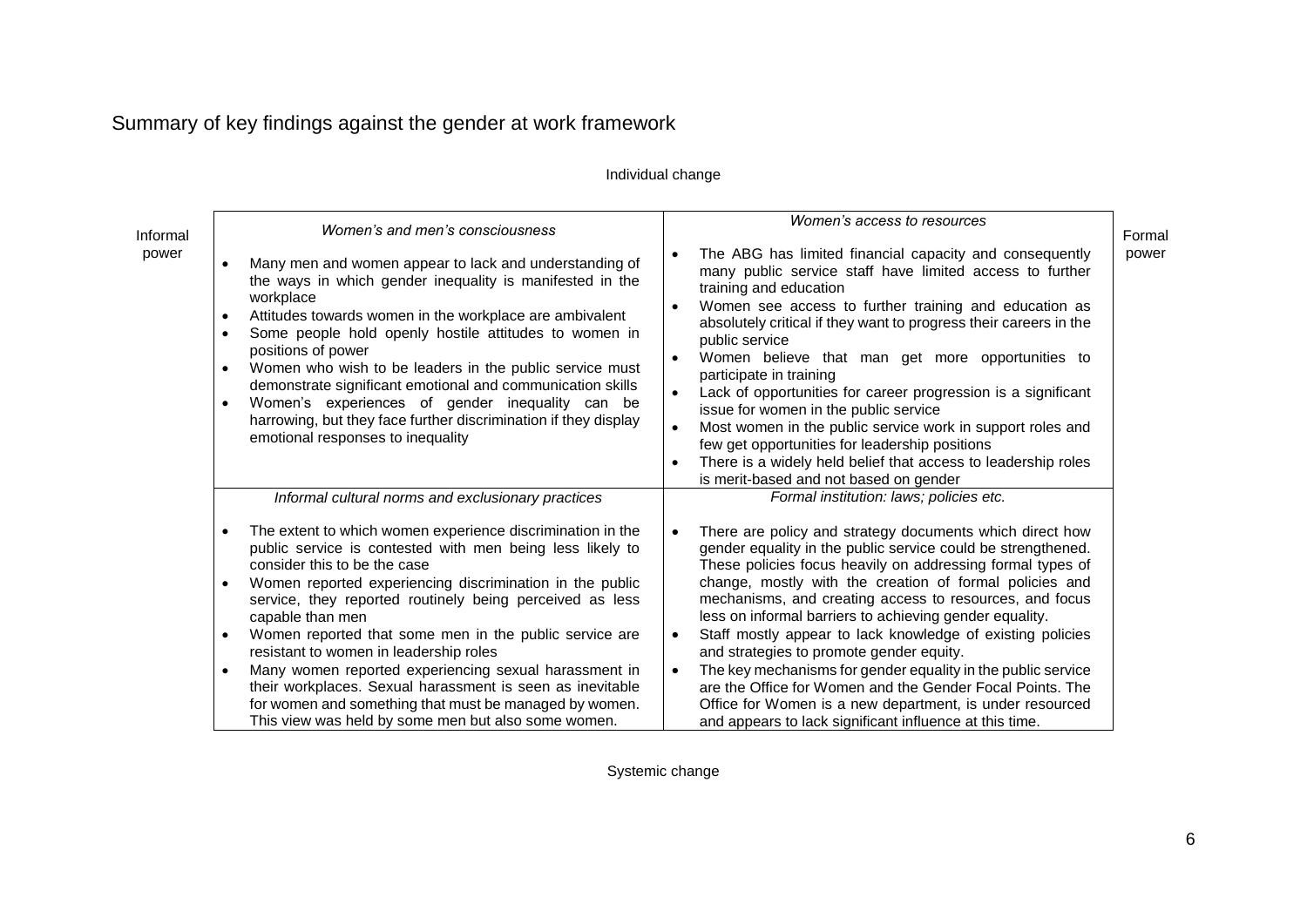#### Individual change



power

#### Systemic change

This section of the gender at work framework looks at the individual and informal ways in which attitudes, skills, knowledge, and emotions contribute to the way in which gender and gender equality is thought about in workplaces. In the framework, the way that gender and gender equality is thought about by individuals contributes to *cultural norms and exclusionary practices*, and contributes to *women's access to opportunities*.

This section looks at the following aspects of women's and men's consciousness:

- The **knowledge** that men and women have about what constitutes gender equality
- The *attitudes* that men and women have towards gender and gender equality
- The **emotional** impact that attitudes to and knowledge about gender and gender equality has on women in the public service and the ways in which emotional responses contribute to gendered attitudes
- The *skills* that women use to navigate workplaces in these contexts

#### **Knowledge**

Many interview informants did not appear to have a fully developed understanding of what gender equality is and what it means for them and other women in the public service, and they did not appear to have a great understanding of what gender inequality looks like and how it is manifested. Many did not appear to have a great understanding of the ways in which attitudes, especially ambivalent attitudes, towards women contributes to discrimination in the workplace. Some interview participants appeared to have a poor understanding of what constitutes sexual harassment in the workplace. None of the interviewees appeared to be very knowledgeable about relevant policies or procedures that guide the promotion of gender inclusive practices in the public service.

*Staff lack real knowledge of what gender equality is. A lot of people think it is just to do with women. Not really understanding that it is actually both for men and for women. The economic benefits, and all that. There is no proper awareness. Even the heads of some departments… a lot of them don't really know, they need to be made aware, sensitised and all that.*

*Female informant*

#### **Attitudes**

In this section we explore the following aspects of attitudes to gender and gender equality: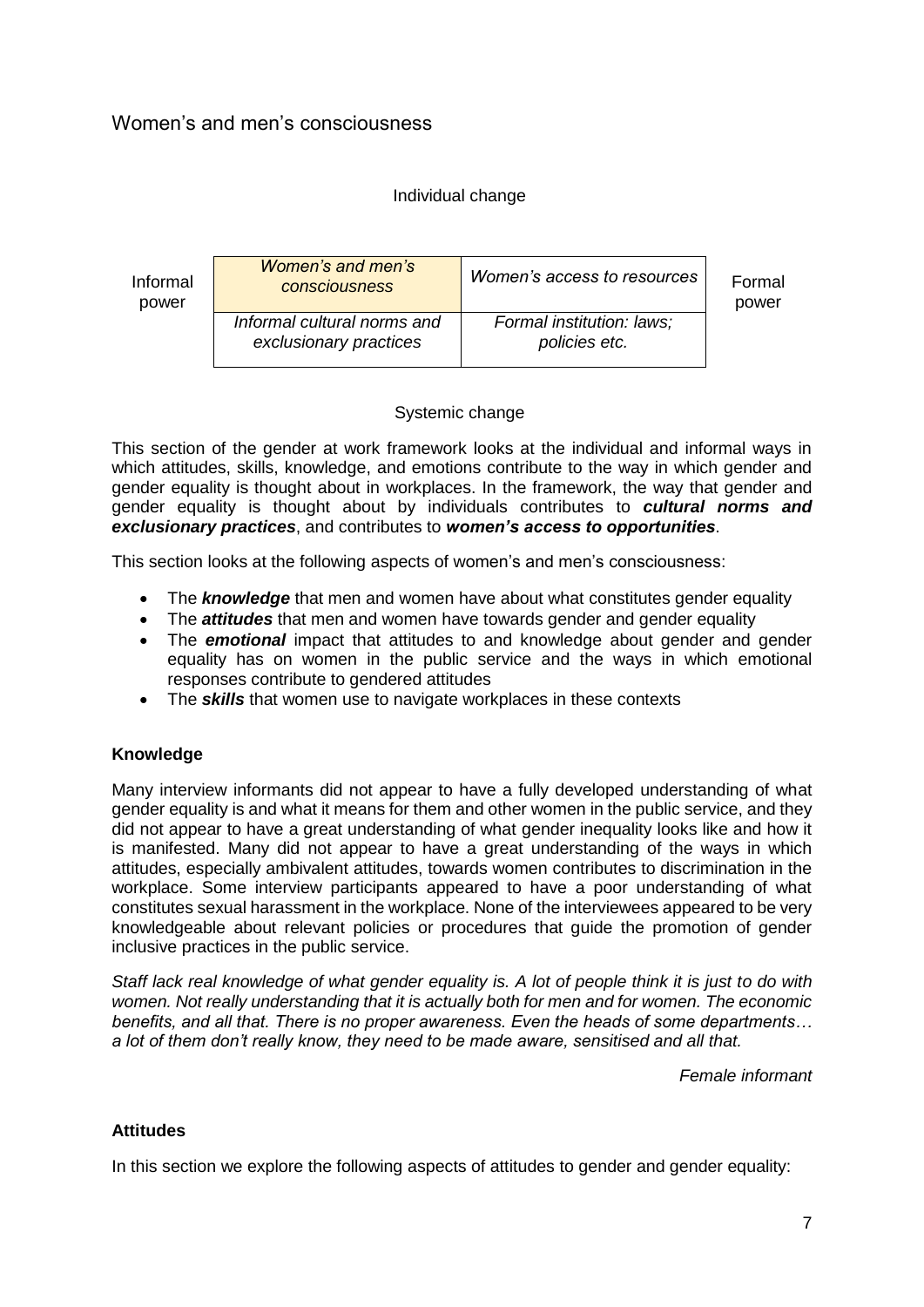- People's attitudes to women
- People's attitudes to gender equality

#### *People's attitudes to women*

The interviews for this report were conducted either by the international consultant hired for this project or by representatives of the Bougainville Women's Federation. The stated purpose of the interview was to better understand people's views on women in the public service. This must have had an impact on the responses gathered through the interview process, for instance, it was extremely unlikely that people would directly and unambiguously state that their attitudes to women were hostile in the context of these interviews. But many men and women who were interviewed stated that many people in Bougainville, both within and external to public service, hold hostile attitudes to women. Several informants talked about other men and women seeing women as being inferior to men in some way.

*Some people think that women are nothing.* 

*Male informant*

*The men think that we women cannot do things.*

*Female informant*

*We women as always seen as inferior to men in the place of work. Sometimes like, I just want to say something back to men: 'I think I am equal to you'. When you talk about our intelligence and ability and creativity, we women have it. But men overlook this ability, talent, knowledge, ability we have.* 

#### *Female informant*

When we think about attitudes to women we tend to characterise attitudes as being positive or mostly negative. But mostly attitudes about women – as expressed by informants - were expressed more as ambivalent as opposed to openly hostile. Even as an interview respondent acknowledges that women are capable of doing the same work as men, women are still seen as a lacking in some way in the workplace – often because they are perceived as being more emotional and not having the same 'emotional toughness' as men:

*Personally, I can say that women are known as weak people. Weak meaning – a lot of things. But, as of today there is the gender balance. I can tell you the women – they are doing fine. But like I say sometimes they are weak. Sometimes it might be quite tough for them to make a foundation. I know quite a lot of experienced women working among men. Sometimes, they are easy to be tempted in other aspects. But otherwise, I should say women they are good.*

*Male informant*

*Peoples' attitudes to gender equality*

None of the interviewees directly stated that gender equality was not a desirable goal for the public service. Rather, they either appeared to sincerely believe that gender equality exists and is a reality in the public service, or they rationalise the lack of gender equality as being a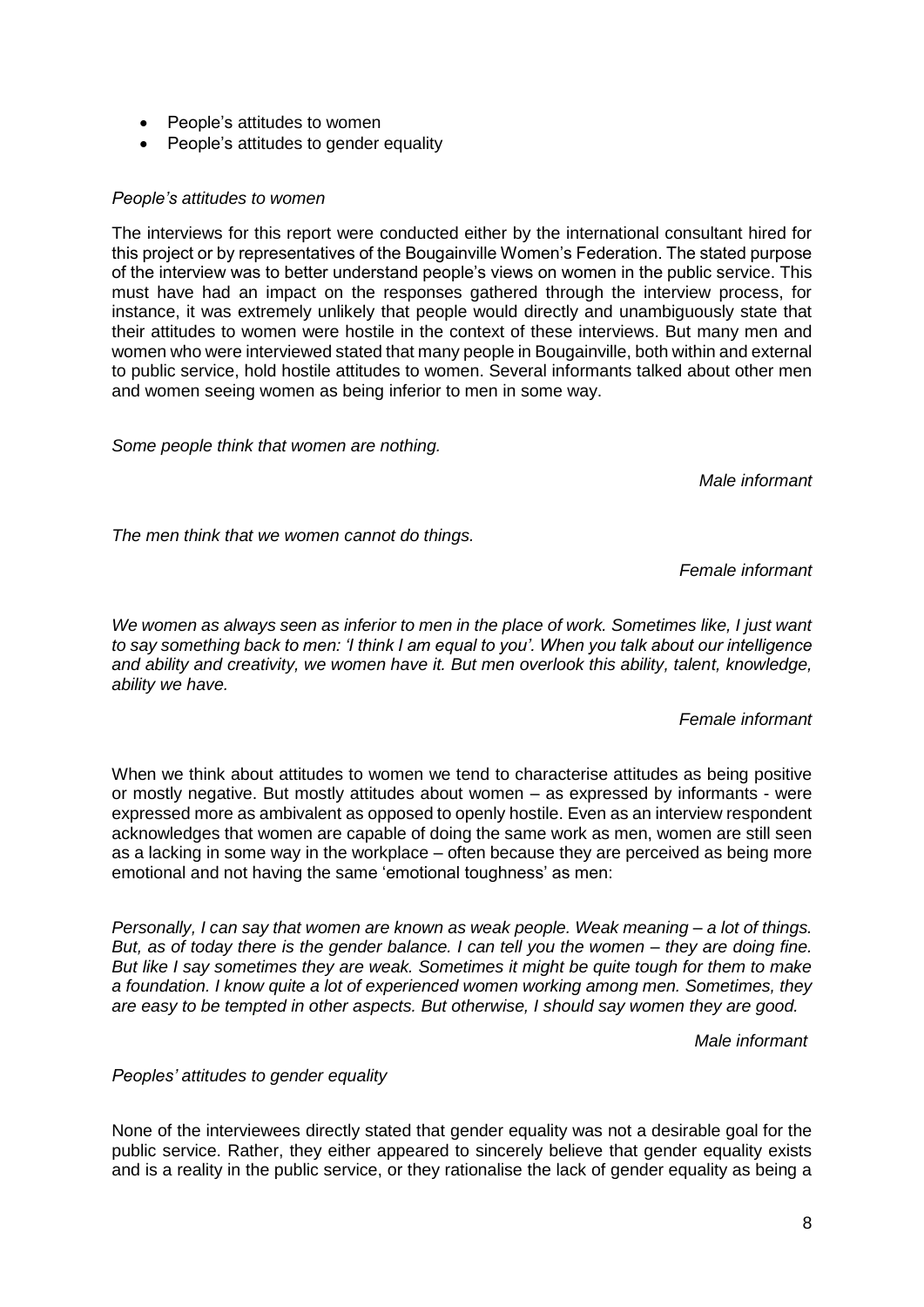consequence of the ways in which women behave in the workplace. This is likely in part because a) they are able to internally justify their ambivalent attitudes towards women and/or b) they lack an understanding of what gender equality means and what constitutes gender inequality.

In keeping with the theme of ambivalence and attitudes to gender, many interview subjects appear to hold conflicting views about women and their access to equality. So even as they acknowledge that women may be seen as weak or inferior by male counterparts, they are able to state that these attitudes to women do not lead to women experiencing discrimination in the workplace. In the interviews there was a commonly stated belief that the Bougainville public service is a merit-based system and that women would be promoted if they had the appropriate set of skills and qualifications – it's just that there are not enough women with the appropriate skills and qualifications.

But many women in the public service who were interviewed did state directly that women do experience discrimination, and they indicated a belief that women in higher positions were more likely to experience discrimination, both within the public service and within the community. This is likely because the more power that is handed to a woman in the public service, the greater the perceived threat that is invoked due to attitudes to women having power.

*Are women discriminated? Yes, because we previously had a woman that was a district manager. And the males in the community – if it was a male district manager there would be some respect and not try to argue and do things their own way. Because we had a woman. Sometimes they tend to overlook her and arrange things by themselves.* 

*Female informant* 

*In my department, I have experienced discrimination. [Men say]: 'she should be replaced because she doesn't know her job'. In my opinion, I think women are seen to work under men, most of the time. I think it is common in our place in Bougainville and in the department. Some departments, they have women secretaries, women bosses, and I don't know whether it is discrimination, but when they go for high powered meetings, they don't even talk. It is just the men who contribute a lot. Men think that women should not take these positions.*

*Female informant*

#### **Skills**

Women who work in any type of leadership role in the public service describe the employment of a range of skills needed to successfully navigate an environment where both male and female public servants have a lack of knowledge about what constitutes discriminatory practices combined with either hostile or ambivalent attitudes towards women in the workplace.

Many women are aware that they are perceived as being the emotionally weaker or more emotional members of the workforce, and are aware that any emotional response to discrimination of sexual harassment is unlikely to be met with a sympathetic response. For this reason, many women develop a range of emotional strategies for dealing with the impact of discrimination in the workplace. These largely centre on development of emotional resilience and learning to hide emotional reactions.

*Psychologically, if you are a woman and you get promoted, there are obstacles. Others will see you, they will say 'oh this woman is getting a promotion', and will say things about you. But actually, I didn't mind that. All I do is concentrate on my work, what I am responsible to do.*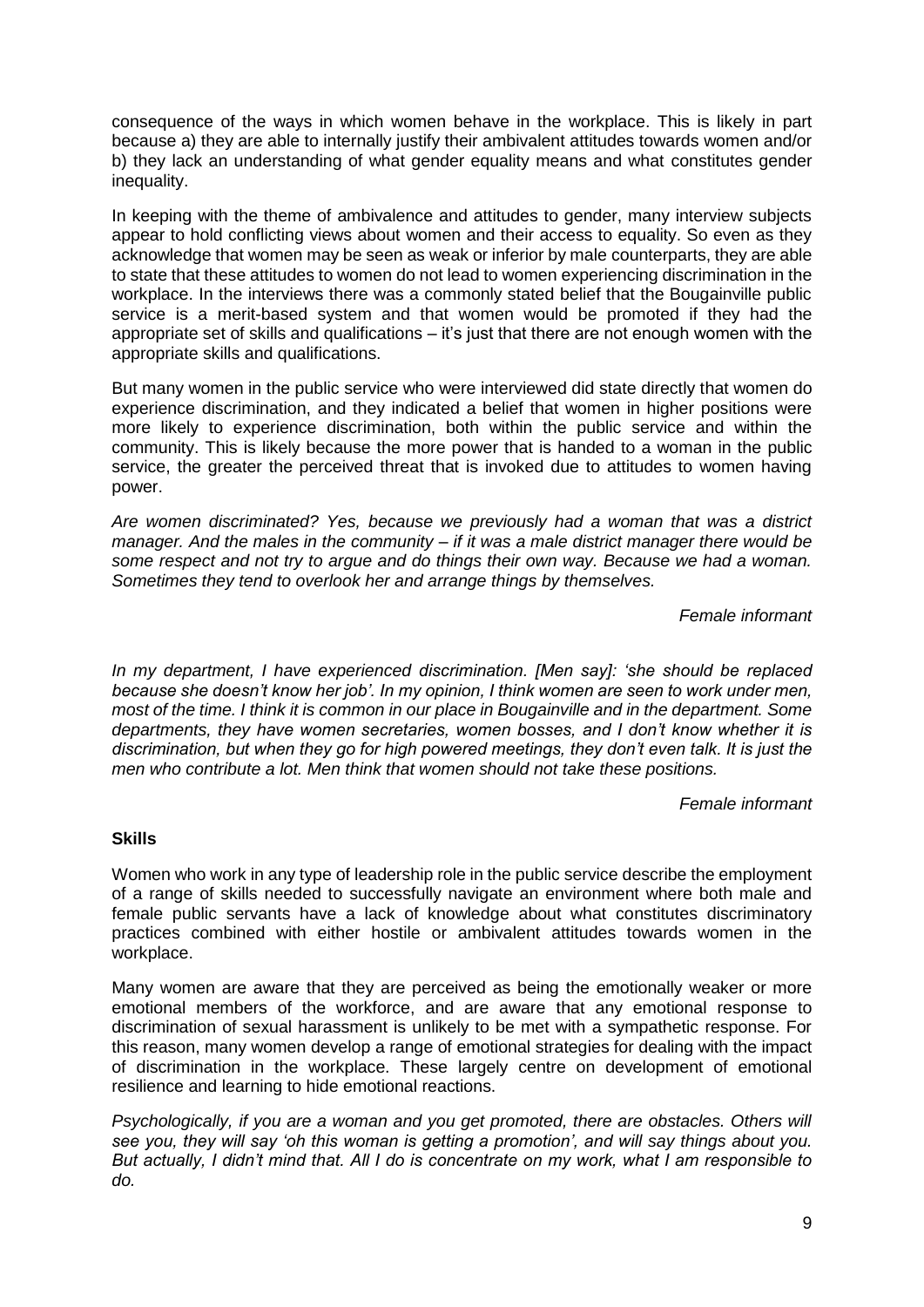*Female informant* 

*When they promoted me, almost every day my male colleague do things that offend me as a woman. He used to say 'you are too young to take up that position'. He discouraged me. He used to tell customers, 'that girl will not do anything in the company'. I don't let it get me down. I take that discrimination as my stepping stone. So other women can do that do also. So whenever men discriminate against us – when women get promoted to senior position, we take the discrimination as a stepping stone.* 

#### *Female informant*

Women also described needing to be very forthright with men in order to ensure that they are able to hold a leadership role. Women can't just exist as leaders, they need to have the skills to constantly define and defend their roles as leaders in the workplace, and command respect.

*Sometimes I see discriminatory behaviour among men in the place of work. If you are smart, you can tell that this is a discriminatory behaviour against you. You can tell the men off straight away: 'what you are saying is not right'. Put him in the right place. In my case, I fight against that in my place of work, and men know, they get the message that I am a strong woman. They know I will share a piece of my mind, and they have to be smart enough to come to me. If I see it is logical, neutral and fair, then go through the discussions. But otherwise, men always put women down. Maybe it is because of culture, men have this of authority. And men have the mindset to say 'I'm the boss who are you to tell me what to tell'. This kind of thing needs to stop – we have to liberate against it. I have to put men in the right place.*

*Female informant*

One of the consequences is that, because some women are able to successfully navigate these male dominated environments, it is then assumed that all women should be able to navigate these complex and difficult workplaces. This then validates the existing belief that the men and women of the Bougainville public service exist in a merit-based system. It also places the onus on women to effectively address the inherent challenges associated in working in a workplace environment that is characterised by ambivalent or hostile attitudes to women.

*From my observation, here in Bougainville there is not much women holding a senior position. I don't know the reason, but we women can do better than men. We look after women. All our mothers manage the home. They look after the finances, so same thing happens in the home, happen in any organisation in the public service. I see that woman can do what men do. Nothing is impossible.*

#### *Female informant*

*There's a lot of talk out there, gender, it's a big problem, we must address is, we need more women. But I think sometimes we over dramatise the issue to the extent that we turn off support from the male population, because they are here to support you. Women themselves are a major problem, because they create too many unnecessary problems. You can see where the men are coming from. I have sat in so many committees. I have worked with mostly men, I have gone to places where I am the only female. I have never felt, at least not directly. I have never felt I am being discriminated against because of my gender. Men are there to support, they have to support their women. They are willing to support their women.*

*Female informant*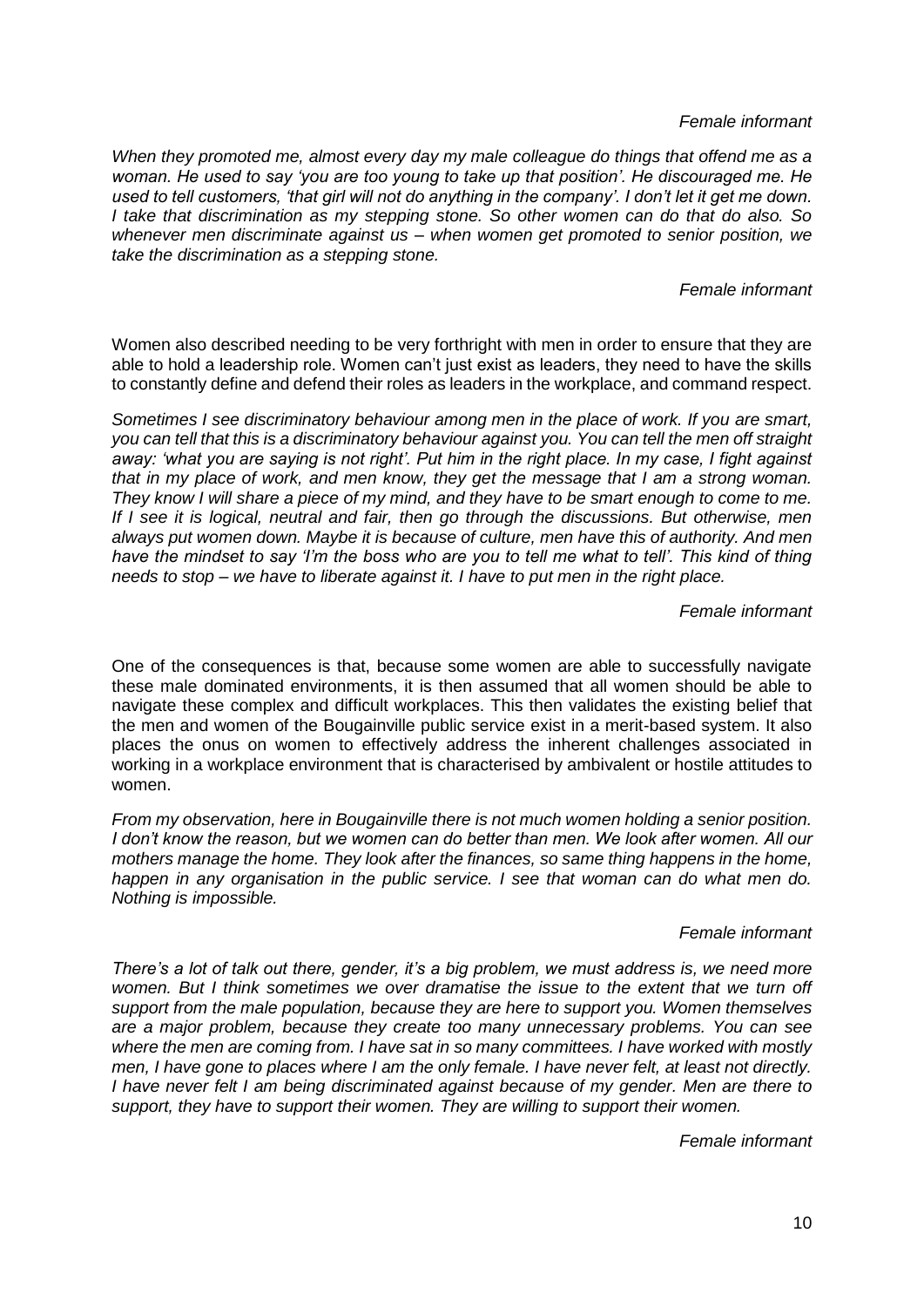Women who do not have the necessary high-level emotional skills or communication skills to navigate difficult environments find it much more difficult to work within male dominated environments:

*A policy is just a policy, but it is in the implementation of the policy that exposes challenges. Even though there might be processes that are in place that relate to issues related to gender equality, for instance, sexual harassment in the workplace. Before that issue can be addressed, the victim must first have the courage to report instances of sexual harassment, so that then it can be dealt with. But if you have a victim that doesn't know what her rights are, then she is not going to push for her rights.*

*Female informant*

#### **Emotions**

This section discusses the ways in which attitudes towards women in the workplace has an emotional impact on women. Their experience of harassment and discrimination in the workplace can be harrowing, but if they express an emotional reaction to these challenges they risk feeding into existing prejudices around women being weaker and less able to cope than men. In the quote below, one woman talks about her experiences of reacting emotionally to sexual harassment in the workplace, only to be chastised by her supervisor (who had also engaged in inappropriate behaviour in the past):

*Maybe I was immature, I said 'I am not happy with that officer' [who behaved inappropriately]. So my manager called me to his office, and then he counselled me. He said 'I'd like to now talk to you, the [anon] setting is very different from an office setting, here there is a lot of such things happening, so in case anyone advances on your or anything of that sort, you have to deal with it in a professional manner, that means you come and see me and then we call that person and we talk about it properly. Don't be childish like that'. And then I was just looking at him because I knew that he had also tried it on me once.*

#### *Female informant*

In this example both the woman and her manager both situate the harassment that had occurred as problematic because of her emotional reaction to the experience. Her emotional reaction is interpreted as an absence of professionalism and her inability to navigate the behaviour of her colleague an example of her inability to constructively mediate the behaviour of her co-workers.

Another issue for women in the public service is the ways that their personal experiences of violence impact on their work. The issue of the ways in which violence impacts on women's capacity to participate in the public service was not often mentioned in the interviews, but must be considered a factor given the Bougainville is widely believed to have significantly high rates of family violence.

*My background is full of abuse. It never occurred to me that I could help myself and others so that was the main thing. I was struggling with my own life as well in relation to my husband, my job. My husband was very abusive. All those experience, it was becoming very…I noticed it a lot, when the [anon organisation] gave me that chance to work with gender…it attracted me. So I am very passionate about this!*

*Female informant*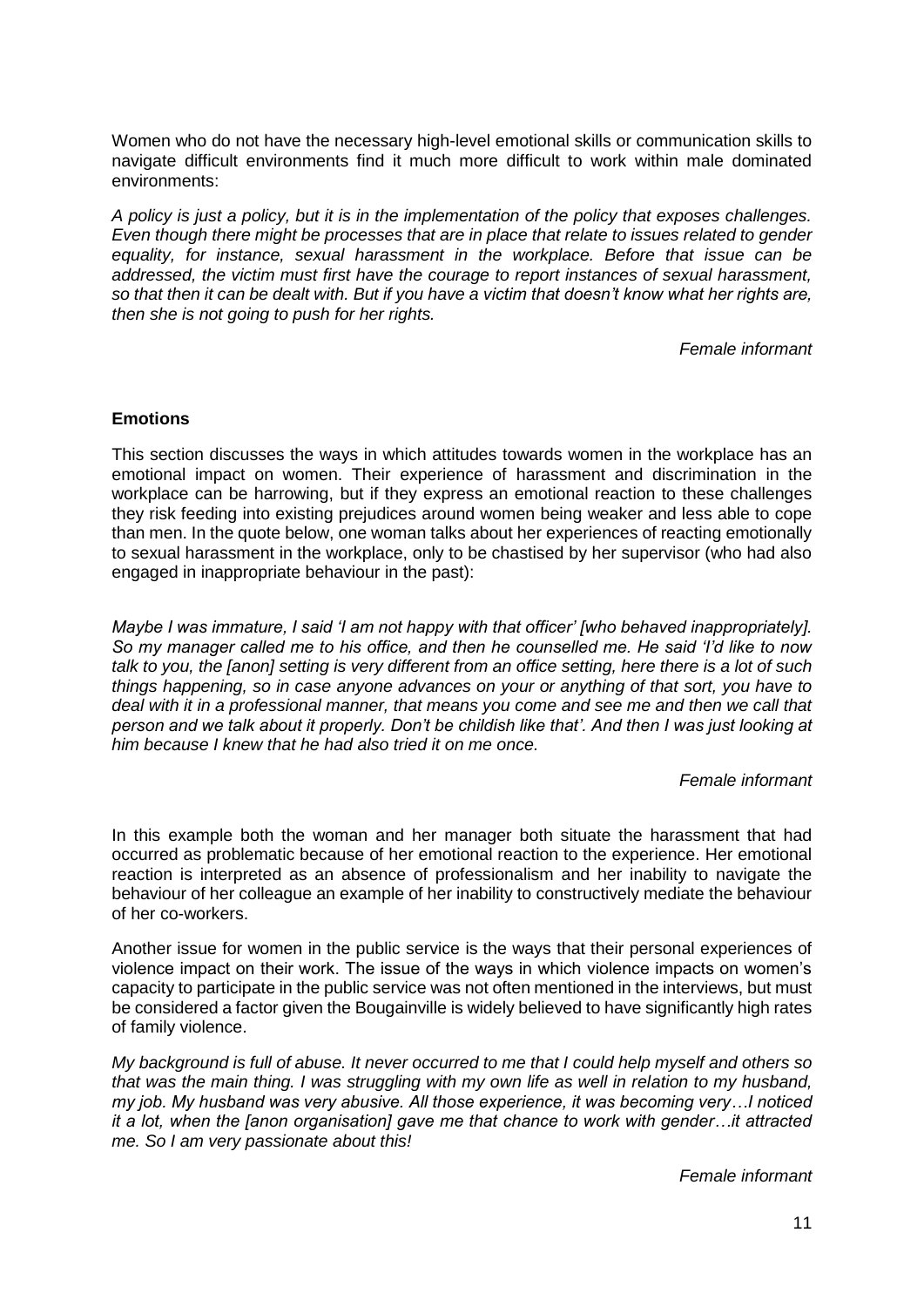As seen in the comment above, women are sometimes able to catalyse their experiences of gender inequality and trauma into personal change which can then lead to transformational change for themselves and for others. But for many women their experiences of gender discrimination and inequality have a deleterious personal impact on their confidence and sense of worth.

*Within my department, I think the real challenge for women is to gain the confidence that they need to do their work, in terms of holding onto a position that is equivalent to a male position. Sometimes that the female officer does not have the confidence that she needs to display to get her message across. The other challenge is for them to take a more active role in the activities that require them to take on those extra responsibilities that will allow them to coordinate themselves in a meaningful way. In this department… [w]e expect the women to*  be taking the lead in sourcing funding and delivering what they would like to deliver. *Sometimes they feel that the man is dominating over them, because of the cultural background, men are dominating more, and they don't have the confidence to challenge the men.* 

*Male informant*

Women's access to resources and opportunities

Individual change

| Informal | Women's and men's                                     | Women's access to resources                | Formal |
|----------|-------------------------------------------------------|--------------------------------------------|--------|
| power    | consciousness                                         |                                            | power  |
|          | Informal cultural norms and<br>exclusionary practices | Formal institution: laws;<br>policies etc. |        |

Systemic change

In this quadrant of the gender at work framework, women's access to resources and opportunities refers to formal opportunities for individual women to access opportunities for skill development and career progression in the public service. Women's access to resources are informed by all other quadrants. The ways in which men and women think about gender equality, and the ways in which groups of people act in accordance with cultural norms informs the resources women can access. These informal power structures then influence the way that formal laws and policies are generated and so shape the ways in which women can formally access resources.

This section focuses on two dimensions of access to resources and opportunities that were discussed most frequently in the interviews. These are: opportunities for skill development and opportunities for career progression.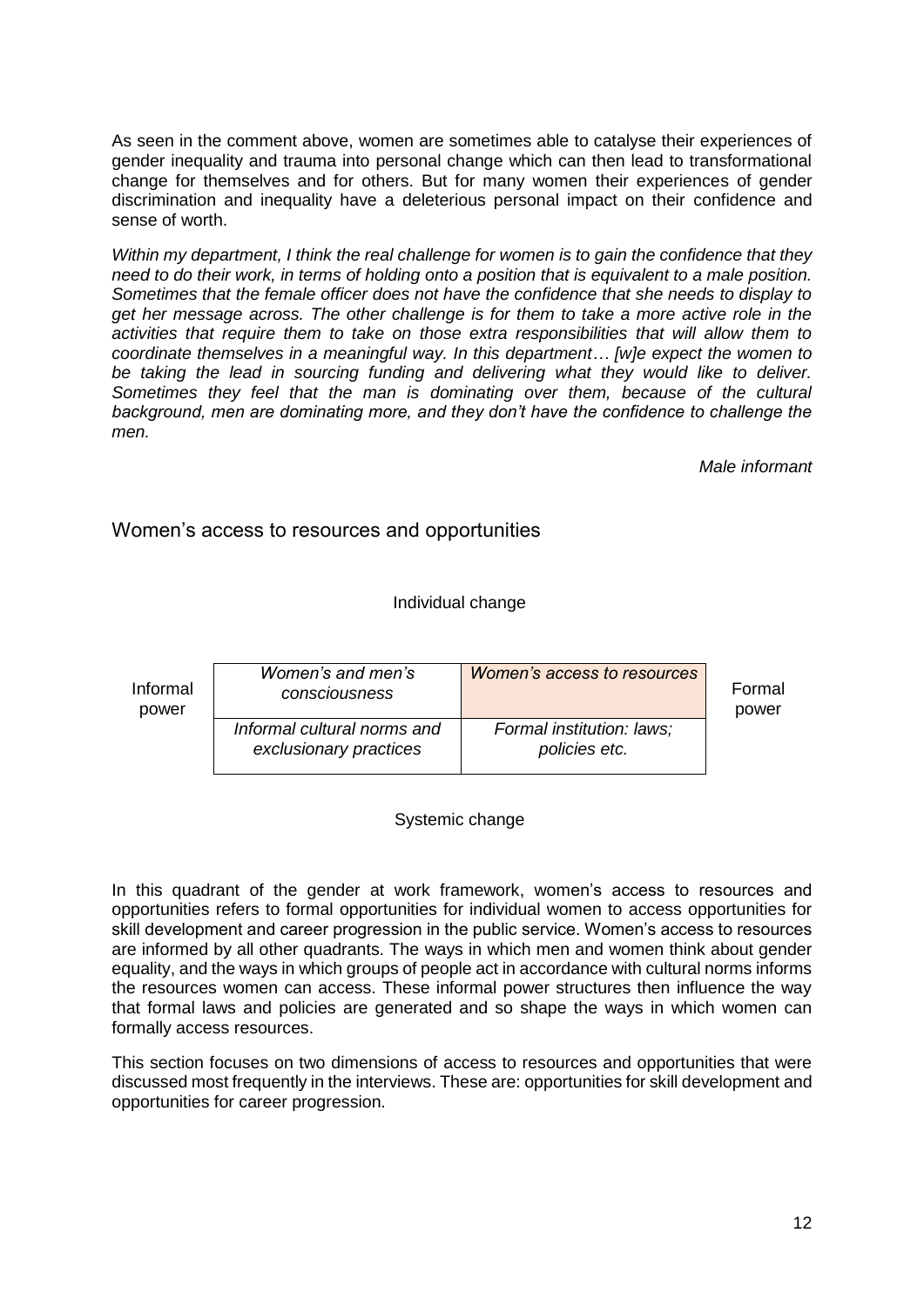#### *Opportunities for skill development*

Women's access to opportunities in the ABG public service are restricted because the ABG in general has limited financial capability and is not sufficiently resourced to provide appropriate training to its workforce. This report does not have sufficient data to comment on the extent to which women in the public service have greater access to training or skill development opportunities or have less or greater access to formal education than their male counterparts.

*The barriers – as we all understand there are financial constraints. ABG is having financial problems.* 

#### *Male informant*

Nearly all women interviewed had completed some form of tertiary education. Many indicated that they had accessed further opportunities for skill development in their workplaces. Others indicated that they had sourced opportunities for skill development but had been turned down due to financial constraints.

Women who were interviewed see further access to formal and informal skill development as absolutely critical for career progression – and particularly so for formal academic qualifications. They also believe that because women tend to be disadvantaged in career progression, they will be unable to progress in the public service unless they can demonstrate significant academic achievement.

Many women interviewed are seeking access to opportunities for further skill development through international organisations and bilateral aid funding. Several women interviewed were either completing or had completed Masters programs funded by the Australian government. Many women reported undertaking various other types of training funded by UN agencies of foreign aid. Some women reported accessing gender training through foreign NGOs and through the UN and indicated that they learnt a lot about gender issues through attending these training.

*I got absolutely no training in the public service for the first few years and nothing in relation to gender relations, and nothing in relation to what the Government provided. Eventually I got to do training in leadership, but nothing to do with gender relations.*

*Female informant*

*They had to train me too, because I had never worked in the gender field before, and it really interested me and it kind of made me see that most things are unequal.* 

*Female informant*

Many women stated that they experience barriers to accessing further education because of family commitments. Many formal or academic training opportunities take place outside Bougainville and many women are not able to take time out from family responsibilities. There is also a belief that men get better access to training opportunities through their informal networks.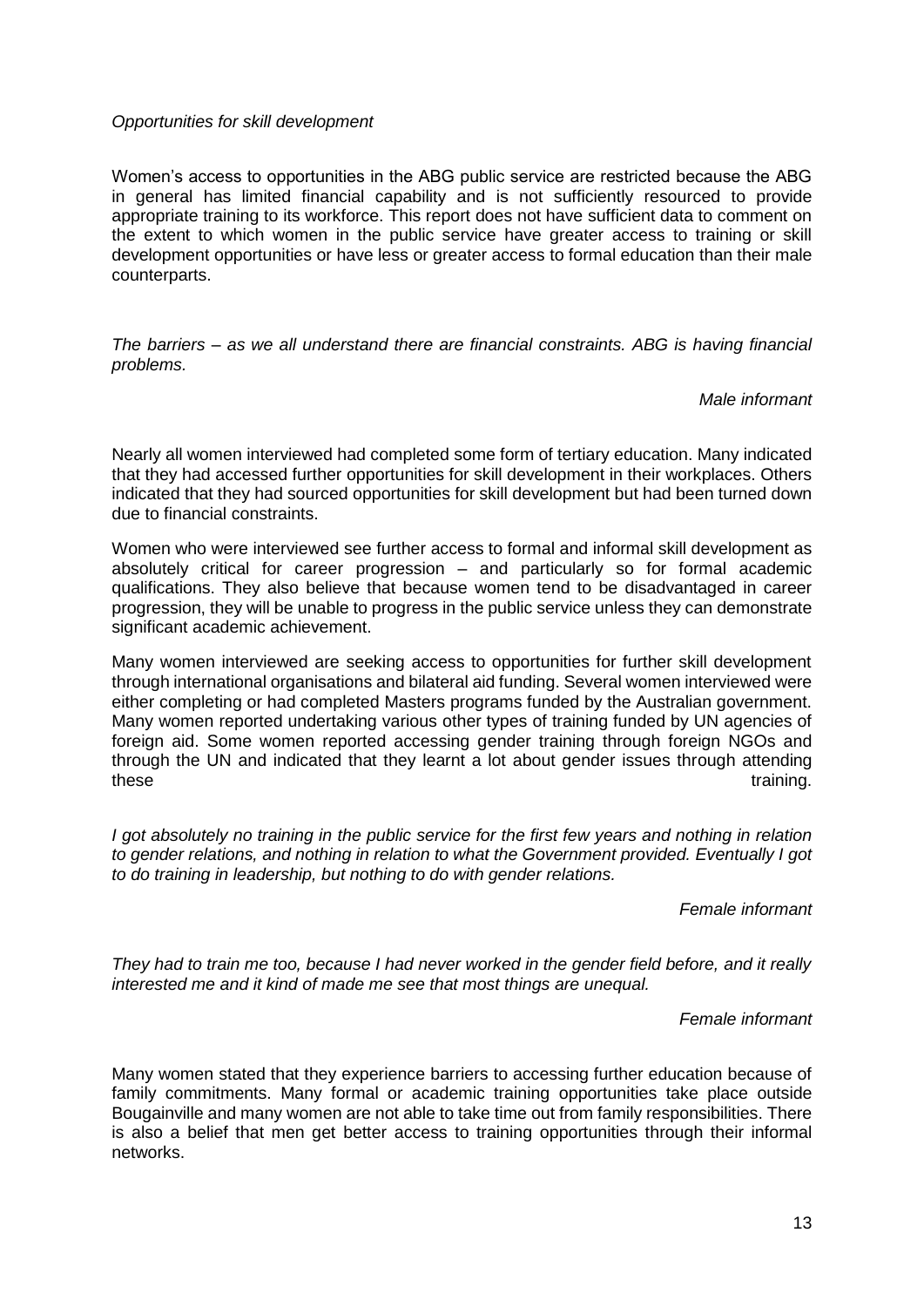*I'd like to see more women supported in their studies. For example, when I worked in the department - apart from me, there were two women who were supposed to undertake studies, but they were caught up in family issues. When they were ready we went to the human resource department, we were told that there were not funds to fund new officers, and there was only funding for those who are currently studying. Men find it easy to pull strings, but women find it hard.* 

*Female informant*

#### *Opportunities for career progression*

One issue that was consistently raised by many interview respondents was the lack of female staff in senior and leadership positions. Many interview respondents stated that women are concentrated in the lower levels of the public service, often in administrative or support positions. There was a belief that it is much more difficult for women to progress through the public service, even when they had the same level of education and experience as their male counterparts.

*There are women who should have been promoted and I get really mad because they don't. Because I know they have the qualification. I know they work so hard. They produce outputs, but they just don't get the job. Because she is a woman.*

*Female informant*

This lack of women in leadership positions in the public service was attributed to several reasons:

- Men are more resistant to women in leadership positions, so they are not being recognised for senior or leadership roles
- There was a belief that women are not getting as many opportunities to access skill development, so they are not being prepared for career progression
- When you have a man or woman who have equal experience and qualifications, men are being selected
- The pervasive belief that men are superior to women leads to women not selecting themselves for career progression
- Women are pooled in administrative and support roles and are not progressing beyond this level
- Women who have high level skills and experience to be working in senior positions are working in Port Moresby and are reluctant to return to Bougainville because the conditions and pay are not competitive

Many interviewees – both male and female - maintained that opportunities for career progression and recruitment into roles is merit based and based on the most experienced and qualified person applying for the role. Some people who have responsibility for recruiting into executive level roles maintained that they would absolutely recruit women into executive level roles, but that women do not apply for these roles. Without having access to data, it is difficult to ascertain where women stop progressing in the public service and why this happens, but the interviews appear to indicate the women are entering at the administrative levels or support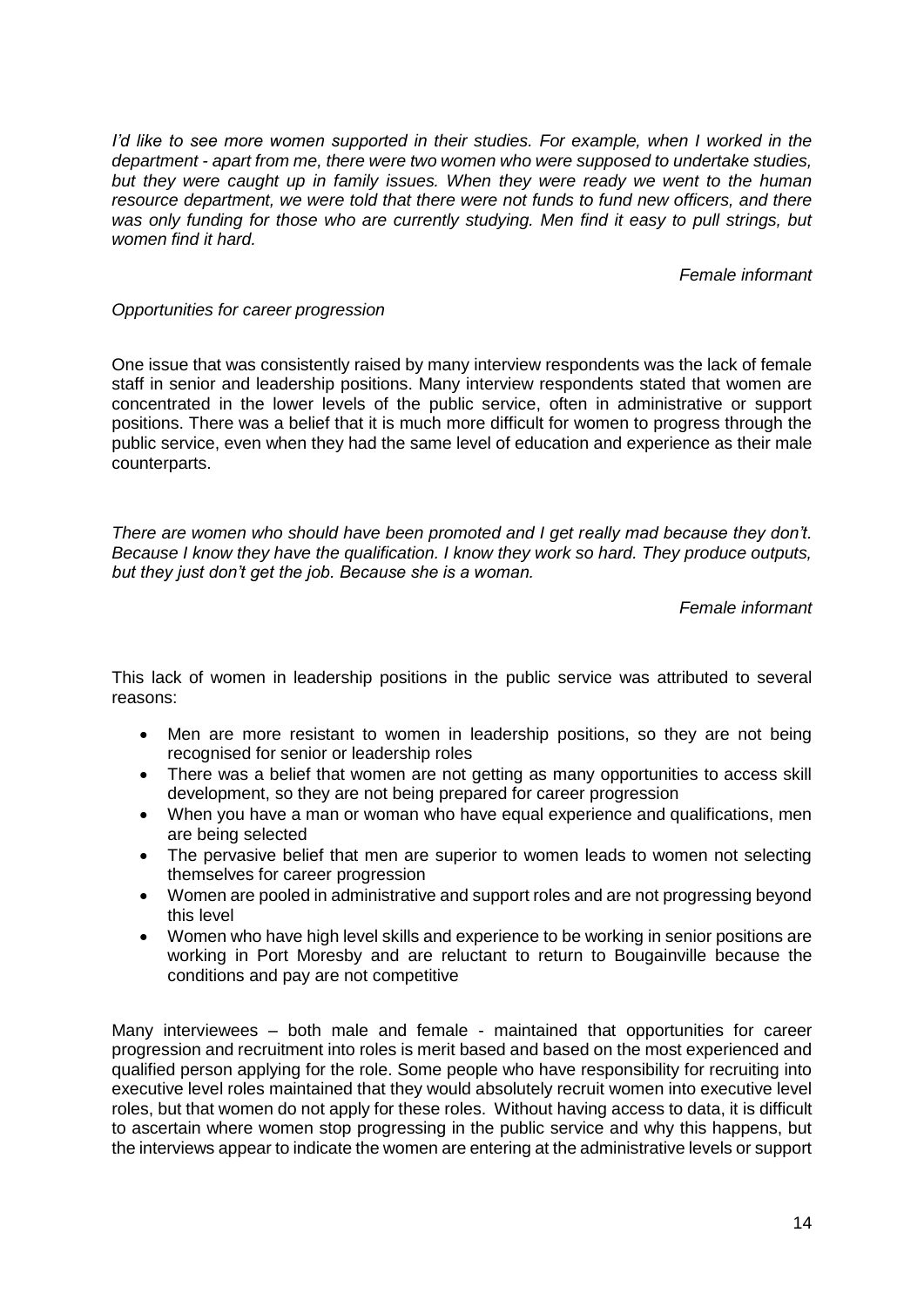levels and then not progressing.

*I cannot tell you how many women in the department. I think approximately about 10 officers out of 30 staff. Just below half the staff are women. A few of them are holding onto key positions, the rest either hold clerical work or office assistant [positions].* 

#### *Male informant*

Family duties were also brought up as a reason for women not progressing in careers. For instance, it was said that women who work are 'distracted' by familial demands, including getting children to and from school and staying home when they are sick. The idea that women would not manage the demands of work as well as men related to the perception that women's primary roles were domestic and child-related.

Another issue for the ABG is that its location, combined with its lack of salary buying power means that women who have the skills and capacity to work at high levels in the public service are not choosing Bougainville for work.

*I have been asking myself – 'why aren't the best women applying?' [for senior roles] and it is because the best women are not in Bougainville. It is not that we are short of human capital. We have highly experienced women all over the country. Unless we pay them the right salary. The ABG is low, they don't get all the benefits. The best schools are in Port Moresby. And it has been difficult. So I have been asking, why aren't the women applying? It is not that the quality women are applying and not getting in.* 

#### *Female informant*

Some women who were interviewed for this report, who had occupied or were occupying senior roles indicated that they had a particular interest in assisting younger or less experienced women in the public service.

*I was hoping to help women in the public service. Like help them to get recognised and get, at least have some influence in the higher positions, so they can help other women down the line. I was particularly interested in developing something to assist projects for women who work in the public service who face a lot of domestic violence and that kind of stuff. So that they could actually help themselves at that level, and then trickle down through the public service. That was my main aim.* 

#### *Female informant*

*Currently as a senior public officer, I am working on engaging as many women as possible to take up critical positions like policy officer, research officer. I think 'these are the women who should be encouraged' – you see they are performing. They should be promoted for what they do.* 

#### *Female informant*

But other women in senior positions indicated that they thought their role was to recruit and retain the right people for the role, irrespective of gender.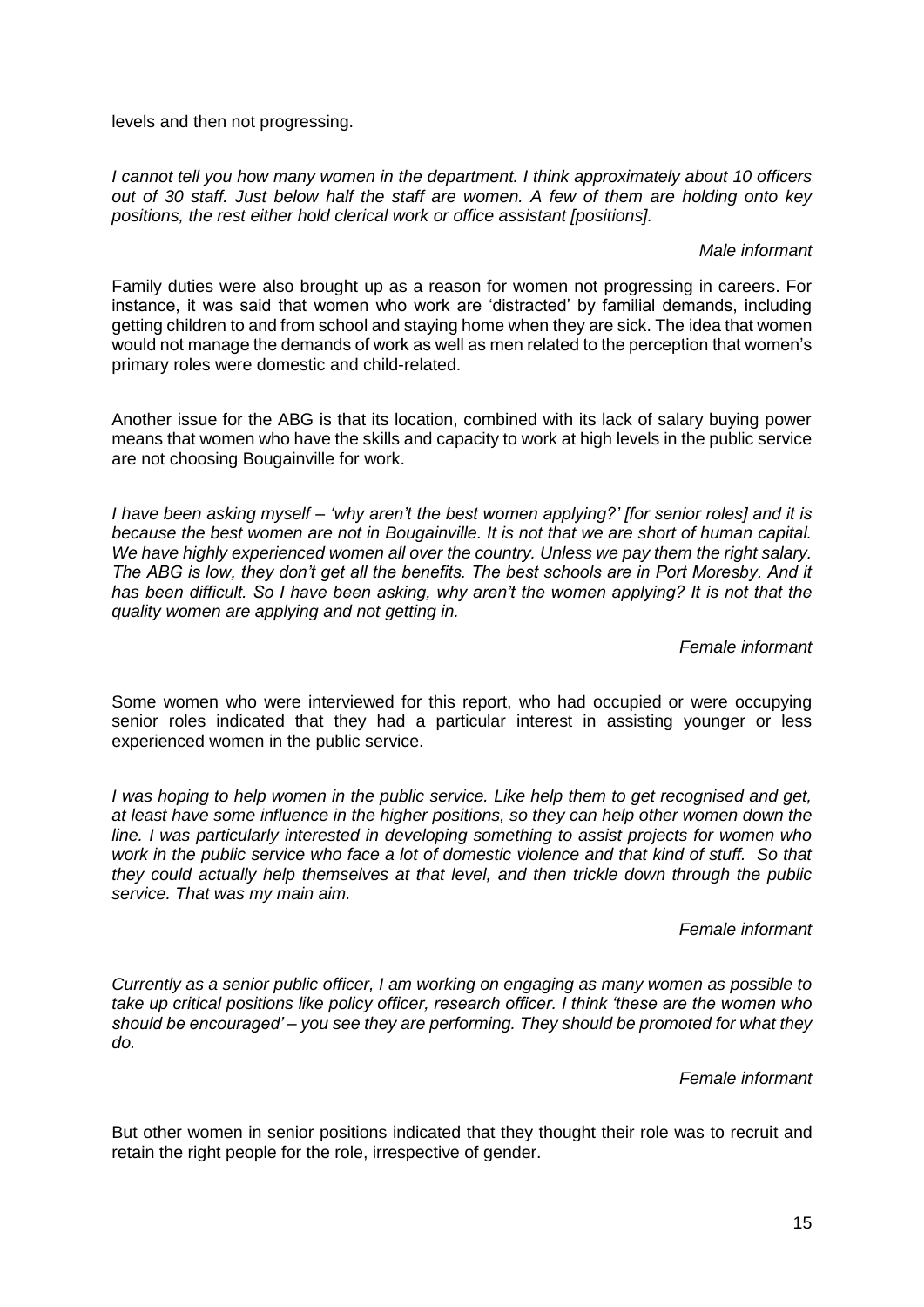*It is important as a female … to maintain a straight focus…. Everyone expects me to support women, but there must be enough women. But not just any women. Because we would not be doing ourselves any favours. I said I will support the best female candidate in the best positions, but I am not there to support just any woman, I am there to support the best women. I know the demands are there, but let's introduce some impartiality.*

#### *Female informant*

As mentioned earlier a significant piece of rhetoric often raised in the interviews was the belief that the career progression pathway in the public service is a merit-based process where the best rise up and apply and progress according to their skills and ability.

#### *Interviewer: How do women achieve these senior positions?*

*Respondent: As far as I know they have applied for these positions and won these positions on merit.* 

*Male informant*

But it is likely that many women with potential never make it to positions where they can be considered for further roles on the basis of merit, due to individual and social beliefs around gender (as outlined in the men's and women's consciousness quadrant). In addition, these beliefs coalesce around the gendered experience of the workplace and impact on opportunities for women.

In order for women to progress through the public service pathway there needs to be a life course approach to skill and career development for the women of Bougainville. This would involve:

- Supporting young women to complete secondary education
- Recruiting young women into post-secondary training opportunities
- Recruiting young graduates into public service positions
- Dedicated opportunities for career progression planning with women who are in administrative or support roles
- Providing women with the skills they need to negotiate gendered work environments through mentoring and formal training
- Working with existing managers to identify young women for further capacity building and skill development
- Providing mentoring opportunities between more experienced public servants and early career female public servants
- Promoting women of the public service as role models for the women of Bougainville

Because of the pervasive belief that the current recruitment systems are merit-based, and because many interviewees did identify hostile attitudes to women in the workplace, the provision of career progression opportunities for women would need to be carefully planned to mitigate the resistance that female-oriented career progression programming would likely encounter.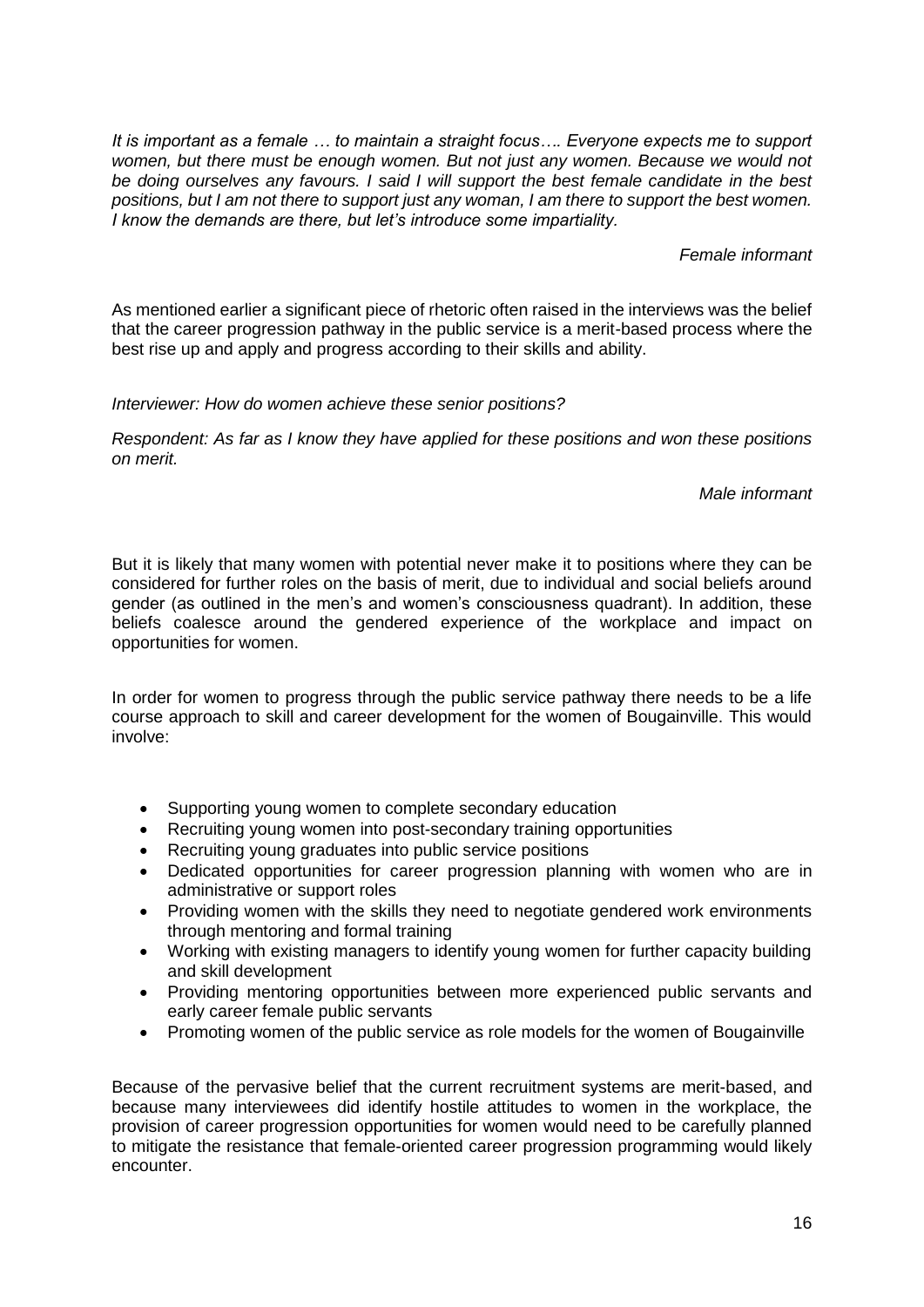#### Informal cultural norms and exclusionary practices

#### Individual change

| Informal | Women's and men's                                     | Women's access to resources                | Formal |
|----------|-------------------------------------------------------|--------------------------------------------|--------|
| power    | consciousness                                         |                                            | power  |
|          | Informal cultural norms and<br>exclusionary practices | Formal institution: laws;<br>policies etc. |        |

#### Systemic change

This quadrant examines the informal and systemic issues that impact on women's experiences of the public service through an examination of the ways in which groups of people behave and how this impacts on gender equality. This quadrant is informed by the women's and men's consciousness quadrant, that is, the ways in groups of people behave is directly linked to what they think about gender and gender equality. The ways in which groups of people behave can enable or hinder the implementations of formal laws and policies and can enable or hinder women's access to resources.

The interviews highlighted two ways that informal cultural norms and exclusionary practices impact on women in the public service in Bougainville. The first is through the practice of discrimination, and the second is through the practice of sexual harassment.

#### **Discrimination**

There did not appear to be consensus among interview subjects as to what constitutes discrimination. For the purposes of this report, we would characterise discrimination as being any practice in the workplace that involves favouring male workers for participation in various work activities and employment in positions. Favouring men for work activities can include allowing men to undertake tasks in their roles that could lead to career progression, and practices that involve the domination of shared work activities by men (for instance, talking over women in meetings and at events). It also involves practices where men receive greater recognition for doing the same work as a woman.

*In group discussions, some men tend to hold the conversation. That is irritating. They don't give a chance for women to speak. The men tend to speak very loudly and they drown out women's voices.*

*Female informant*

*In my opinion, I think women are seen to work under men, most of the time. I think it is common in our place in Bougainville and in the department. Some departments, they have women secretaries, women bosses. I don't know whether it is discrimination. When they go for high powered meetings, they don't even talk. It is just the men who contribute a lot. Men see that women should not take positions.*

*Female informant*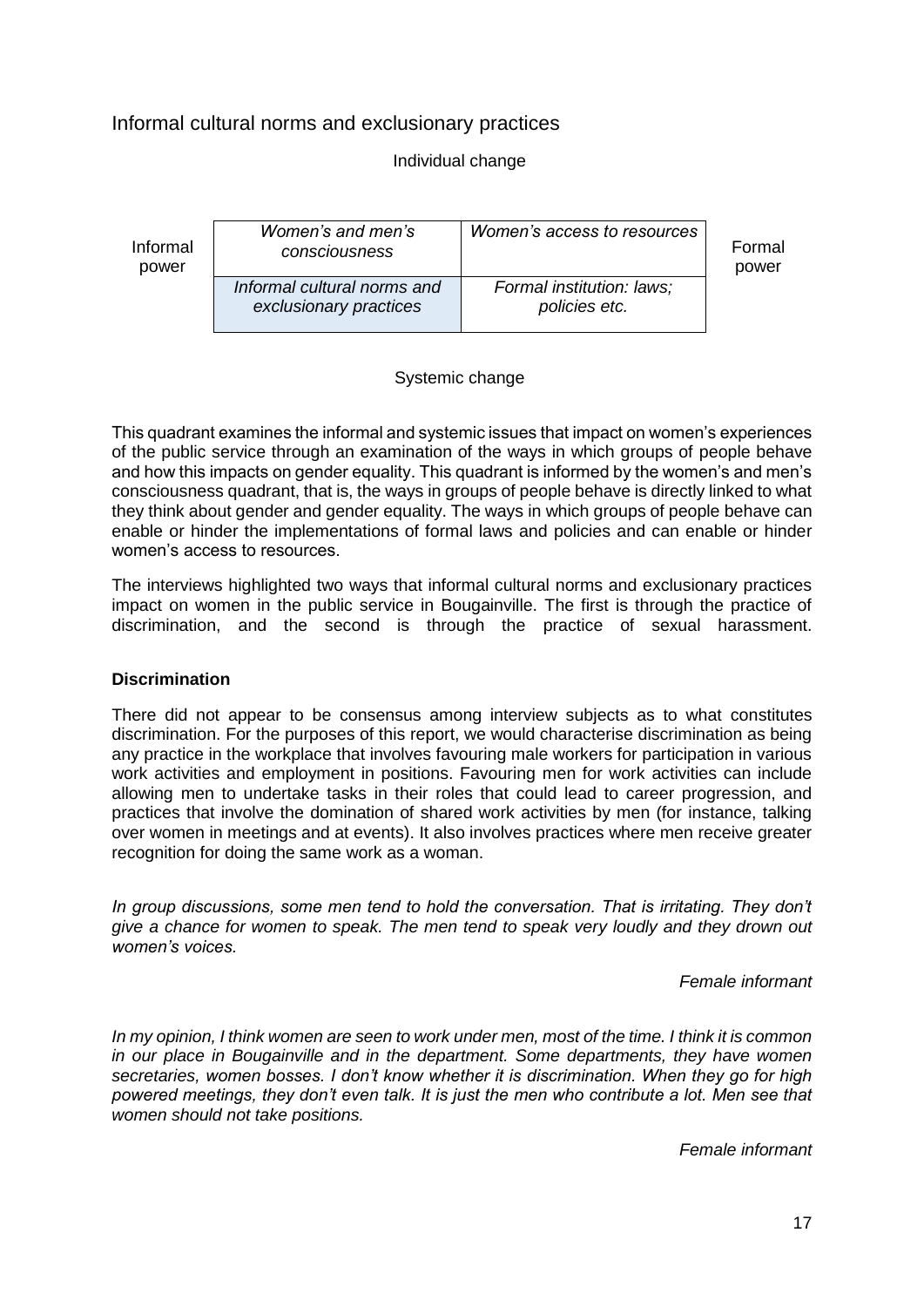The issue of whether women do experience discrimination in the public service was contested by interviewees. This appears to be linked to a lack of understanding of what constitutes discrimination, and a genuine belief in the public service as being a merit-based system where candidates are placed in work activities and positions by virtue of their skills, qualifications, and experience.

*I like to encourage women to work as hard as they can. Just like the male counterpart, I don't see them as separate people but equal in terms of being an officer. There are women who are officers, who graduate from university and come here. A lot of them are very good officers, and they produce results. For me, as long as they keep producing results, there is no way I can overlook them in terms of promoting officers. They have a chance of being promoted. Women are just as good as the men, but sometimes it is the cultural barrier that stops them from excelling, but for the women folks working in this department, I have not noticed anyone being discriminated against. I have not seen any disadvantage between male and female officers. In any case, the women folks in here take a more active leadership role than the male officers. That is another thing I have come to realise in this department. My guess is because it is a female oriented department and women can attract a bit more audience when we go out into the field. They just have to keep doing what they are good at, without being biased towards a gender.*

*Male informant*

Some interviewees during the course of their interview would describe the various ways in which women are sometimes regarded as being less capable than men in the workplace - but when they were directly asked if women experience discrimination in the workplace they would answer no. This suggests a lack of understanding of discrimination as a concept and what discrimination looks like practically. Discrimination does not simply refer to men being chosen over an equally qualified candidate but refers to a range of practices intended to silence or exclude women from workplace processes and activities.

*Education is one way to [address discrimination]. Treating women as equal partners. One is that women need to come out stronger and have a stronger voice, and the male must realise that women, educated women, they can do a job just as well as a male counterpart can do. We know they are capable of taking the lead. At the policy level, we must have policies that are conducive to support.* 

*Male informant*

*Psychologically, if you are a woman and you get promoted, there are some obstacles, others will see you and especially boys, they will say 'oh this woman is getting promotion', and telling things about you. But actually, I didn't mind that. All I do is concentrate on my work, what I am responsible to do. We had some officers going against me. They see when a woman gets promoted, they don't want women to manage them. When I get promoted, those boys I used to manage – when I instruct they used to not do their work.* 

*Female informant*

*Sometimes I see discriminatory behaviour among men in the place of work. But it depends on the kind of women. If you are very smart, you can tell that this is a discriminatory behaviour against you. You can tell the men off straight away – what you are saying is not right. Put him in the right place. In my case, I fight against that in my place of work, and men know, they get*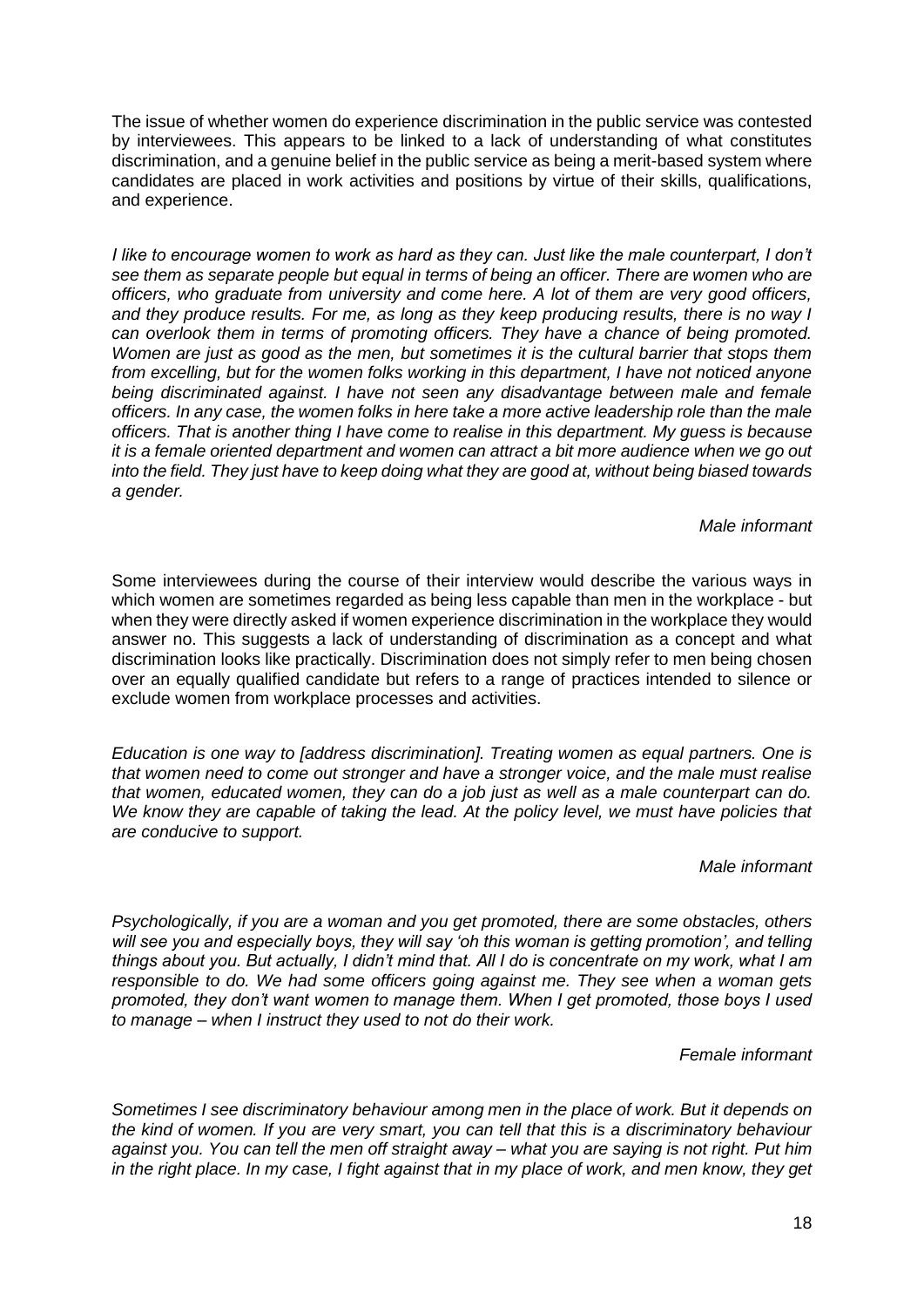*the message that this is a strong woman. They know I will share a piece of my mind, and they have to be smart enough to come to me. If I see it is logical, neutral and fair. Then we have a go with decision making and go through the discussions. But otherwise, men always put women down. Maybe it is because of culture, men have this authority.* 

*Female informant*

#### **Sexual harassment**

Several female interviewees reported experiencing sexual harassment in their workplace. Examples included being directly propositioned by male colleagues, witnessing men looking at material of a sexual nature at work, and men making suggestive or demeaning comments toward female colleagues. Another dimension of sexual harassment involved the belief – reported by some interviewees - that women who spent a significant time with men in the workplace would be at a more significant risk of engaging in sexual relations with colleagues.

*I have gone through that. There are a lot of male counterparts, they think they can say anything they want to say to female public servants. I can't deny the fact that these activities happen.*

#### *Female informant*

Female interviewees reported that it was expected that men would behave in ways that were sexually suggestive and it was expected that women would respond appropriately and professionally in these situations. Responding 'appropriately' includes ignoring the behaviour, politely declining advances, and not reacting in an emotional manner to the harassment. In the men's and women's consciousness quadrant we discussed the ways in which the treatment of women had an emotional impact on women, and the ways in which an emotional response is seen as a sign of weakness and evidence that women cannot bring the same mental stamina to their work. Women who became upset as a result of experiencing sexual harassment were sometimes instructed that they should behave in a 'more professional manner.'

*[My manager] told me: 'I would like you to just ignore. I cannot speak up, I cannot correct him because he is the boss of all of us, but what you can do is just ignore him and he will see that you are not interested in his advances.' And I told him 'I don't feel good to be in this type of environment I might leave the job.' And he said 'you have just come in, just ignore and don't encourage him.' I said 'ok'. So that is what I did I just ignored it*.

#### *Female informant*

*[My colleague] said 'is this the first time you attend a workshop' I said yes. He said, 'I am feeling really sorry for you, you look like a young person. There is a lot of harassment, so I would like to caution you that if any of the guys advances on you don't listen to them. That's what they do, in every workshop that they go to'. So I had been warned, and I appreciated that. And I always remembered his advice.* 

#### *Female informant*

Women who reported instances of sexual harassment received a range of responses. No reported response from management was directly antagonistic about what was being reported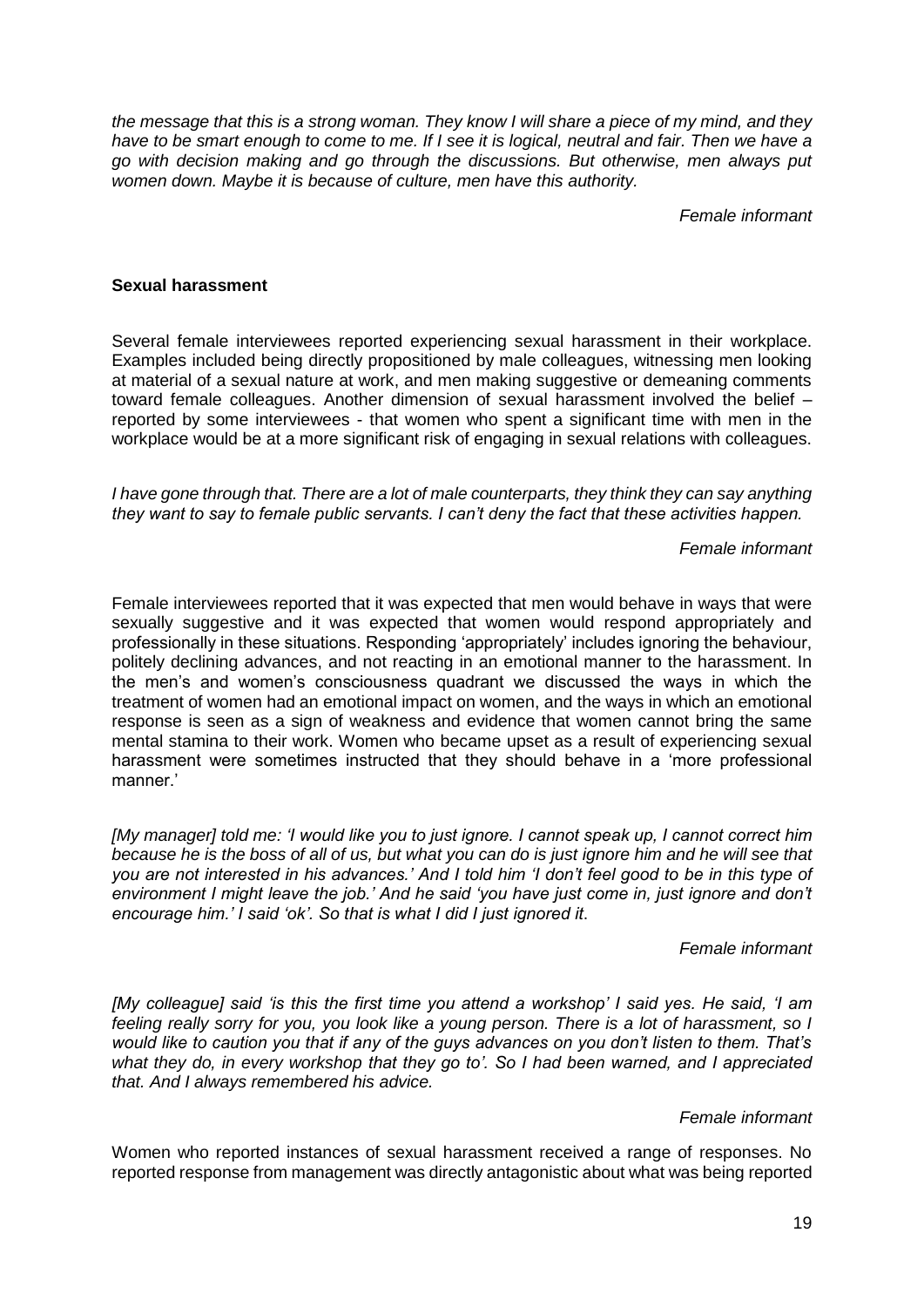but it was clear that managers did expect that women deal with these situations on their own, and that men who displayed sexually aggressive behaviours rarely if ever experienced any sanction for their actions. Women reported that some managers were sympathetic but appeared to lack the skills to know how to respond appropriately to reports of sexual harassment. Moreover they appear to lack a clear regulatory framework for responding to these types of workplace incidents. Managers themselves are not supported to respond appropriately to instances of sexual harassment.

*I reported – [my manager] was disgusted. The guy continued doing it. So I told the guy off. So I went to my boss' office and I asked him 'do you require me to write it in black and white' and if I do I am gonna see the HR this time. So he said he was gonna deal with it, so he did. He did call in the guy, he researched. He was actually good. He found out background information and I did the same too. And he pulled the guy in, and he warned him 'this is unethical'. But the sad thing was, after that, everyone said 'oh I think the boss is having something with this lady, that is why he is all on her side and getting angry'. The thing just went crazy. And that is what I was so disgusted about. I was like, my god. Do you mean to tell me you accept this sort of treatment? Especially women. Men I kind of understand, but not women. It became, they started spreading the news everyone. I even heard from other departments. 'Oh, this lady is following her boss around too much.' And all this started coming up after this incident. And I was really surprised. They really spoil my reputation. My reputation got tarnished just because of that.* 

*Female informant* 

#### Formal laws and policies

Individual change

| Informal |  |
|----------|--|
| power    |  |

| ıal | Women's and men's<br>consciousness                    | Women's access to resources                | Formal<br>power |
|-----|-------------------------------------------------------|--------------------------------------------|-----------------|
|     | Informal cultural norms and<br>exclusionary practices | Formal institution: laws;<br>policies etc. |                 |

#### Systemic change

This quadrant details the formal laws and policies that guide or could guide equitable workplace practices in the public service in Bougainville. Formal laws and policies become enacted as a result of women's and men's consciousness. They have the capacity to influence the ways in which informal cultural norms and exclusionary practices are carried out. Law and policies can have a powerful impact on women's access to resources. Conversely, the implementation of formal laws and policies can be enabled or hindered by men's and women's consciousness and by informal cultural norms and exclusionary practices.

This section describes two dimensions of formal institutions, the first is a description of the current policy direction for ABG as it pertains to gender equality, and the consequences of this for women in the public service. The second is a description of the extent to which women's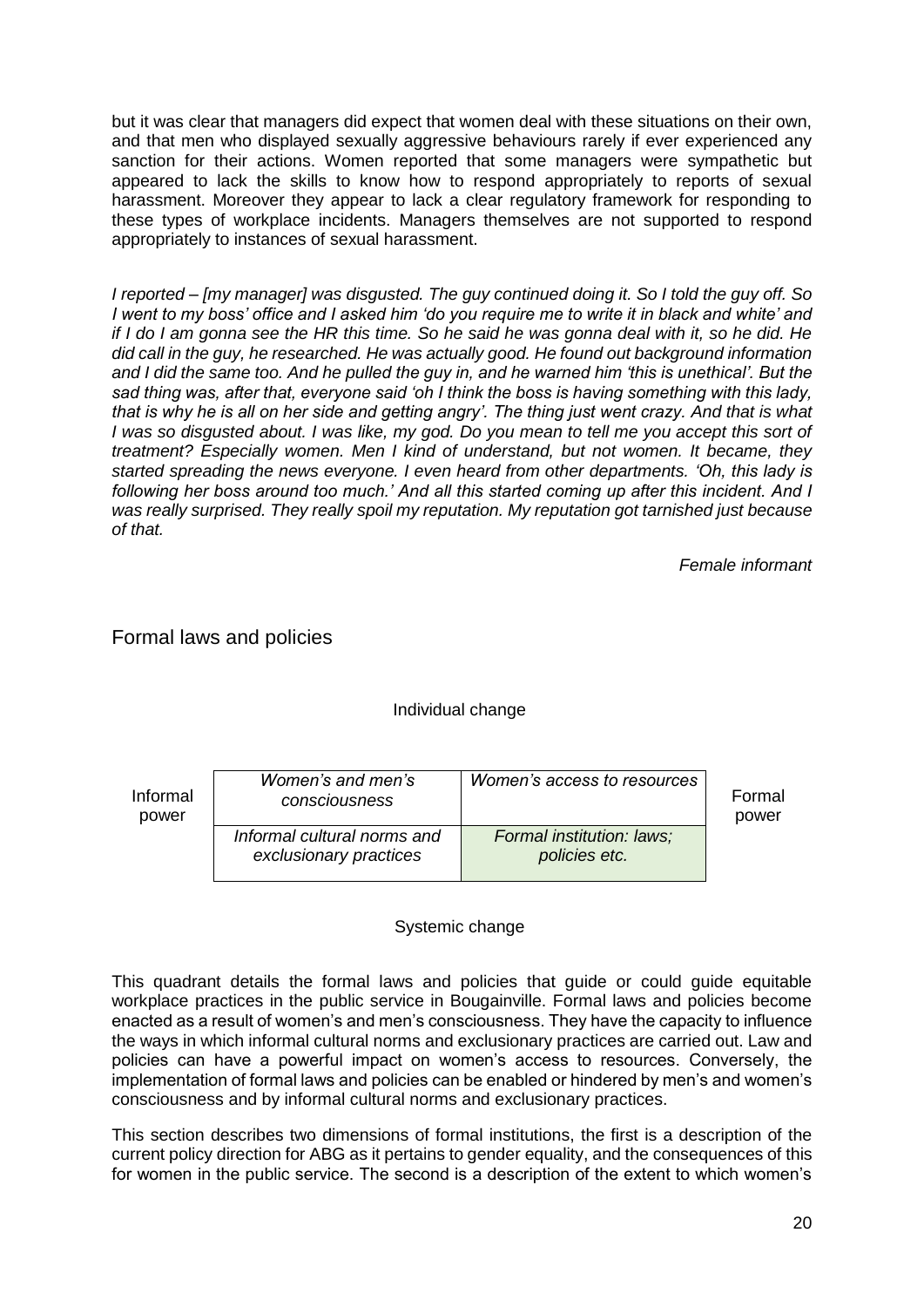careers in the public service are enabled or hindered by the application of formal laws and policies.

#### **Current policy directions informing gender equality in the public service**

Currently there are two key policy documents which are intended to promote gender equality, women's leadership, and women's empowerment in the Bougainville region. These are:

- 1. A strategic plan for women's political leadership in the Autonomous Region of Bougainville 2015-2020
- 2. The Autonomous Region of Bougainville policy for women's empowerment, gender equality, peace, and security

#### *A strategic plan for women's political leadership in the Autonomous Region of Bougainville 2015-2020*

This strategic plan was developed by UN Women, the Bougainville Women's Federation, and the Department for Community Development. The plan was developed after consultations were held in Bougainville in 2015. The purpose of this strategic plan is to provide a framework for promoting and strengthening women's participation in a range of forms of political leadership and governance.

The strategic plan notes the following high level mechanisms that provide a directive for the implementation of laws and policies that focus on gender equality:

- The preamble in the constitution for the Autonomous Region of Bougainville provides the 'mandate for women in Bougainville to be able to participate in decision making processes in public and political life'
- The Act of Parliament and the Council of Elders Act enables women to participate in the Council of Elders assembly, with three seats intended to be reserved for women in each of the 44 Council of Elders
- The constitution mandates that three parliamentary seats are reserved for women
- The President is mandated by law to appoint one woman to Cabinet

The strategic plan identifies the Department for Community Development as the Government department with oversight for the development and monitoring of gender policies. The gender unit in the Department for Community Development, a network of gender focal points, and the Office for Gender Equality are the key mechanisms intended to guide the implementation of gender strategies and policies in ABG.

The strategic plan outlines a numbers of proposed strategies and actions. This piece of research was unable to ascertain the extent to which these strategies and actions have been progressed and actioned and we are unable to evaluate the effectiveness of the policy. In the table over the page we looked at which actions in the strategy could contribute to change against the gender at work framework. A total of 25 actions were reviewed and the table shows which quadrant of the gender at work framework they would likely be contributing to.

Out of the 25 actions: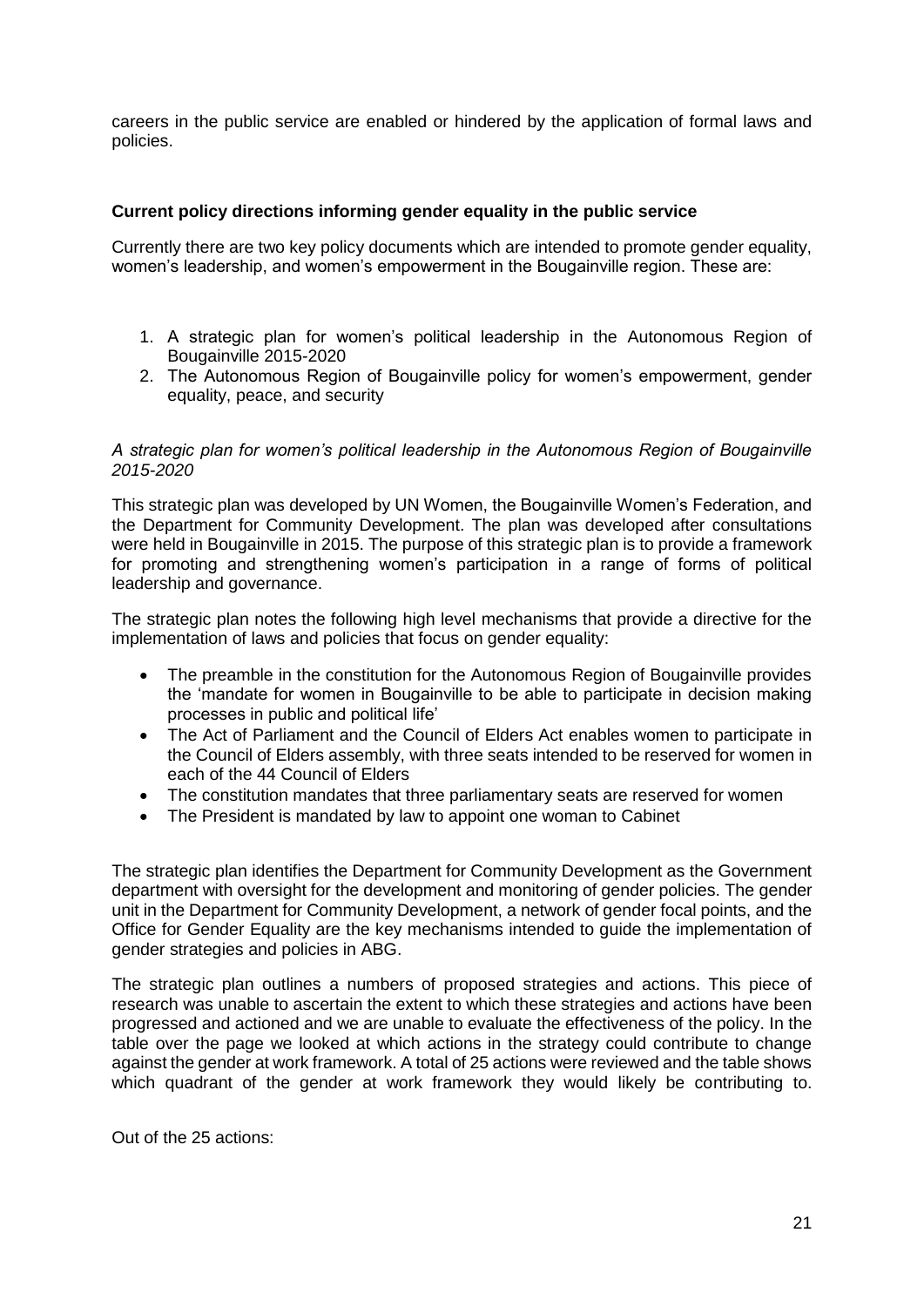- Five do not explicitly or directly relate to the promotion of gender equality (rather they focus on creating an environment for gender equality to occur)
- 12 actions appear to be directly concerned with the creation or further development of formal laws and policies that could contribute to gender equality
- 11 actions appear to be directly concerned with creating women's access to resources and opportunities
- 3 actions are concerned with contributing to changes to women's and men's consciousness
- None of the actions appear to be directly or explicitly concerned with contributing to changes in informal cultural norms or exclusionary practices

Out of the 25 actions, 13 pertain directly to issues that would affect women's participation in the public service:

- Four address women's access to resources and opportunities. They do this through recommending quotas for participation in mechanisms that provide governance and oversight to the public service and quotas for participation at various levels of the public service.
- Ten address the development of formal, laws, and policies that could contribute to the strengthening of women's participation in the public service. These include the establishment of the Office for Gender Equality and establishment of governance groups to monitor gender equality, the development of various documents and procedures that can support the implementation of gender friendly policies (such as gender budget resources).
- One action addressing men's and women's consciousness, namely the proposed gender sensitisation training for women. No training on gender sensitisation is proposed for men.

What does this mean? This means that the strategic plan has a heavy emphasis on addressing the formal ways in which women experience gender inequality, and little to no emphasis on the informal ways in which women experience gender inequality. The risk of such a heavy emphasis on formal over the informal is that a range of formal documents get written and enabling structures are developed, but these structures make little to no difference to behaviour change. Meanwhile, the informal ways in which women experience gender inequality are so resilient and pervasive that existing power structures are able to continue in the face of what appear to be enabling formal policy environments.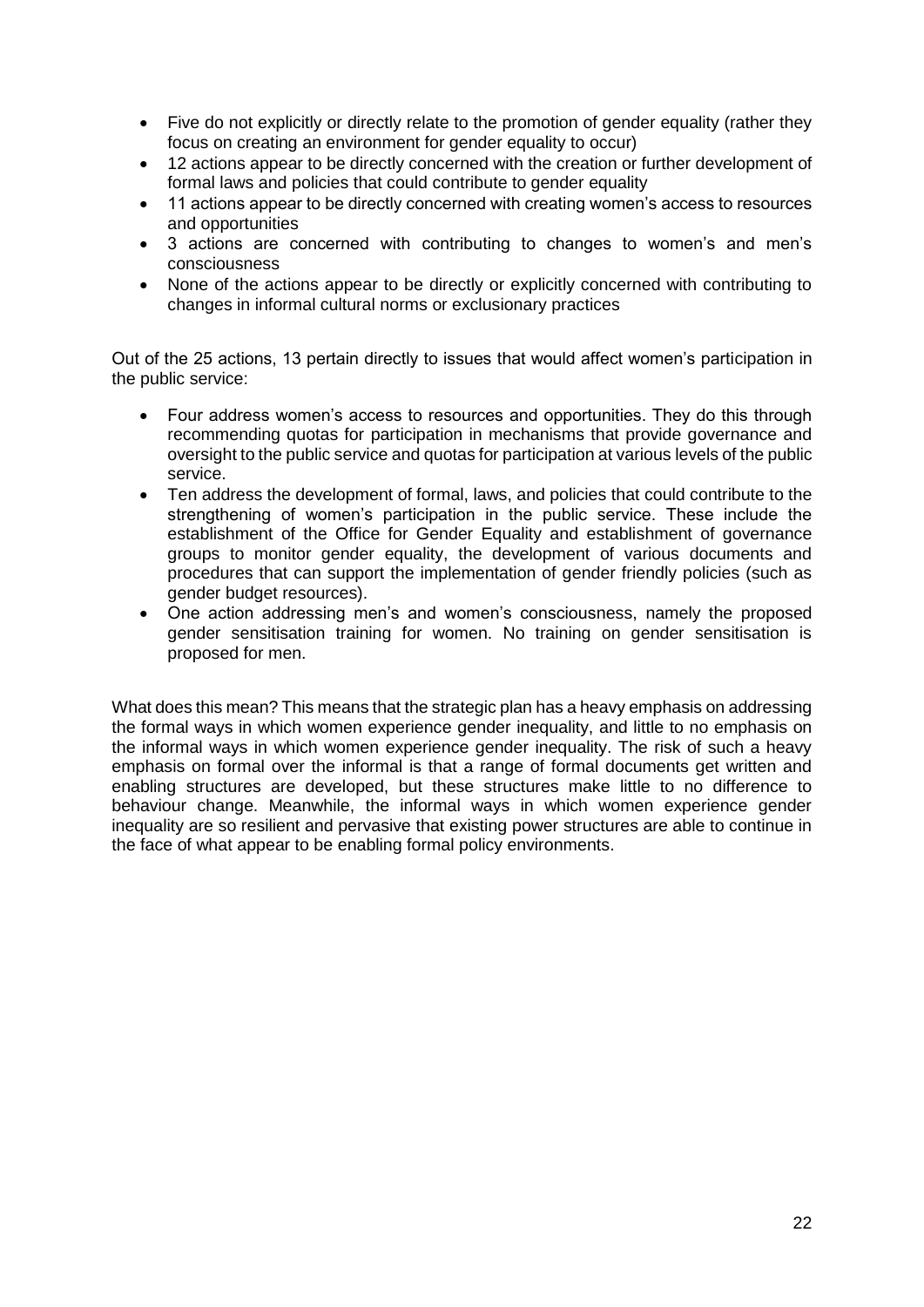| <b>Strategy</b>                                                                                 | <b>Action</b>                                                                                                                                                   | Women's and<br>men's<br>consciousness | Women's<br>access to<br><b>resources</b><br>and<br>opportunities | <b>Informal</b><br>cultural<br>norms and<br>exclusionary<br>practices | Formal<br>laws and<br>policies |
|-------------------------------------------------------------------------------------------------|-----------------------------------------------------------------------------------------------------------------------------------------------------------------|---------------------------------------|------------------------------------------------------------------|-----------------------------------------------------------------------|--------------------------------|
| Increase women's involvement in<br>implementation of the Bougainville<br>Peace Agreement        | Quota of one-third introduced for women on<br>boards, committees, and decision-making<br>bodies concerning BPA                                                  |                                       | X                                                                |                                                                       | $\mathsf{x}$                   |
| To increase women's involvement in<br>implementation of Bougainville Peace<br>Agreement         | Women to be engaged in awareness raising<br>about BPA                                                                                                           |                                       | X                                                                |                                                                       |                                |
| Ensure implementation of Women, and<br><b>Security Action Plan</b>                              | Women, peace, and security technical working<br>group to require biannual updates on progress                                                                   |                                       |                                                                  |                                                                       | $\mathsf{x}$                   |
| To make women more visible and<br>effective in community                                        | Increase number of police posts with more<br>women police                                                                                                       |                                       | X                                                                |                                                                       |                                |
| Increase and consolidate women's<br>participation in the 2016 Community<br>Government elections | 132 women to be trained for election for<br>Community Government in 2016. Awareness<br>required about these changes and training<br>workshops for women         |                                       | X                                                                |                                                                       | $\mathsf{x}$                   |
| Strengthen women's participation in<br><b>Community Government</b>                              | Gender sensitive community awareness raising<br>for elections, development of resource material<br>and capacity building of women to undertake<br>sensitisation | X                                     | X                                                                |                                                                       |                                |
| Strengthen women's participation in<br>community government                                     | Provide resources and support for BWF to<br>undertake election monitoring                                                                                       |                                       | X                                                                |                                                                       |                                |
| Increase women's representation on<br>Boards, Committees, and decision-<br>making bodies        | Ensure women are represented on the<br><b>Referendum Committee</b>                                                                                              |                                       | X                                                                |                                                                       |                                |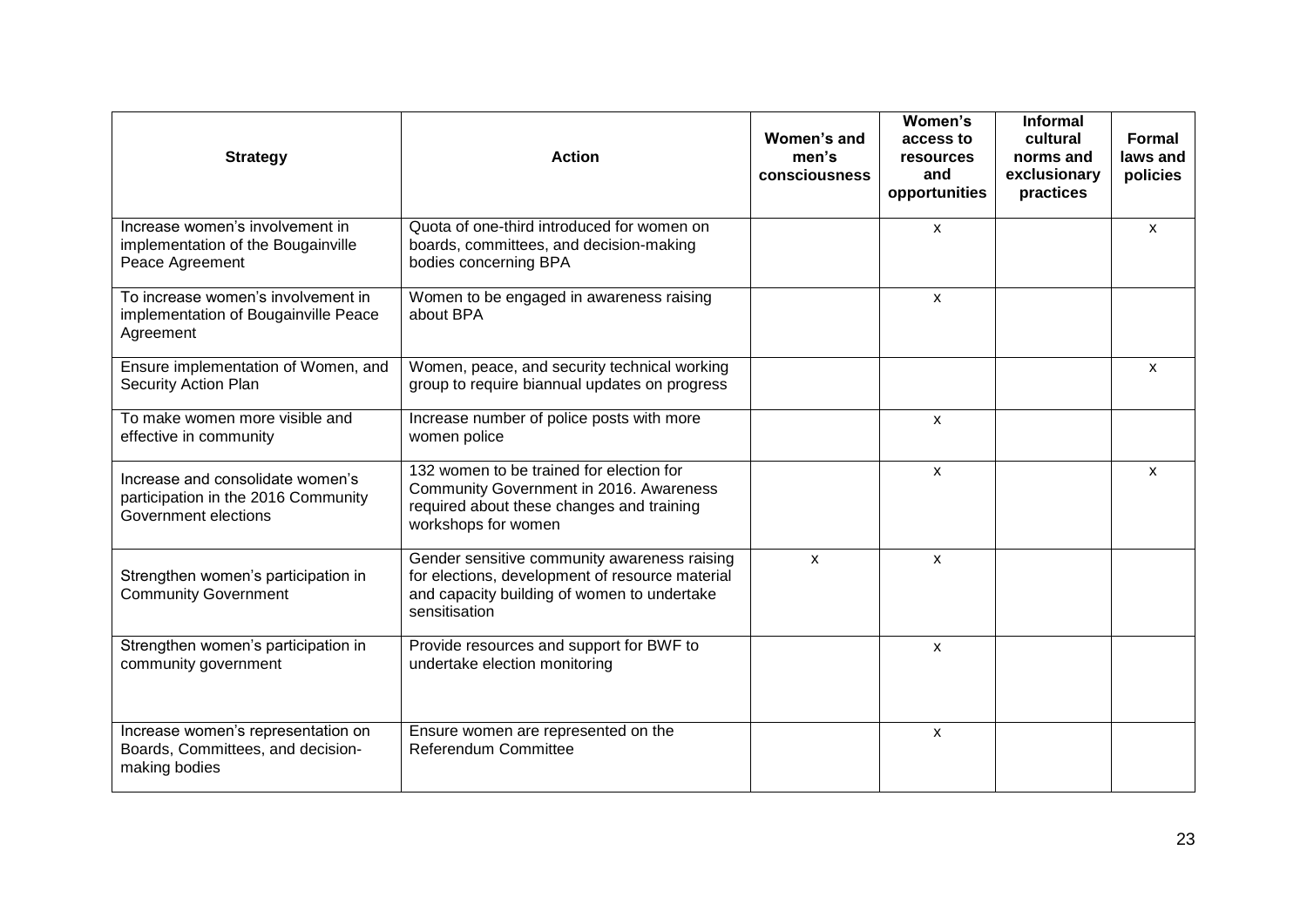| Enable and support women to contest<br>the 2017 National elections          | Training, support                                                                                                                                                                                                                                                                                                             | $\boldsymbol{\mathsf{x}}$                                                                                                | $\pmb{\mathsf{X}}$ |  |              |
|-----------------------------------------------------------------------------|-------------------------------------------------------------------------------------------------------------------------------------------------------------------------------------------------------------------------------------------------------------------------------------------------------------------------------|--------------------------------------------------------------------------------------------------------------------------|--------------------|--|--------------|
| Increase women's political<br>representation                                | Support additional reserved seats for women<br>and a political party to promote gender equality                                                                                                                                                                                                                               | $\mathsf{x}$                                                                                                             | X                  |  | $\mathsf{x}$ |
|                                                                             | Develop capacity building program for MPs                                                                                                                                                                                                                                                                                     |                                                                                                                          | X                  |  |              |
| Information awareness                                                       | Improve information awareness activities<br>conducted by the ABG                                                                                                                                                                                                                                                              |                                                                                                                          |                    |  |              |
|                                                                             | Coordinating mechanism for various<br>government offices to make public awareness<br>more efficient, responsive to the needs of the<br>voters                                                                                                                                                                                 | These actions don't specifically relate to gender so we are<br>unable to categorise within the gender at work framework. |                    |  |              |
|                                                                             | Consistent and continuous education of the<br>electoral and registration process should be<br>provided to all electoral participants - from<br>votes to polling staff, scrutineers, observers,<br>candidates and security personnel, in order to<br>promote greater awareness of rights, practices,<br>and legal requirements |                                                                                                                          |                    |  |              |
| Establishment and consolidation of<br>DfCD gender unit                      | Needs to be operationalised                                                                                                                                                                                                                                                                                                   |                                                                                                                          |                    |  | X            |
| Capacity development of gender unit                                         | Development of resource package to implement<br>Gender Equality Policy and capacity<br>development of Gender Unit                                                                                                                                                                                                             |                                                                                                                          |                    |  | $\mathsf{x}$ |
| Planning and oversight and co-<br>ordinating mechanism                      | Develop a coordinated whole-of-government<br>work plan and a gender advisory/reference<br>group with oversight of progress                                                                                                                                                                                                    |                                                                                                                          |                    |  | X            |
| Gender mainstreaming in ABG                                                 | Trainings of ABGs GFPs to integrate gender<br>equality into policies and programs                                                                                                                                                                                                                                             |                                                                                                                          |                    |  | X            |
| Support to the OBEC to establish a<br>staffing structure, develop equitable | OBEC can do better to promote gender equality<br>in its office, because there are many                                                                                                                                                                                                                                        |                                                                                                                          |                    |  | X            |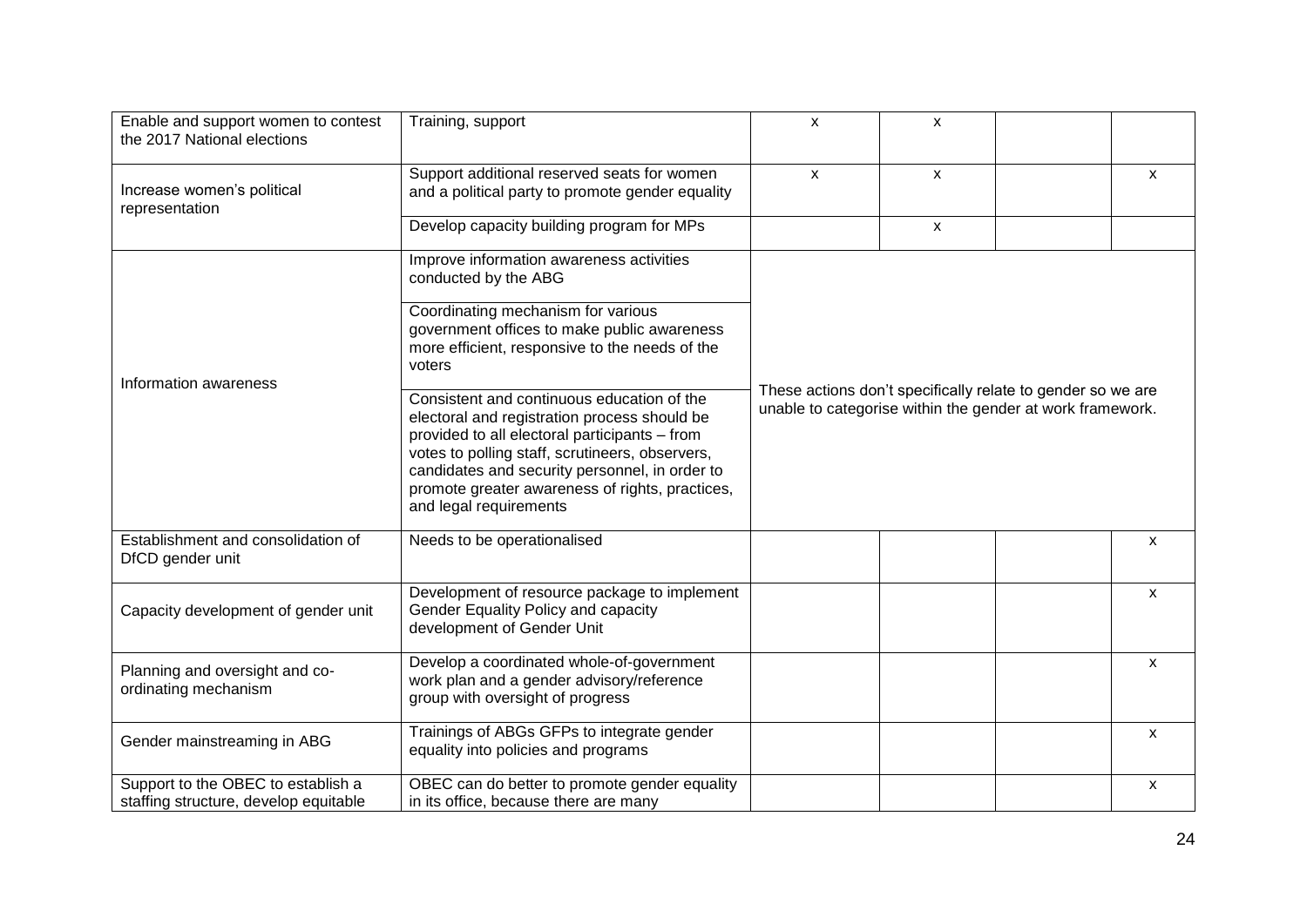| recruitment policies and procedures<br>and undertake a thorough review of<br>voter registration. | professional women around Bougainville who<br>could take on responsibilities.                                                                                                                                                                                                                                                           |                                                    |  |   |
|--------------------------------------------------------------------------------------------------|-----------------------------------------------------------------------------------------------------------------------------------------------------------------------------------------------------------------------------------------------------------------------------------------------------------------------------------------|----------------------------------------------------|--|---|
| OBEC oversight of reporting campaign<br>expenditures                                             | Rules on campaign financing strictly enforced.<br>All candidates and party leader to report the<br>source of funding and how it was used or spent.<br>Review of the Electoral Act to provide maximum<br>limits for the for the amount of expenditure that<br>can be incurred on behalf of a candidate should<br>likewise be considered. | These actions don't specifically relate to gender. |  |   |
| Gender budgets                                                                                   | Develop GB resources and training program for<br>ABG, BWF, and House of Representatives.                                                                                                                                                                                                                                                |                                                    |  | X |
| Organisational strengthening of BWF                                                              | Two-year review and evaluation to be<br>undertaken with plan of action developed and<br>operationalised                                                                                                                                                                                                                                 |                                                    |  | X |
|                                                                                                  | Feasibility study and options paper developed                                                                                                                                                                                                                                                                                           |                                                    |  | X |
| Establishment and consolidation of the<br><b>Office for Gender Equality</b>                      | Office set up with functions, budget, etc. and<br>capacity to be developed as a woman's national<br>machinery.                                                                                                                                                                                                                          |                                                    |  | X |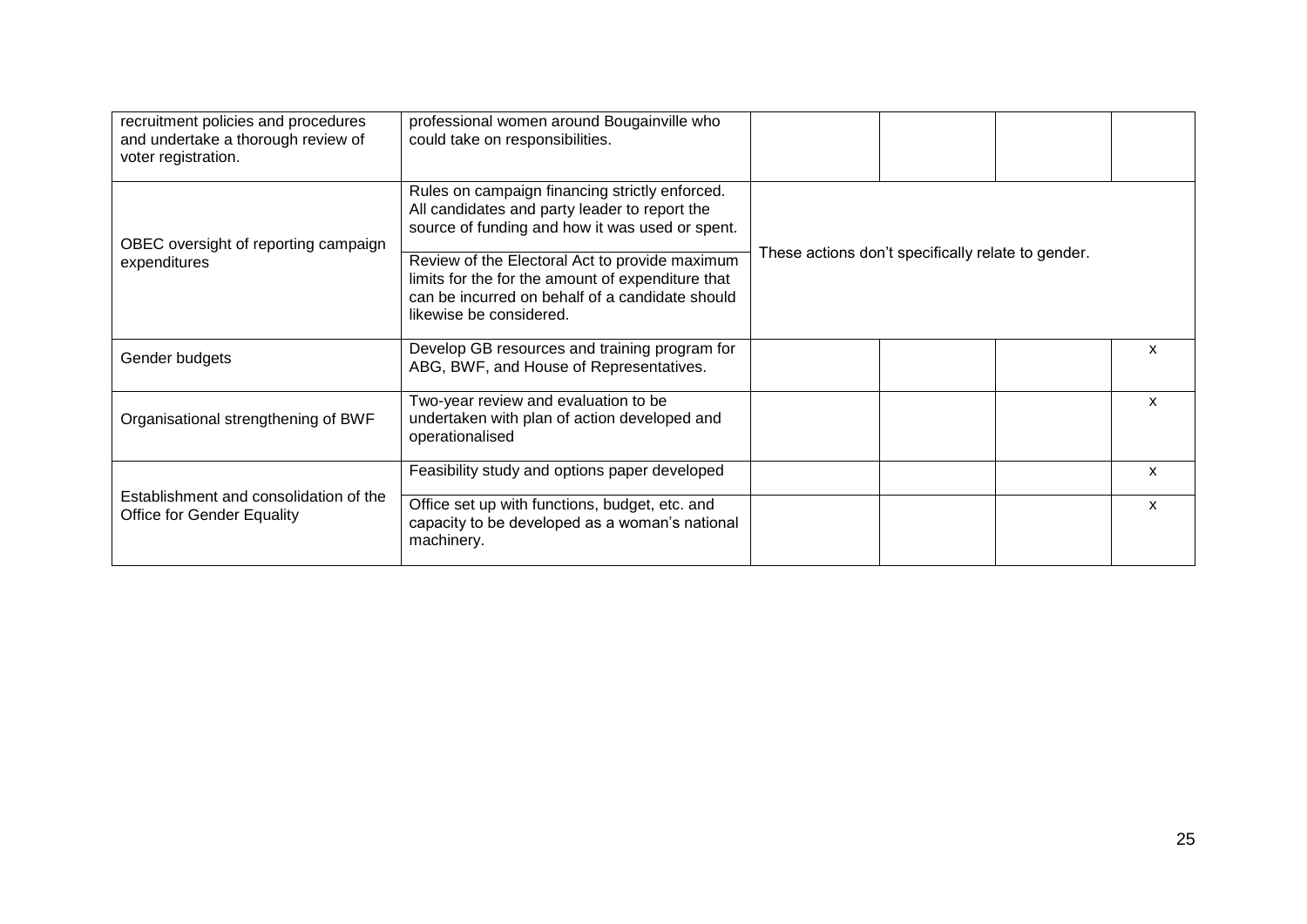*The Autonomous Region of Bougainville policy for women's empowerment, gender equality, peace, and security*

This policy document was developed as a partnership between UN Women and the Department of Community Development and the document was informed by a range of consultations with government, civil society, and international organisation. The policy has been endorsed by the senior management of all divisions in the ABG and was approved by the Bougainville Executive Council, which endorsed the establishment of the Office of Gender Equality.

The policy complies with Papua New Guinea's existing obligations regarding gender quality and women's empowerment, these obligations include:

- Pacific Plan (2004)
- Pacific Platform for Action (2000)
- The Convention for Elimination of All Forms of Discrimination (1979)
- United Nations Security Council Resolution on Women, Peace, and Security (1993)
- Convention on the rights of the child (1990)

The policy document has a framework for implementation which outlines the key mechanisms that will be used to achieve gender equality in Bougainville. These key mechanisms are:

- 1. The Office for Gender Equality
- 2. Gender focal points
- 3. The Bougainville Women's Federation

#### **Office for Gender Equality**

The OGE is expected to have key oversight of all gender policies in Government and ensure that the Government functions in adherence with principles of gender equality and a public service which promotes equality for women. It is expected to do this in the following ways:

- Provision of policy advice providing advice to Departments, Ministers and the President on the gender equality implications of Government and its laws and policies
- Research, monitoring, and evaluation creating an evidence base to inform the policy advice it provides to key stakeholders
- Capacity development and training for policy development and gender mainstreaming – providing public servants with the knowledge they need to change their attitudes, their behaviours, and provide them with the skills they need to implement policies that contribute to gender equality
- Outreach, liaison, and strengthening partnerships building partnerships not just with public policy actors but also with civil society actors and faith-based actors and build the capacity of civil society to be advocates for gender equality in government decision making

The policy document stipulates that the OGE has the primary responsibility for the implementation and coordination and implementation of the policy.

#### **Gender focal points**

It is expected that each Department will have a gender focal point. These actors will be the key interface between the written policy as it is written and how it gets implemented and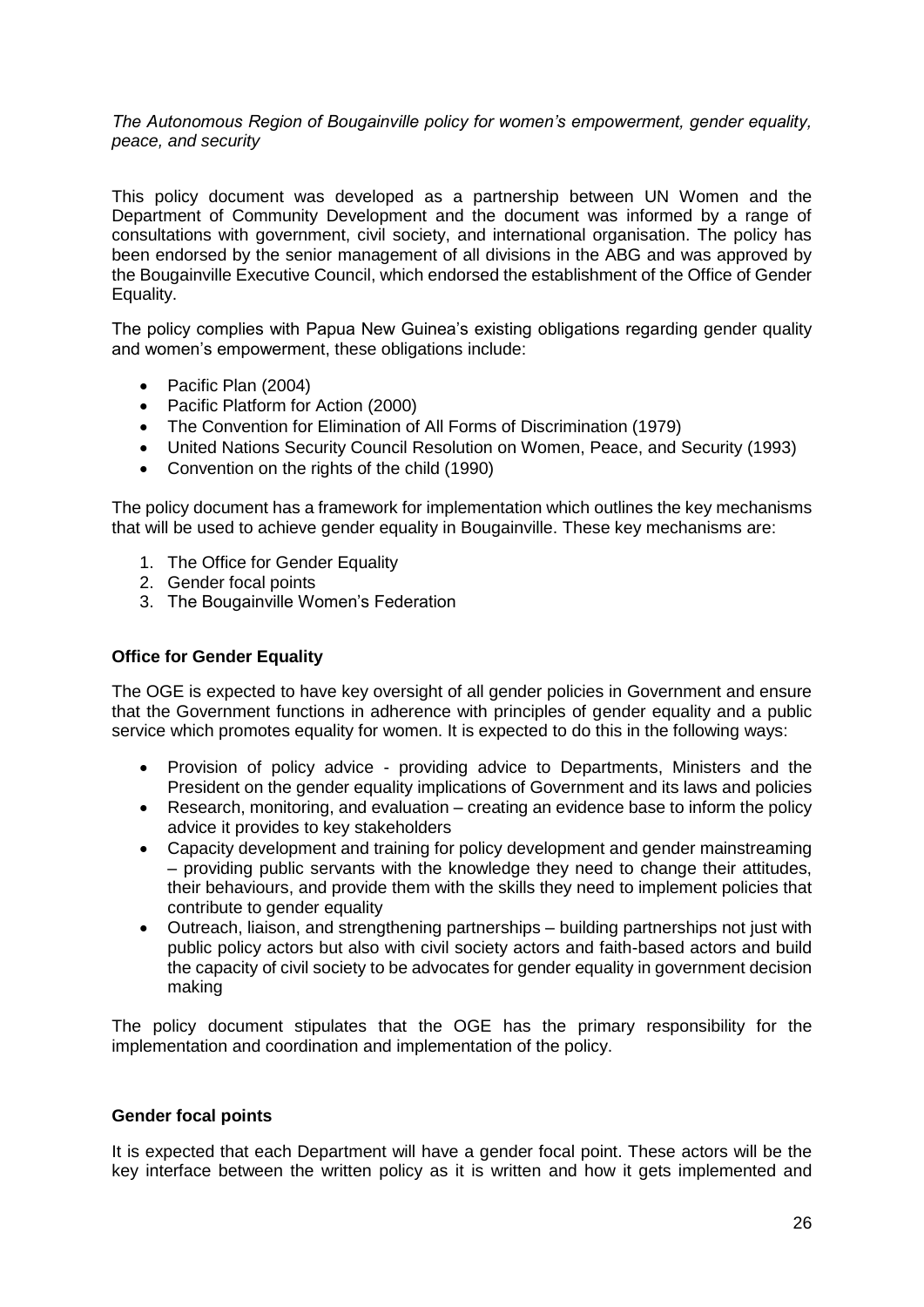operationalised, linking the work of the OGE and the work of the departments. They are also expected to take an informal role in ensuring that gender equality is routinely considered in departmental life.

#### **Bougainville Women's Federation**

As a civil society organisation, it is expected that the Bougainville Women's Federation will play a critical role in holding Government to account to its gender equality goals and also in the promotion of active citizenship among women of all cultural and socioeconomic backgrounds in Bougainville.

#### Implementation plan

The policy has an implementation plan. Similar to the Strategic plan for women's political leadership in the Autonomous Region of Bougainville 2015-2020, we have conducted a brief analysis of the policy's implementation plan and key actions against the gender at work framework by tabulating the actions against the four quadrants of the gender at work framework. This table is over the page.

Of the 13 actions in the policy that were reviewed:

- 12 focus on formal laws and policies that support gender equality
- Six actions focus on addressing informal cultural norms and exclusionary practices that contribute to gender equality
- Five actions focus on addressing women's access to resources and opportunities
- Three focus on changing men's and women's consciousness and how they think about gender

Of the 13 actions in the policy, nine appear to relate directly to the promotion of gender equality within the public service. Of these nine actions:

- Nine actions focus on the creation of formal laws and policies that support gender equality in the public service. The policy focuses on developing gender mainstreaming policies and procedures across the whole of Government, and creating mechanisms that will allow for gender mainstreaming to be implemented and monitored. It also seeks to create an evidence base for the implementation of gender mainstreaming activities through the conduct of gender analysis of the current public service policies and training needs.
- Three actions appear to focus on addressing informal cultural norms and exclusionary practices that occur in the public service. These activities focus on developing a better understanding of the barriers to gender equality in the public service and through providing training to public service staff around gender equality principles.
- Three actions appear to focus on promoting women's access to opportunities. It intends to contribute to this through providing opportunities to develop skills in gender mainstreaming, monitoring and evaluation, and data analysis and management.

One action appears to focus on making changes to women's and men's consciousness. This would largely be delivered through the provision of training around gender mainstreaming.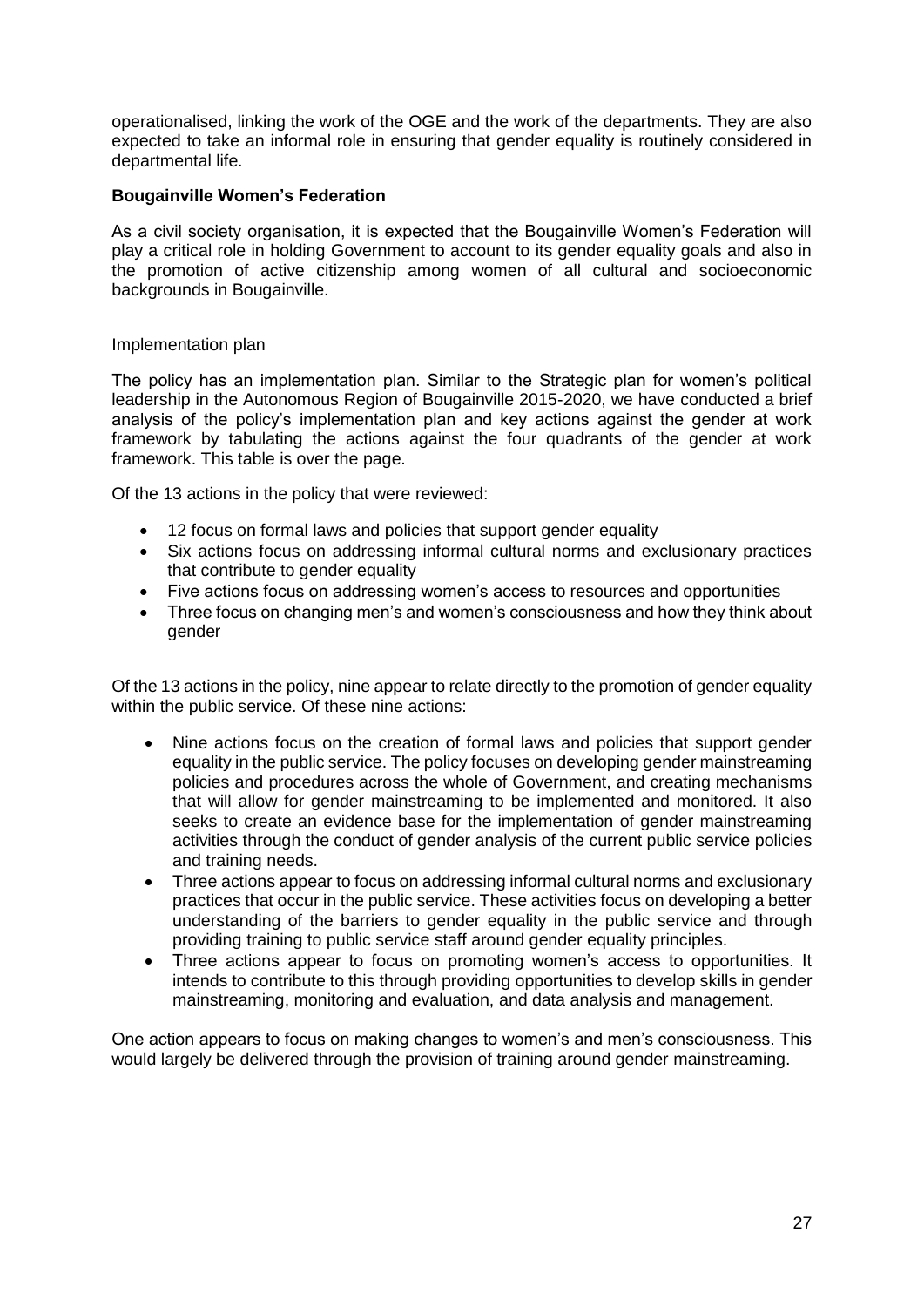| <b>Strategy</b>                                                                          | <b>Action</b>                                                                                                                                                                                                                                                                                               | Women's and<br>men's<br>consciousness | Women's<br>access to<br>resources<br>and<br>opportunities | <b>Informal</b><br>cultural norms<br>and<br>exclusionary<br>practices | Formal<br>laws and<br>policies |
|------------------------------------------------------------------------------------------|-------------------------------------------------------------------------------------------------------------------------------------------------------------------------------------------------------------------------------------------------------------------------------------------------------------|---------------------------------------|-----------------------------------------------------------|-----------------------------------------------------------------------|--------------------------------|
|                                                                                          | Provide technical assistance on gender mainstreaming<br>to all ABG sectors                                                                                                                                                                                                                                  |                                       |                                                           |                                                                       | $\mathsf{x}$                   |
| Gender equality                                                                          | Programme mechanisms developed and implemented                                                                                                                                                                                                                                                              |                                       |                                                           |                                                                       | X                              |
| mainstreaming in ABG<br>departments in compliance<br>with the policy on women's          | Expertise and assistance of OGE being sought by<br>sectors and other relevant stakeholders                                                                                                                                                                                                                  |                                       |                                                           | X                                                                     |                                |
| empowerment, gender<br>equality, peace and security                                      | Provide support to gender focal points on gender<br>equality are implemented                                                                                                                                                                                                                                |                                       |                                                           |                                                                       | $\mathsf{x}$                   |
|                                                                                          | Set standards and develop gender mainstreaming<br>guidelines                                                                                                                                                                                                                                                |                                       |                                                           |                                                                       | $\mathsf{x}$                   |
| Capacity building for gender<br>mainstreaming                                            | Undertake training and capacity building for OGE<br>departments and stakeholders                                                                                                                                                                                                                            | $\mathsf{x}$                          |                                                           | $\boldsymbol{\mathsf{x}}$                                             | X                              |
| Monitoring of gender<br>mainstreaming is established<br>with relevant ABG<br>departments | To ensure effective implementation, OGE will monitor<br>the status of implementation of policy commitments,<br>including analysing gaps in implementation and making<br>recommendations for improvement                                                                                                     |                                       |                                                           |                                                                       | x                              |
| Effectiveness and efficiency of<br>OGE is enhanced                                       | For OGE to effectively achieve its mandate, it must<br>strengthen its institutional capacity and ensure that<br>human resources have the appropriate knowledge and<br>skills in gender mainstreaming, capacity building,<br>monitoring and evaluation, gender auditing, and data<br>analysis and management |                                       | X                                                         |                                                                       | X                              |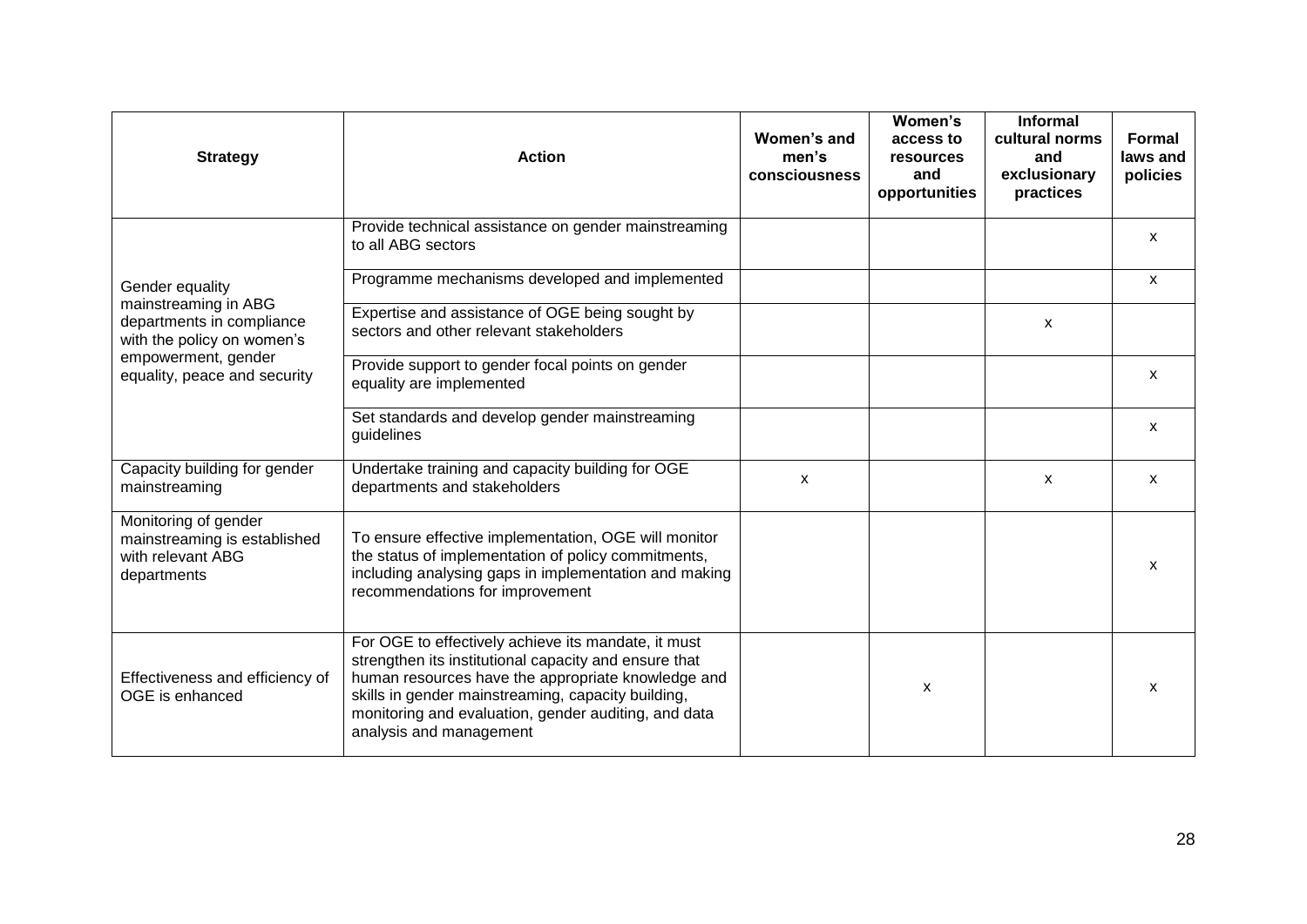| OGE is the reference point for<br>information documentation on<br>gender equality | Communication strategy to enhance communication<br>and information sharing with the public, and will identify<br>appropriate channels for promoting the Policy on<br>women's empowerment, gender, equality, peace and<br>security and the work of OGE                                                   | $\boldsymbol{\mathsf{x}}$ |   |   |  |
|-----------------------------------------------------------------------------------|---------------------------------------------------------------------------------------------------------------------------------------------------------------------------------------------------------------------------------------------------------------------------------------------------------|---------------------------|---|---|--|
| Increased resource allocation                                                     | Advocate for stable and sustainable budgetary support<br>for policy implementation in all ABG departments at the<br>frontline of service delivery to women and/or gender<br>equality and the eradication of gender-based violence                                                                       | x                         | X | X |  |
| for promotion of Gender<br>Equality                                               | In collaboration with ABG departments, conduct a<br>viability study concerning the possibility of committing a<br>percentage of the total ABG budget to the provision of<br>welfare services, including services for deserted<br>women, single mothers, and women experiencing<br>gender-based violence |                           | X | X |  |
| Gender equality in ABG<br>human resources                                         | Gender analysis of the current public administration<br>policies, personnel issues, and training needs.                                                                                                                                                                                                 |                           | X | X |  |
| Gender equality in decision-<br>making                                            | Ensure that the development plans, programmes, and<br>budgets are designed following consideration and<br>consultation regarding the needs of women and girls                                                                                                                                           |                           | x |   |  |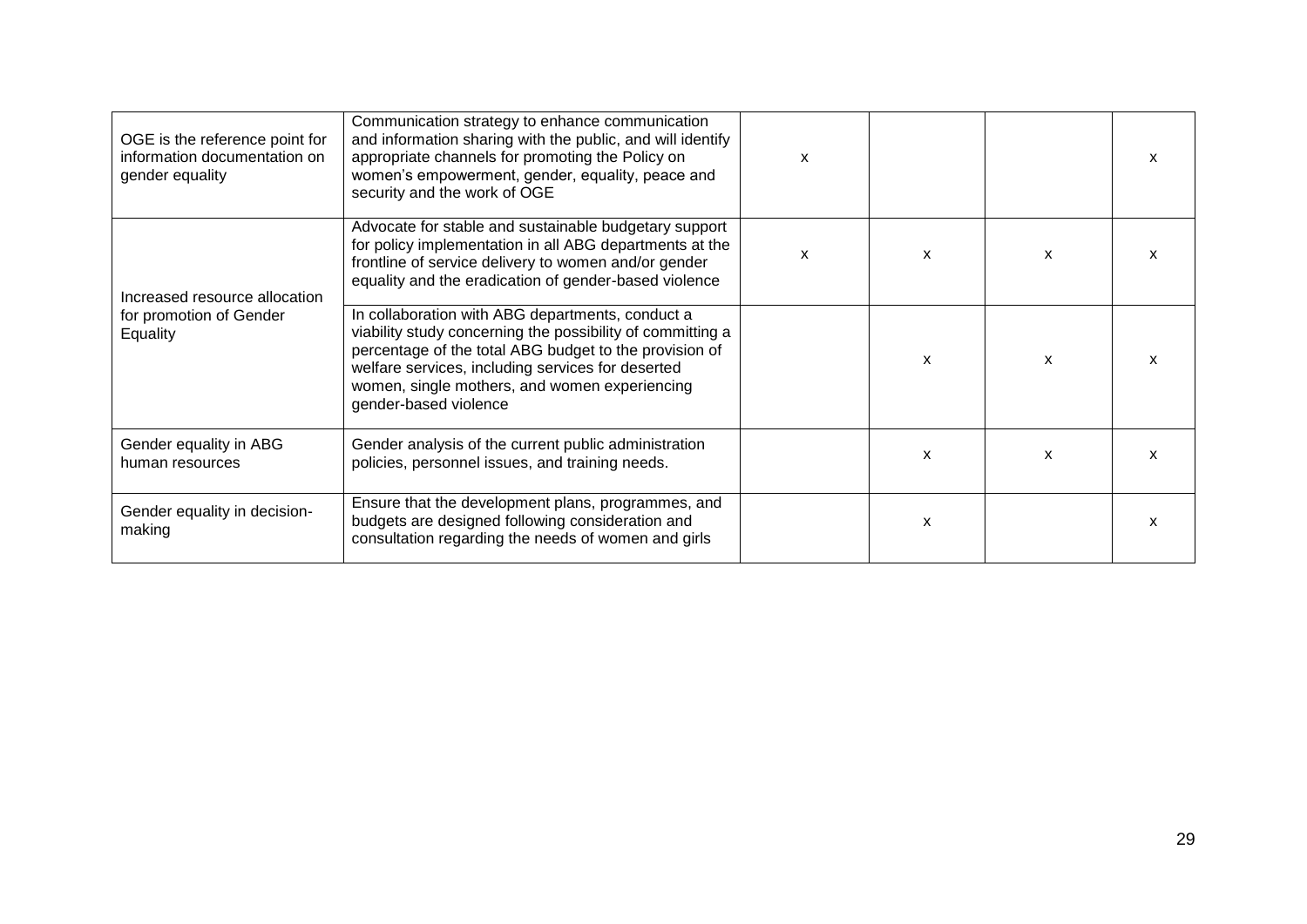The applications of laws and policies for women in the public service

The ways in which formal laws and policies, as they pertain to the application of ABG policies and strategies, enable or hinder women in the public service are largely characterised by their absence. No interview subject identified or described in any great detail the presence of laws or policies or organisational procedures that they could invoke to enable the achievement of gender equality in the workplace. There were no formal policies described that could be invoked to specifically support the amelioration of discrimination of harassment against women in the workplace. There also appears to be a very shallow understanding of what the current policy framework for gender equality looks like and what this means for management in the public service, mostly because these policies and strategies, and the mechanisms that have been established to guide their implementation, are poorly resourced.

*[Policies are] not really implemented. It needs to be a holistic approach, right now, our department only doing it. There are measures in place to try and make it inter-departmental and that is why the new offices are being set up. The one I talked about earlier, it's called OGE officer – Office of Gender Equality.*

#### *Female informant*

*So right now The Office for Gender Equality is not an influential department. They are one of the least funded. All departments are underfunded, and they are underfunded. And they are not a key department, like community development. If they were resourced I think they would do more, they would be able to produce more to implement the policy and also development these workplace harassment ethics and actually try and implement them. And even a domestic violence policy, and make us closer to the private sector who are I feel are going ahead.*

#### *Female informant*

Interview discussions about gender equality in the public service are marked by ambivalent attitudes to women in the public service, a lack of understanding as to what gender equality is, a lack of understanding of what discrimination and harassment are, and what appear to be erroneous beliefs around the extent to which the ABG public service is a merit-based system. Strategies which intend to address attitudes and beliefs about gender equality in the workplace need to be underpinned by solid data about the extent to which women experience discrimination in the ABG public service to counteract lack of knowledge, lack of understanding, and misapprehensions about what happens for women in the public service.

*We need data, the number of women in Bougainville, in all fields. How many are holding jobs and in what areas? How many women in senior positions? How many women in business? Until we don't have that, we can work out how best to assist them. Will this research begin? The records are non-existent.* 

#### *Female informant*

Strategies and policies that are implemented also need to consider the informal barriers to implementation, such as understanding the ways in which women's and men's consciousness and the ways in which informal cultural norms can enable or hinder the implementation of policy.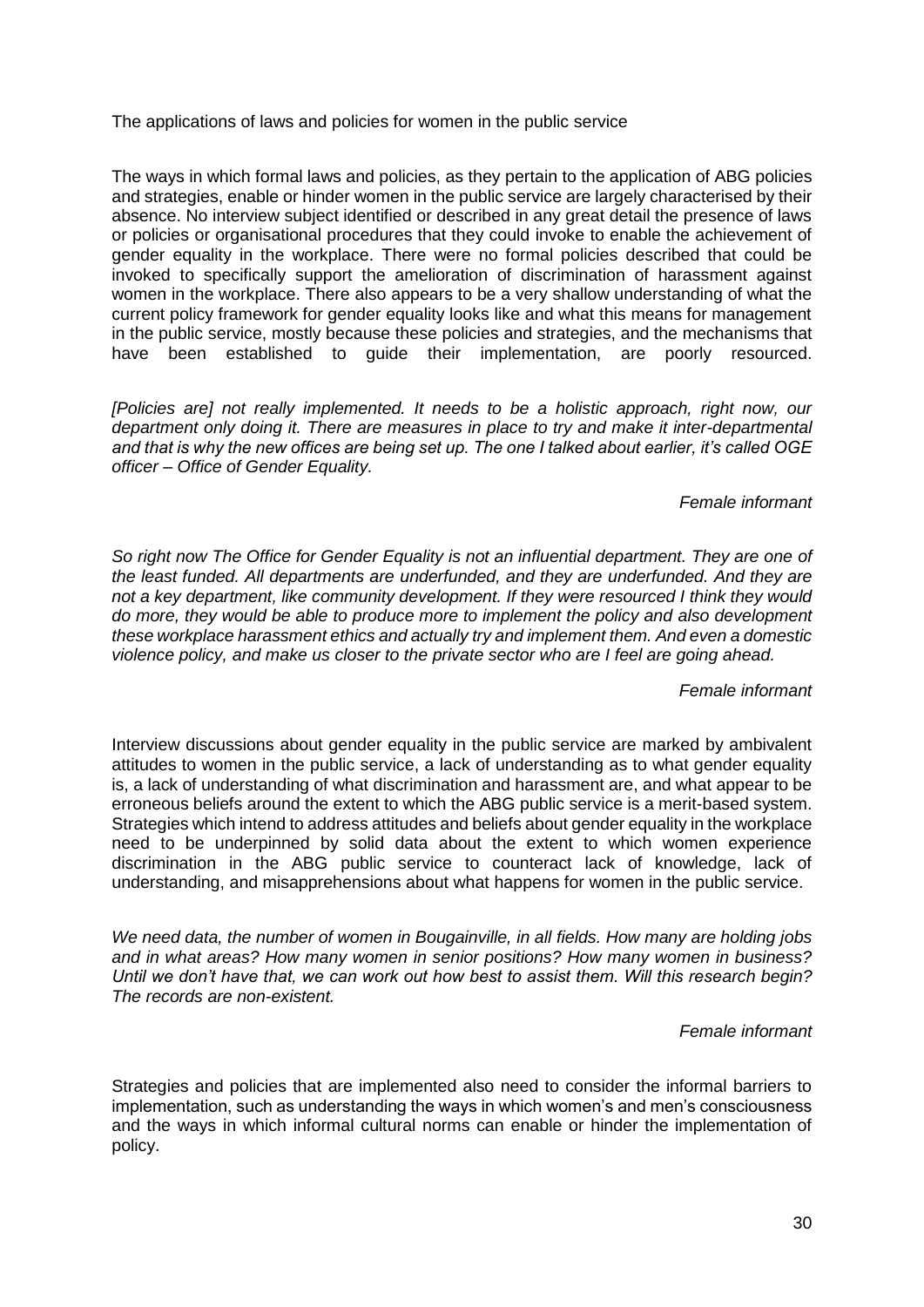*I think generally policies are being put in place to give all citizens equal opportunity across the various departments. The fact of the situation is that a lot of work needs to be done to be able to achieve that. Women in many areas still have a lot of challenges. We might have a policy that is on paper, to be able to achieve what policy dictates, there are still a lot of factors that needs to be dealt with. The biggest challenges is changing the mindsets and concepts in the community. A lot of work needs to be done to empower women to rise up and achieve a level. Achieve what the policy dictates.* 

*Female informant*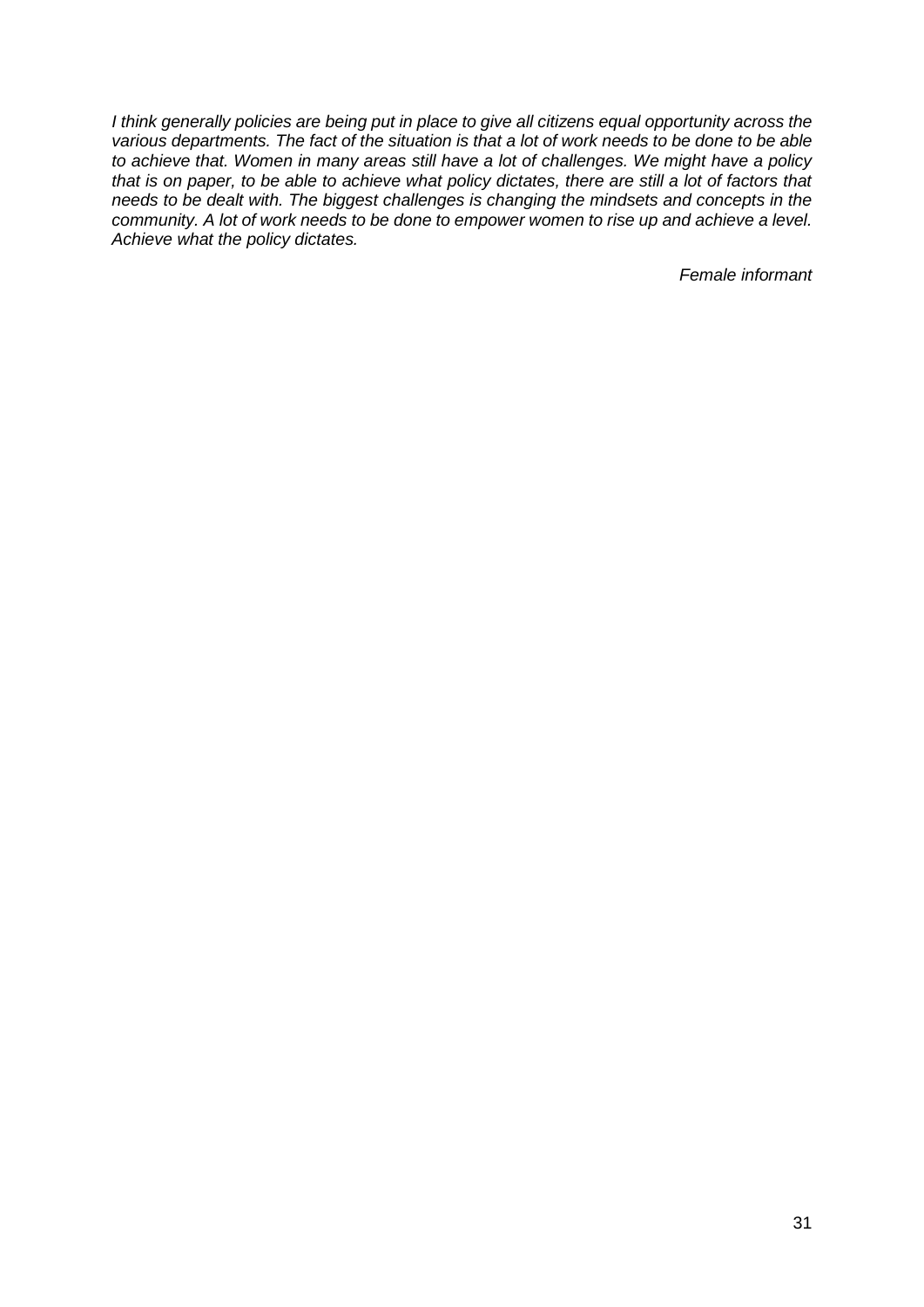## **CONCLUSIONS**

Women's and men's consciousness

- Many interview informants did not appear to have a fully developed understanding of what gender equality is.
- Many interview informants did not appear to be knowledgeable about relevant policies and procedures that guide the promotion of gender inclusive practices in the public service.
- From the interviews, attitudes to women in the public service can be best described as ambivalent. Interview subjects do not directly communicate hostile attitudes to women. Rather women are seen as lacking key characteristics and men are construed as 'better suited' to the workforce.
- Similarly, people do not communicate that gender equality is not a desirable goal for the ABG public service. Rather, they communicate that women's experiences of discrimination can be attributed to the behaviours of women in the workplace.
- Many women informants reported that there are people in the public service that hold hostile attitudes to women and are reluctant to see women in positions of seniority or power.
- Women who successfully navigate the public service must develop a range of skills to manage their emotional responses to discrimination and harassment and they must also develop high-level communication skills in order to assert their power in the face of dominance. Consequently it is expected that all women should be able to navigate these gendered environments.

#### Women's access to resources and opportunities

- Women's access to resources and opportunities in the ABG is limited in general because the ABG has limited financial capacity.
- The report does not have sufficient data to comment on the extent to which women in the public service have greater access to training or skill development opportunities or have less or greater access to formal education than their male counterparts.
- Women in the public service see access to formal and informal skill development as absolutely critical for career progression.
- A small number of women are accessing funding for opportunities in further education through international governments and aid organisations.
- It was widely reported by interview respondents that there is a lack of female staff in senior and leadership positions. Many women in the public service are concentrated in administrative or support positions. There is a belief that the public service is informally resistant to placing women in senior roles.
- It was also widely reported that the ABG public service is a merit-based system where career progression occurs based on performance. Attempts to introduce policies and activities which seek to promote women are likely to encounter some resistance unless they are grounded in data that supports the view that women are discriminated against.
- It is perceived that women who have the skills and capacity for participation in senior leadership roles are likely to seek work outside of Bougainville and that the ABG is not competitive in recruitment.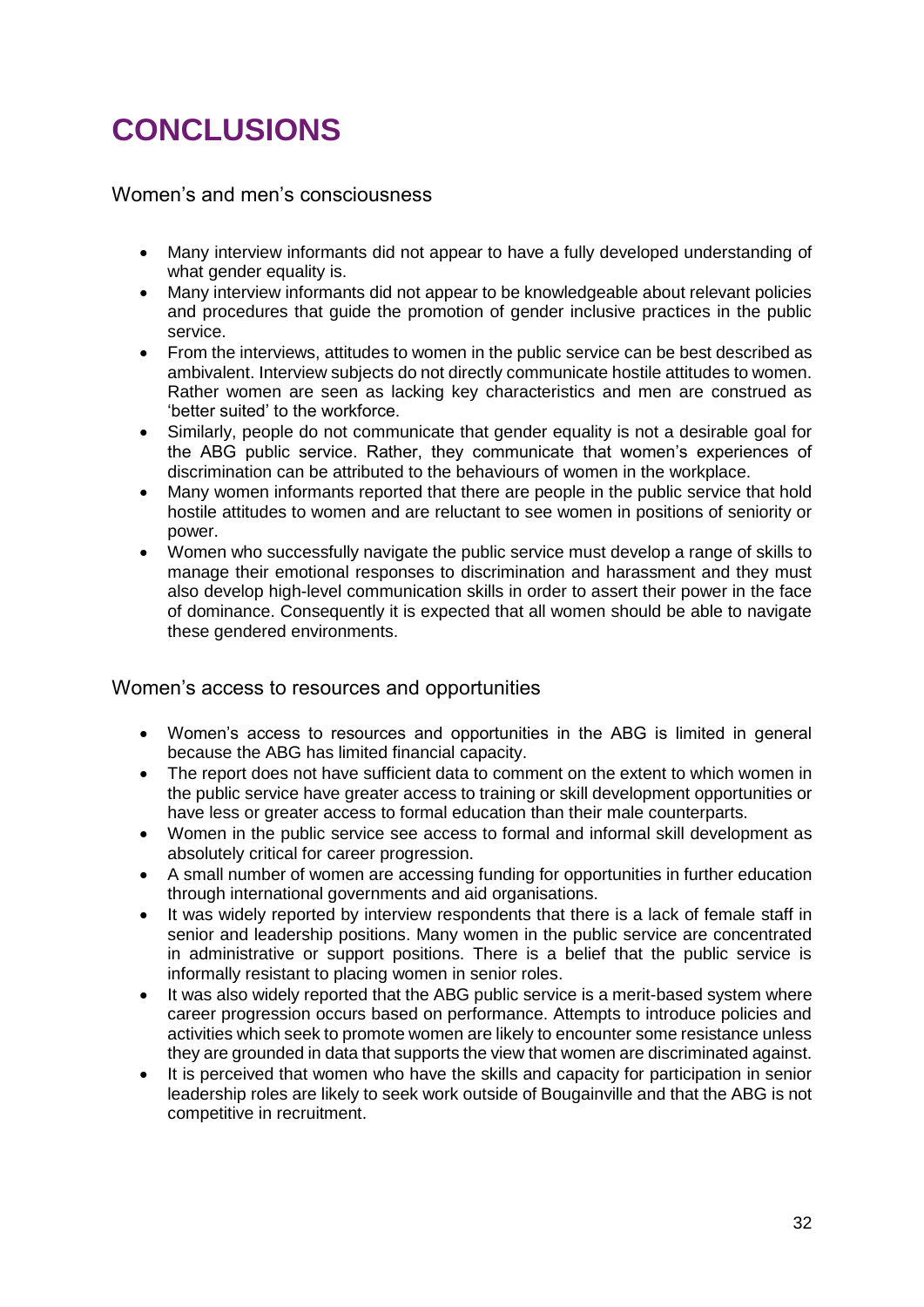#### Informal cultural norms and exclusionary practices

- The issue of whether women experience discrimination in the public service was contested in interviews. Many interview subjects appear to lack an understanding of what discrimination is. Some also appear to sincerely believe that the ABG public service does not engage in discriminatory practice.
- Women reported the many informal ways in which they are discriminated against in the public service. This included not having opportunities to talk in meetings, being excluded from opportunities to engage in informal leadership in the workplace, and working in contexts where they are seen as being inferior to men.
- Several female respondents reported experiencing sexual harassment in their workplace. When experiencing harassment, the onus is placed on women to respond by 'rising above it'.
- Managers who wish to respond to allegations of harassment lack the formal policy context to respond and also appear to lack the skills needed to respond appropriately.

#### Formal laws and policies

- There are two key policies that could inform efforts to promote gender equality in the ABG public service. These are the *Strategic plan for women's political leadership in the Autonomous region of Bougainville 2015-2020* and the *Autonomous region of Bougainville policy for women's empowerment, gender equality, peace and security*. Both of these documents have had significant input from UN Women.
- The *Strategic plan for women's political leadership in the Autonomous region of Bougainville 2015-2020* intends to contribute to promotion of gender equality in the public service through:
	- o Addressing women's access to opportunities through recommending quotas for participation in mechanisms that provide governance and oversight to the public service and quotas for participation at various levels of the public service.
	- o Calling for the establishment of the Office for Gender Equality and establishment of governance groups to monitor gender equality, and the development of various documents and procedures that can support the implementation of gender friendly policies (such as gender budget resources).
	- o Calling for gender sensitisation training for women.
- The *Autonomous region of Bougainville policy for women's empowerment, gender equality, peace and security* intends to contribute to promotion of gender equality in the public service through:
	- $\circ$  Focusing on the creation of formal laws and policies that support gender equality in the public service, including developing gender mainstreaming policies and procedures across the whole of Government, and creating mechanisms that will allow for gender mainstreaming to be implemented and monitored. It also seeks to create an evidence base for the implementation of gender mainstreaming activities through the conduct of gender analysis of the current public service policies and training needs.
	- o Focusing on developing a better understanding of the barriers to gender equality in the public service and through providing training to public service staff around gender equality principles.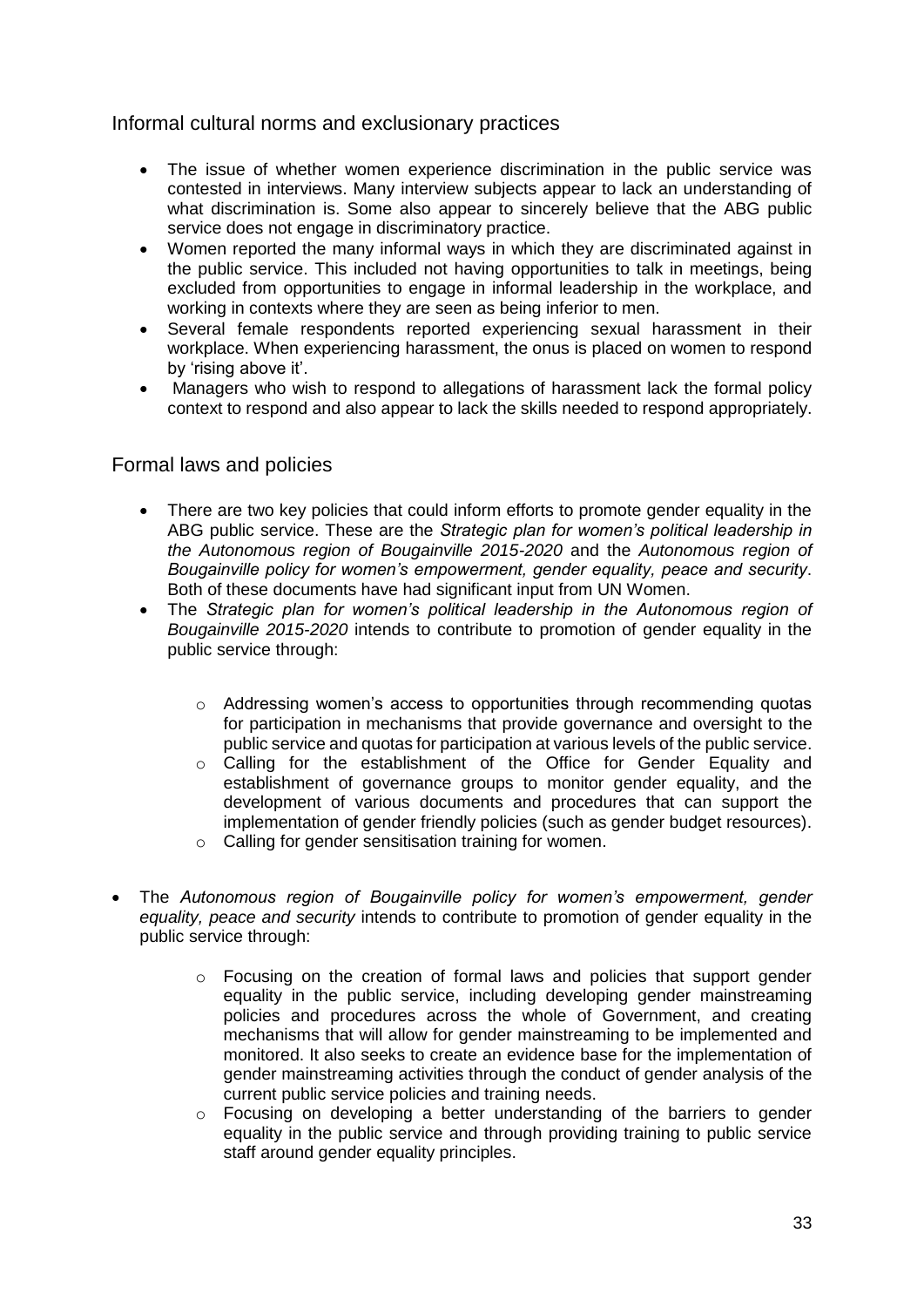- $\circ$  Focus on promoting women's access to opportunities. It intends to contribute to this through providing opportunities to develop skills in gender mainstreaming, monitoring and evaluation, and data analysis and management.
- o Calling for the provision of training around gender mainstreaming.
- There appears to be limited knowledge and understanding among people in the ABG about the policies and strategies that guide the push for gender equality in the public service.
- There do not appear to be any formal policies for addressing the issues of discrimination and harassment in the workplace.
- The Office for Gender Equality, a key mechanism for the implementation of policy, is seemingly under resourced and its status as a new department means that it is as yet not influential.
- The implementation of formal policies will be strengthened if accompanied by concomitant efforts to address informal barriers to gender equality in the public service.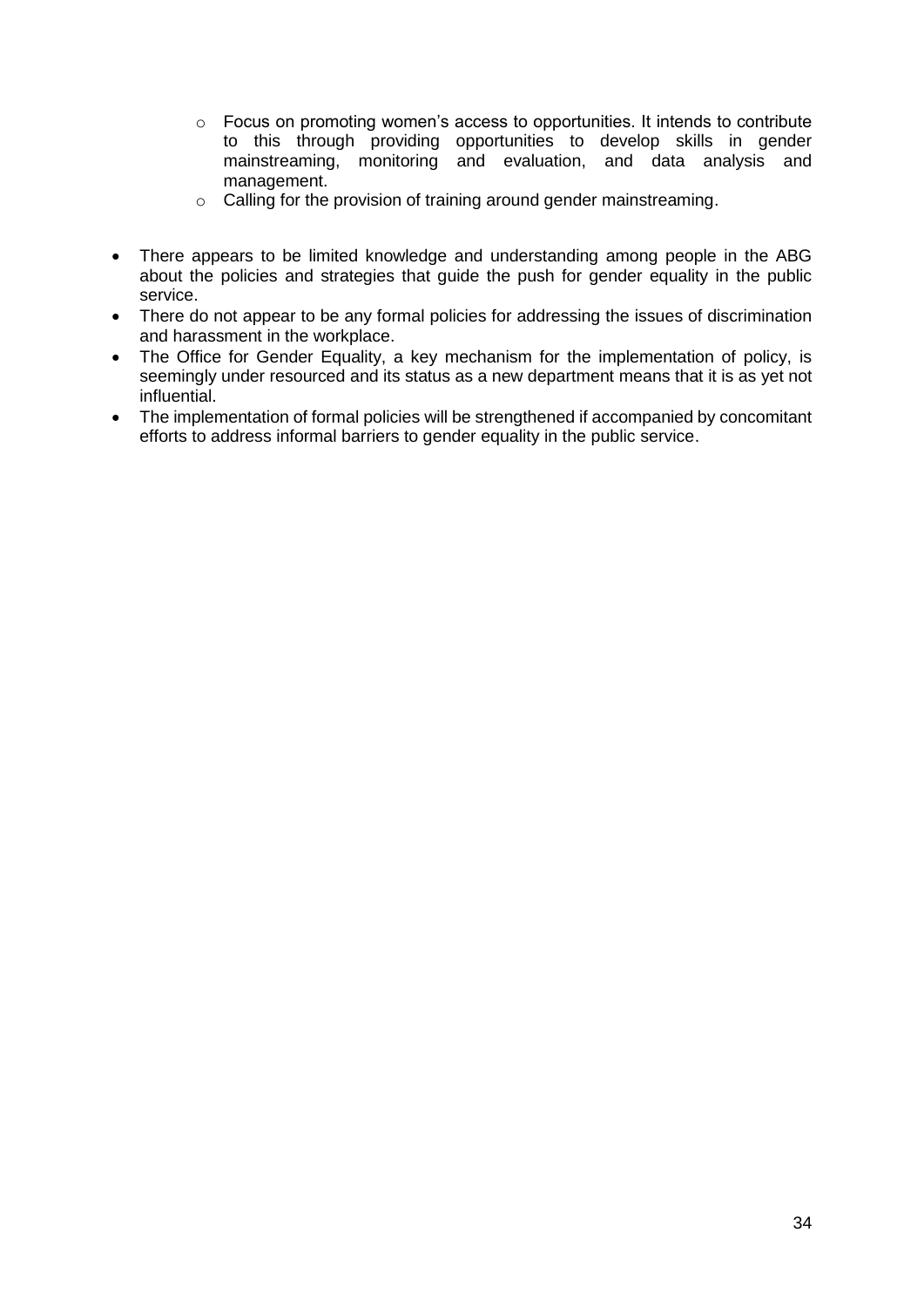## **RECOMMENDATIONS**

To achieve gender equality in the public service, the Office for Gender Equality and the Bougainville Women's Federation need to consider a holistic approach to achieving gender equality. Policy documents and strategies need to consider:

- The ways in which people think about gender and how this impacts on the extent to which women have access to resources and ways in which these attitudes enable and hinder the implementation of policy.
- The ways in which people act and how this presents a barrier to women's access to resources and to the implementation of policies and strategies that seek to strengthen gender equality.
- Ways to directly improve women's access to resources.

For this reason, our first recommendation is that the OGE and BWF conduct a policy analysis to examine the ways in which informal attitudes to gender and cultural norms act as barriers to implementation of gender policies in the public service. Through this, it would be possible to identify ways in which the proposed actions in this document could enhance the delivery of existing strategies and policies. This could include a road map for how stakeholders in the Office for Gender Equality, the Gender Focal Points, and the Bougainville Women's Federation could be involved in implementing the proposed actions in this report.

Our second recommendation is that the OGE develop policies for the public service that provide a framework for responding to discrimination and sexual harassment.

#### **Suggested actions**

The actions we propose to strengthen gender equality in the Bougainville public service centre around addressing informal barriers to implementation of the existing policies and mechanisms that have been developed.

Our suggested actions focus on: planning; creation of evidence; awareness raising; capacity building; and creation of networks.

#### **Creation of evidence**

One of the findings in this report was that there is a belief, among some members of the public service, that gender discrimination does not exist, that sexual harassment is not pervasive, and that people progress in their careers in the public service based on merit. If the OGE and BWF wish to counteract these claims their bargaining power will be greatly improved by having access to empirical evidence that support these claims.

Therefore, we propose the following actions:

 Activities that seek to promote women into leadership positions need to be underpinned by evidence that women are being overlooked for leadership roles in the public service, being mindful of the reputational backlash that women coming forward may face. The OGE and BWF should seek to collect data about the number of women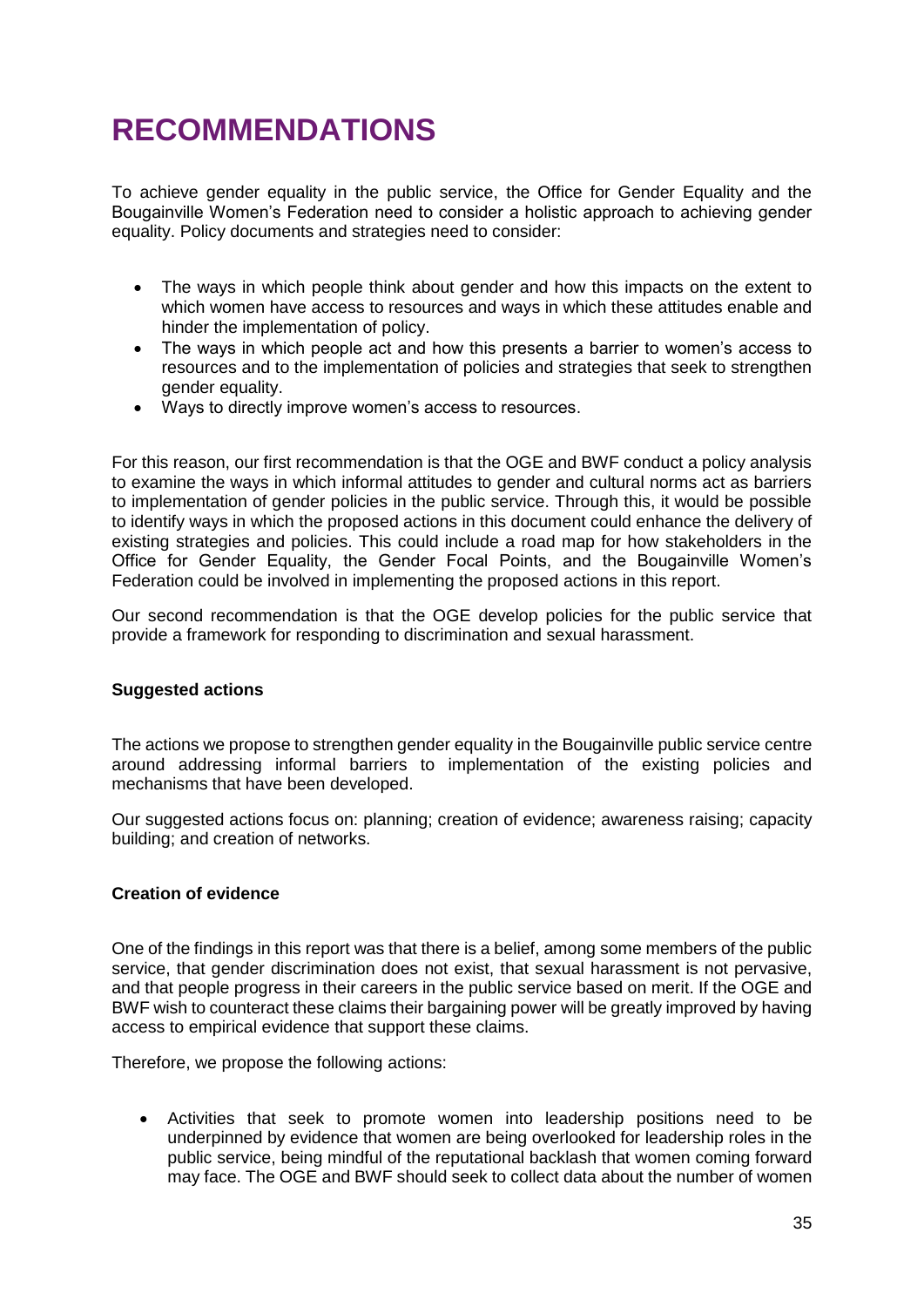in positions at all levels of the service and conduct a survey, with a reasonably representative sample, that seeks to understand men's and women's experiences of career progression in the public service.

 Collect in-depth qualitative and quantitative data about women's experiences of sexual harassment and discrimination in the public service and promote the research results to all departments.

#### **Awareness raising**

Awareness raising would have several objectives. The first objective would be to promote the functions of the OGE and the Gender Focal Points and educate departments about what the OGE can offer to departments around all matters related to gender. The second objective is to change attitudes regarding the capacity of women to be leaders in the public service. The third objective is to educate public servants about how gender inequality manifests in the workplace, including what discrimination and sexual harassment look like, and appropriate responses to discrimination and sexual harassment at the individual and organisational levels.

Therefore, we propose the following actions:

- Conduct an awareness raising campaign, which draws on the evidence from the research, that seeks to educate public servants about what gender inequality is, what discrimination and sexual harassment are, and appropriate responses.
- Publically recognise and promote:
	- o Examples of women in the public service to all members of the public service who have made significant achievements. This should promote women at all levels of the public service.
	- $\circ$  Examples of women as leaders in the public service, including examples of women leading men.
	- $\circ$  Stories from men in the public service who have had good female managers.
	- o Stories from women and men who have developed respectful working relationships.
	- $\circ$  Stories about how women have progressed their careers in the public service.
- Conduct an awareness raising campaign about the functions of the Office for Gender Equality and the Gender Focal Points across the public service.

#### **Capacity building**

This section is informed by three findings. The first finding is that managers often lack the skills to deal effectively with discrimination and sexual harassment. The second finding is that women in the public service are often pooled into support and administration roles and lack the support and opportunity to progress their careers in the public service. The third finding is that women regard access to training as critical to furthering their public service careers.

Therefore, we propose the following actions: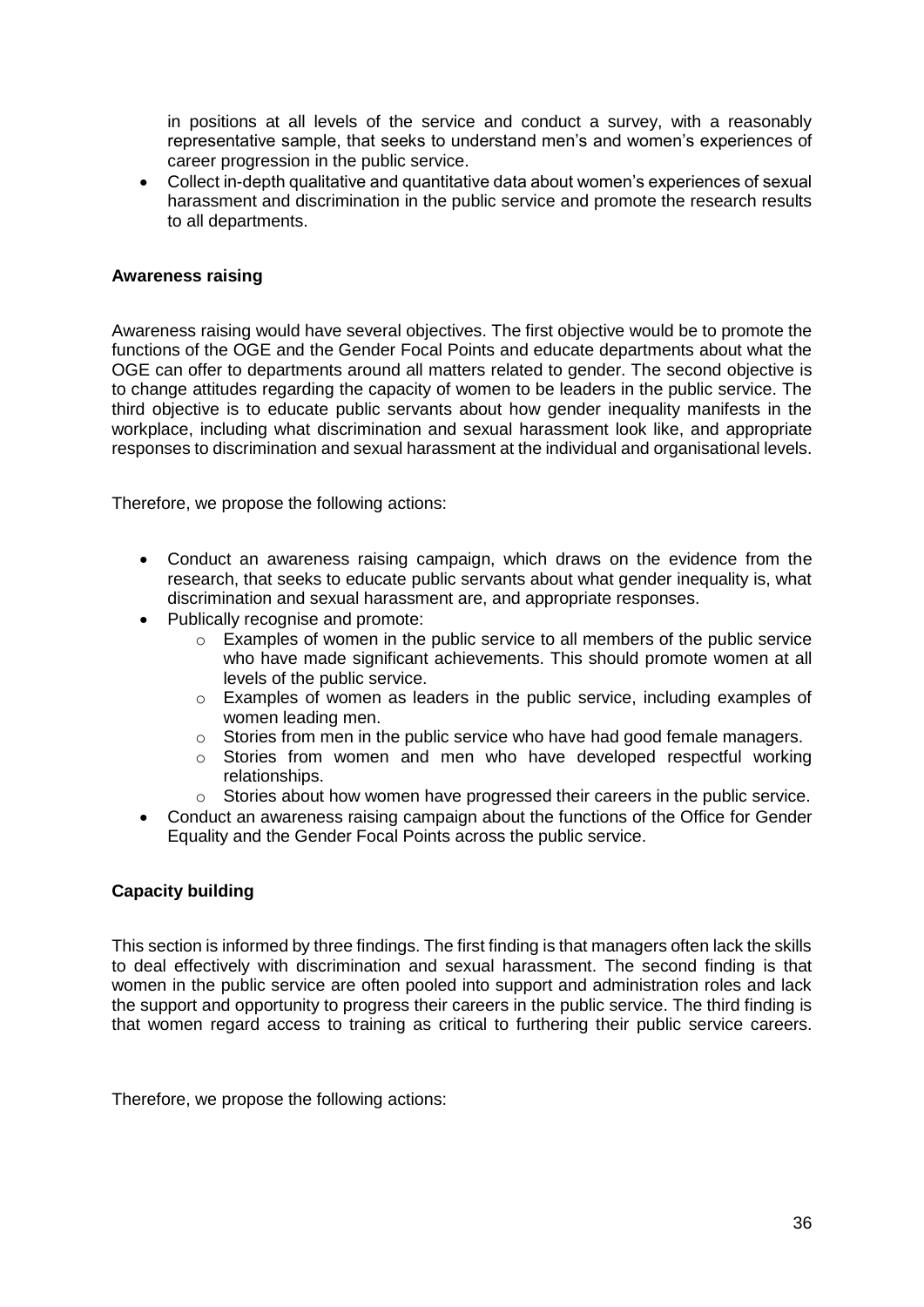- The BWF should seek to develop a role as broker and facilitator of further training and learning opportunities across the Asia-Pacific region and seek to link women in the public service – at all levels (not just women already in senior or leadership positions) - to these opportunities.
- If possible, the BWF and OGE should consider commissioning or adapting a training package that is tailored for women in the public service, at all levels, who wish to progress their careers. The focus should be on women who do not yet have the skills for leadership. This course could focus on leadership, management, and political engagement. The course should have a focus on career progression in the public service.

#### **Networking**

This report found several examples of women who were successfully working in some kind of leadership or management role. These women all reported the various ways in which they experience discrimination and harassment in their workplaces. They all described the various strategies they employed to address gender-related barriers in their lives. Creating networks of women who could support each other through informal networking and more formalised mentoring could achieve the following objectives: the women who are mentors could be inspiring to women who wish to progress their careers, women could come together to share their stories about their challenges and achievements in the public service and find strength in sharing their experiences with other women.

Therefore, we propose the following action:

 *Develop a program that provides opportunities for women at all levels of the public service to share experiences about gender inequality and share stories about how they navigate difficult work environments. This could include the establishment of a mentoring program between senior and junior women in the public service.*

In the table below we have outlined how these suggested actions are directly linked to the key findings from this report.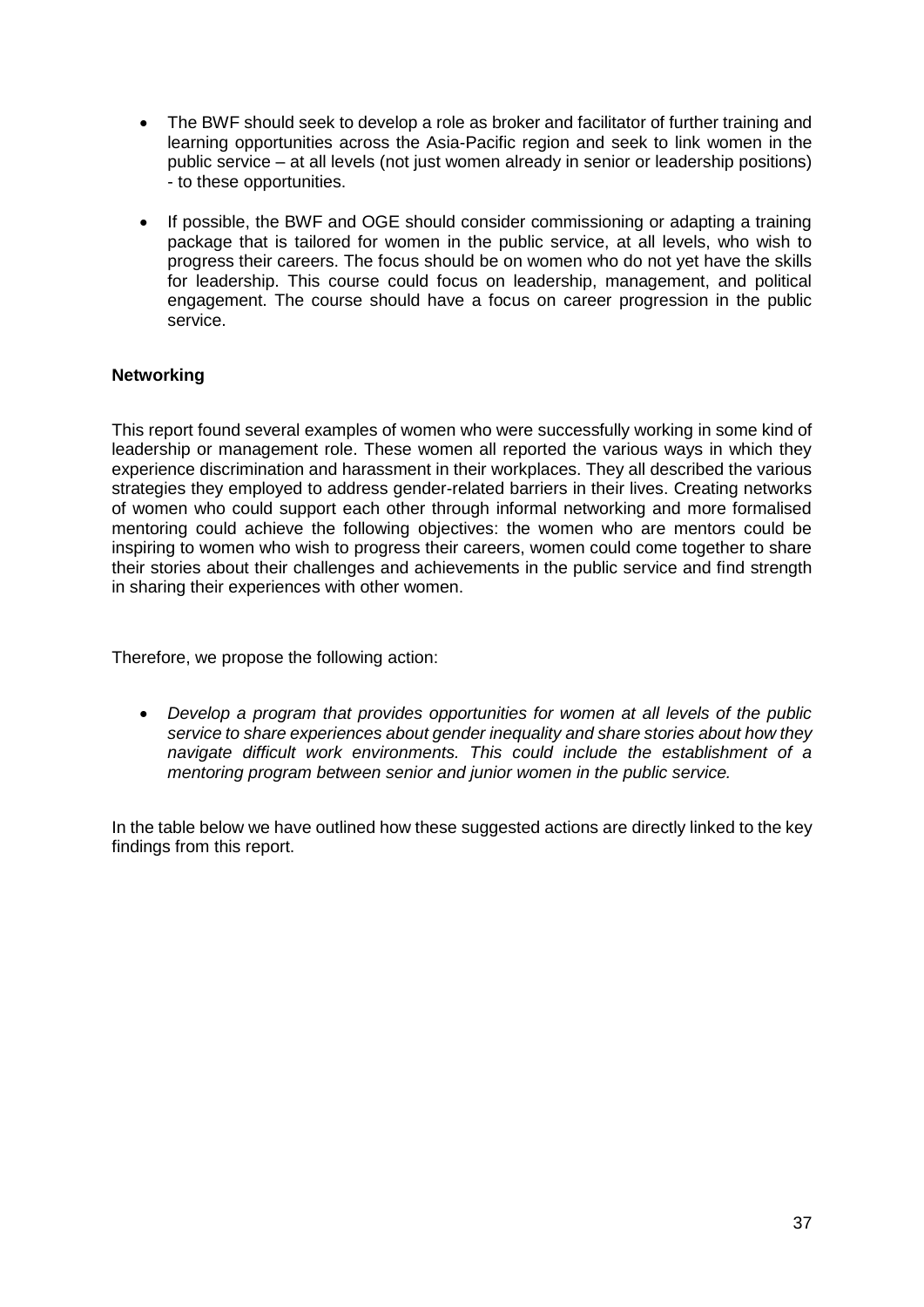### **Suggested actions**

| <b>Findings</b>                                                                                                                                                                                                                                                                                                                                                                                                                                                                                                                                                                                                                                                                                                                                                                                                                                                                                                                                                                                                                                                                                                                                                                                                                                                                                                                                                                                                                                                                                                                                                            | <b>Suggested actions</b>                                                                                                                                                                                                                                                                                                                                                                                                                                                                                                                                                                                                                                                                                                                                                                                                                                                                                                                                                                                                                                                                                                      |
|----------------------------------------------------------------------------------------------------------------------------------------------------------------------------------------------------------------------------------------------------------------------------------------------------------------------------------------------------------------------------------------------------------------------------------------------------------------------------------------------------------------------------------------------------------------------------------------------------------------------------------------------------------------------------------------------------------------------------------------------------------------------------------------------------------------------------------------------------------------------------------------------------------------------------------------------------------------------------------------------------------------------------------------------------------------------------------------------------------------------------------------------------------------------------------------------------------------------------------------------------------------------------------------------------------------------------------------------------------------------------------------------------------------------------------------------------------------------------------------------------------------------------------------------------------------------------|-------------------------------------------------------------------------------------------------------------------------------------------------------------------------------------------------------------------------------------------------------------------------------------------------------------------------------------------------------------------------------------------------------------------------------------------------------------------------------------------------------------------------------------------------------------------------------------------------------------------------------------------------------------------------------------------------------------------------------------------------------------------------------------------------------------------------------------------------------------------------------------------------------------------------------------------------------------------------------------------------------------------------------------------------------------------------------------------------------------------------------|
| Women's access to resources and opportunities                                                                                                                                                                                                                                                                                                                                                                                                                                                                                                                                                                                                                                                                                                                                                                                                                                                                                                                                                                                                                                                                                                                                                                                                                                                                                                                                                                                                                                                                                                                              | 12 month:                                                                                                                                                                                                                                                                                                                                                                                                                                                                                                                                                                                                                                                                                                                                                                                                                                                                                                                                                                                                                                                                                                                     |
| Women's access to resources and opportunities in the ABG is<br>limited in general because the ABS has limited financial<br>capacity.<br>The report does not have sufficient data to comment on the<br>extent to which women in the public service have greater<br>access to training or skill development opportunities or have<br>less or greater access to formal education than their male<br>counterparts.<br>Women in the public service see access to formal and informal<br>skill development as critical for career progression.<br>Some women are accessing funding for opportunities in further<br>$\bullet$<br>education through international governments and organisations.<br>There is a lack of female staff in senior and leadership<br>positions. Many women in the public service are concentrated<br>in administrative or support positions. There is a belief that the<br>public service is informally resistant to placing women in senior<br>roles.<br>It was also widely reported that the ABG public service is a<br>merit-based system where career progression occurs based on<br>performance. Attempts to introduce policies and activities which<br>seek to promote women are likely to encounter some<br>resistance unless they are grounded in data that supports the<br>view that women are discriminated against.<br>It is perceived that women who have the skills and capacity for<br>participation in senior leadership roles are likely to seek work<br>outside of Bougainville and that the ABG is not competitive in<br>recruitment. | Activities that seek to promote women into leadership positions need to be<br>underpinned by evidence that women are being overlooked for leadership roles<br>in the public service. The OGE and BWF should seek to collect data about the<br>number of women in positions at all levels of the service and conduct a survey,<br>with a reasonably representative sample, that seeks to understand men's and<br>women's experiences of career progression in the public service.<br>2 years:<br>The BWF should seek to develop a role as broker and facilitator of further<br>training and learning opportunities across the Asia-Pacific region and seek to<br>link women in the public service – at all levels - to these opportunities.<br>4 years:<br>If possible, the BWF and OGE should consider commissioning or adapting a<br>training package that is tailored for women in the public service, at all levels,<br>who wish to progress their careers. This course could focus on leadership,<br>management, and political engagement. The course should have a focus on<br>career progression in the public service. |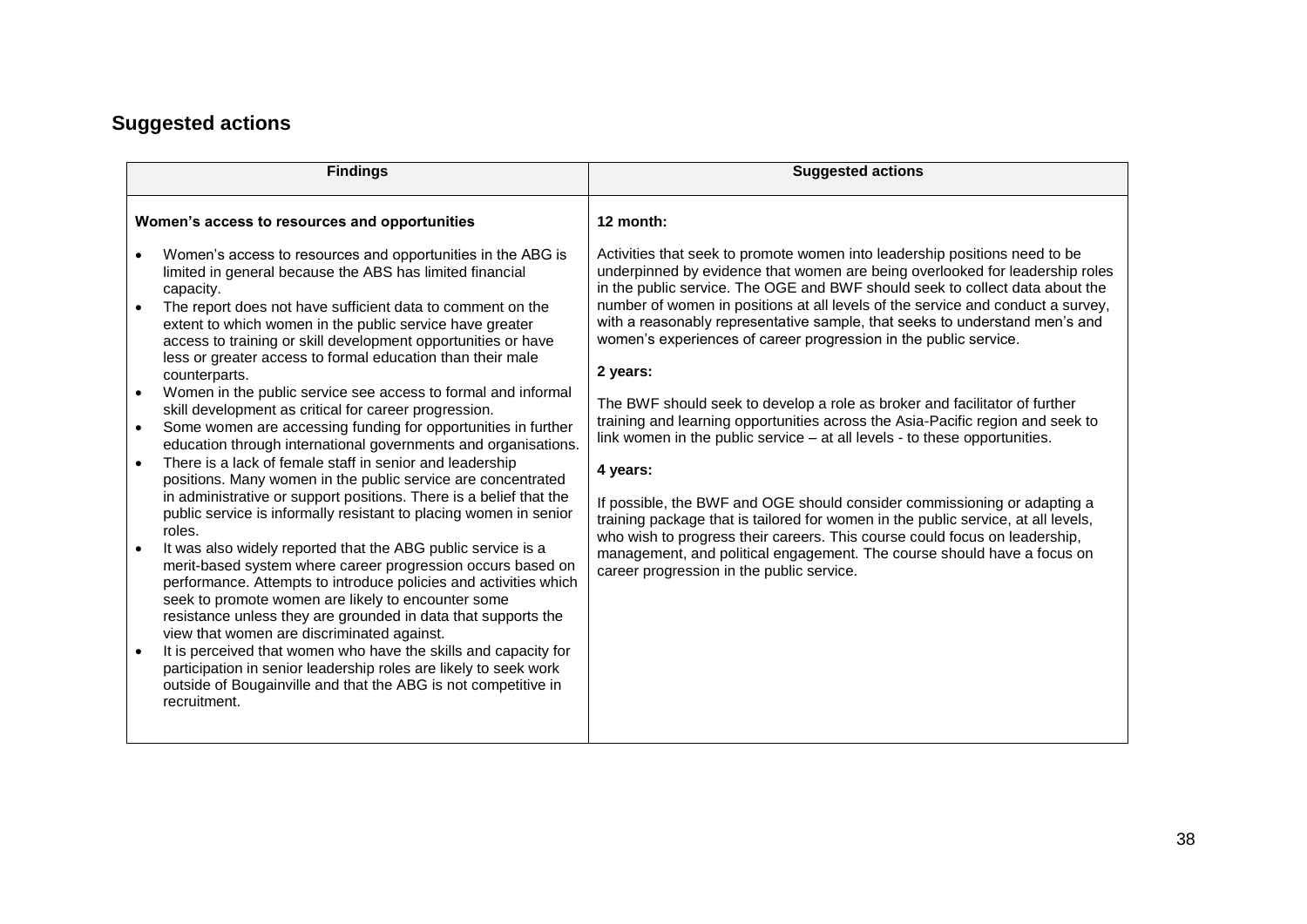| <b>Women's and Men's Consciousness</b>                                                                                                                                                                                                                                                                                                                                                                                                                                                                                                                                                                                                                                                                                                                                                                                                                                                         | 12 month:                                                                                                                                                                                                                                                                                                                                                                                                                                                                                                                                                                                                                                                                                                                                                                                                                                                                                                                                                                                                                                                                                                                                                                                                                                                                                                                                       |
|------------------------------------------------------------------------------------------------------------------------------------------------------------------------------------------------------------------------------------------------------------------------------------------------------------------------------------------------------------------------------------------------------------------------------------------------------------------------------------------------------------------------------------------------------------------------------------------------------------------------------------------------------------------------------------------------------------------------------------------------------------------------------------------------------------------------------------------------------------------------------------------------|-------------------------------------------------------------------------------------------------------------------------------------------------------------------------------------------------------------------------------------------------------------------------------------------------------------------------------------------------------------------------------------------------------------------------------------------------------------------------------------------------------------------------------------------------------------------------------------------------------------------------------------------------------------------------------------------------------------------------------------------------------------------------------------------------------------------------------------------------------------------------------------------------------------------------------------------------------------------------------------------------------------------------------------------------------------------------------------------------------------------------------------------------------------------------------------------------------------------------------------------------------------------------------------------------------------------------------------------------|
| Many interview informants did not appear to have a fully<br>developed understanding of what gender equality is.<br>Many do not appear to be knowledgeable about relevant<br>$\bullet$<br>policies and procedures that guide the promotion of gender<br>inclusive practices in the public service.<br>Women are seen as lacking some key characteristics that make<br>$\bullet$<br>men appear better suited to the workforce.<br>There are people in the public service that do hold hostile<br>$\bullet$<br>attitudes to women and are reluctant to see women in positions<br>of seniority or power.<br>Women who successfully navigate the public service must<br>develop a range of skills to manage their emotional responses<br>to discrimination and harassment and they must also develop<br>high-level communication skills in order to assert their power in<br>the face of dominance. | Develop a communications campaign targeting members of the public service<br>that provides education about:<br>What gender inequality looks like in the workplace<br>$\bullet$<br>What constitutes gender discrimination in the workplace<br>$\bullet$<br>Provide opportunities for women at all levels of the public service to<br>$\bullet$<br>share experiences about gender inequality and share stories about<br>how they navigate difficult work environments. This could include the<br>establishment of a mentoring program between senior and junior<br>women in the public service.<br>2 years:<br>Publically recognise and promote:<br>Examples of women in the public service to all members of the public<br>$\bullet$<br>service who have made significant achievements. This should promote<br>women at all levels of the public service.<br>Examples of women as leaders in the public service, including<br>$\bullet$<br>examples of women leading men.<br>Stories from men in the public service who have had good female<br>$\bullet$<br>managers.<br>Stories from women and men who have developed respectful working<br>$\bullet$<br>relationships.<br>The Office for Gender Equality across all departments.<br>$\bullet$<br>Stories about how women have progressed their careers in the public<br>$\bullet$<br>service. |
| Informal cultural norms and exclusionary practices                                                                                                                                                                                                                                                                                                                                                                                                                                                                                                                                                                                                                                                                                                                                                                                                                                             | 12 month:                                                                                                                                                                                                                                                                                                                                                                                                                                                                                                                                                                                                                                                                                                                                                                                                                                                                                                                                                                                                                                                                                                                                                                                                                                                                                                                                       |
| The issue of whether women experience discrimination in the<br>$\bullet$<br>public service was contested in interviews.<br>Many interview subjects appear to lack an understanding of<br>what constitutes discrimination. Some appear to sincerely<br>believe that the ABG public service does not engage in<br>discriminatory practice.                                                                                                                                                                                                                                                                                                                                                                                                                                                                                                                                                       | Collect in-depth qualitative and quantitative data about women's<br>$\bullet$<br>experiences of sexual harassment and discrimination in the public<br>service and promote the research results to all departments.<br>Conduct an analysis of informal attitudes to gender and cultural norms<br>$\bullet$<br>and how these present a barrier to implementing gender policies in the<br>public service.                                                                                                                                                                                                                                                                                                                                                                                                                                                                                                                                                                                                                                                                                                                                                                                                                                                                                                                                          |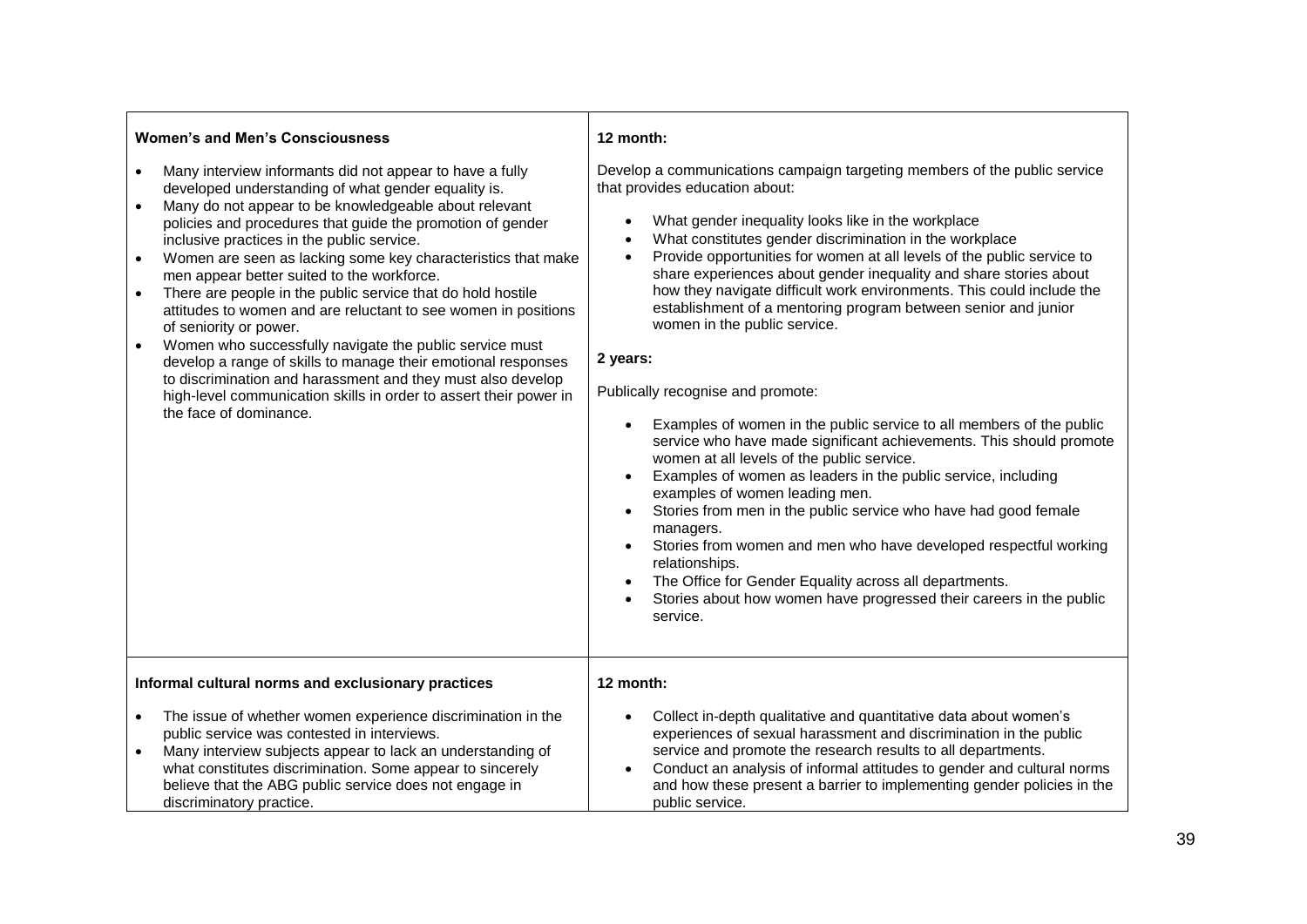| Women reported the many informal ways in which they are<br>discriminated against in the public service. This included not<br>having opportunities to talk in meetings, being excluded from<br>opportunities to engage in informal leadership in the workplace,<br>and working in contexts where they are seen as being inferior<br>to men.<br>Several female respondents reported experiencing sexual<br>harassment in their workplace. When experiencing harassment,<br>the onus is placed on women to 'rise above it'.<br>Managers who wish to respond to allegations of harassment<br>lack the formal policy context to respond and also appear to<br>lack the skills needed to respond appropriately.                                                                                                                                                                                                                                                                                                                                                                                                                                                                                        | Identify ways in which the proposed actions in this document could<br>$\bullet$<br>enhance the delivery of existing strategies and policies. This could<br>include an analysis of the ways in which actors in the proposed<br>mechanisms: Officer for Gender Equality, the Gender Focal Points, and<br>the Bougainville Women's Federation could be involved in<br>implementing the proposed actions in this report.<br>2-4 years:<br>Conduct an awareness raising campaign, which draws on the evidence<br>$\bullet$<br>from the research, which seeks to educate public servants about what<br>discrimination and sexual harassment is and how to respond<br>appropriately to it being reported. |
|--------------------------------------------------------------------------------------------------------------------------------------------------------------------------------------------------------------------------------------------------------------------------------------------------------------------------------------------------------------------------------------------------------------------------------------------------------------------------------------------------------------------------------------------------------------------------------------------------------------------------------------------------------------------------------------------------------------------------------------------------------------------------------------------------------------------------------------------------------------------------------------------------------------------------------------------------------------------------------------------------------------------------------------------------------------------------------------------------------------------------------------------------------------------------------------------------|----------------------------------------------------------------------------------------------------------------------------------------------------------------------------------------------------------------------------------------------------------------------------------------------------------------------------------------------------------------------------------------------------------------------------------------------------------------------------------------------------------------------------------------------------------------------------------------------------------------------------------------------------------------------------------------------------|
| <b>Formal laws and policies</b><br>There are two key policies that could inform efforts to promote<br>gender equality in the ABG public service. These are the<br>Strategic plan for women's political leadership in the<br>Autonomous region of Bougainville 2015-2020 and the<br>Autonomous region of Bougainville policy for women's<br>empowerment, gender equality, peace and security. Both of<br>these documents have had significant input from UN Women.<br>There appears to be limited knowledge and understanding<br>among people in the ABG about the policies and strategies that<br>guide the push for gender equality in the public service<br>There do not appear to be any formal policies for addressing<br>the issues of discrimination and harassment in the workplace<br>The Office for Gender Equality, a key mechanism for the<br>$\bullet$<br>implementation of policy, is seemingly under resourced and its<br>status as a new department means that it may have limited<br>influence.<br>The implementation of formal policies will be strengthened if<br>accompanied by concomitant efforts to address informal<br>barriers to gender equality in the public service. | 12 month:<br>Conduct awareness raising campaign of the functions of the Office for<br>Gender Equality and the Gender Focal Points across the public<br>service.<br>2-4 years:<br>Develop policies for the public service that provide a framework for<br>responding to discrimination and sexual harassment. Provide in-depth<br>training to all managers in the public service about how to appropriately<br>respond to sexual harassment and discrimination.                                                                                                                                                                                                                                     |